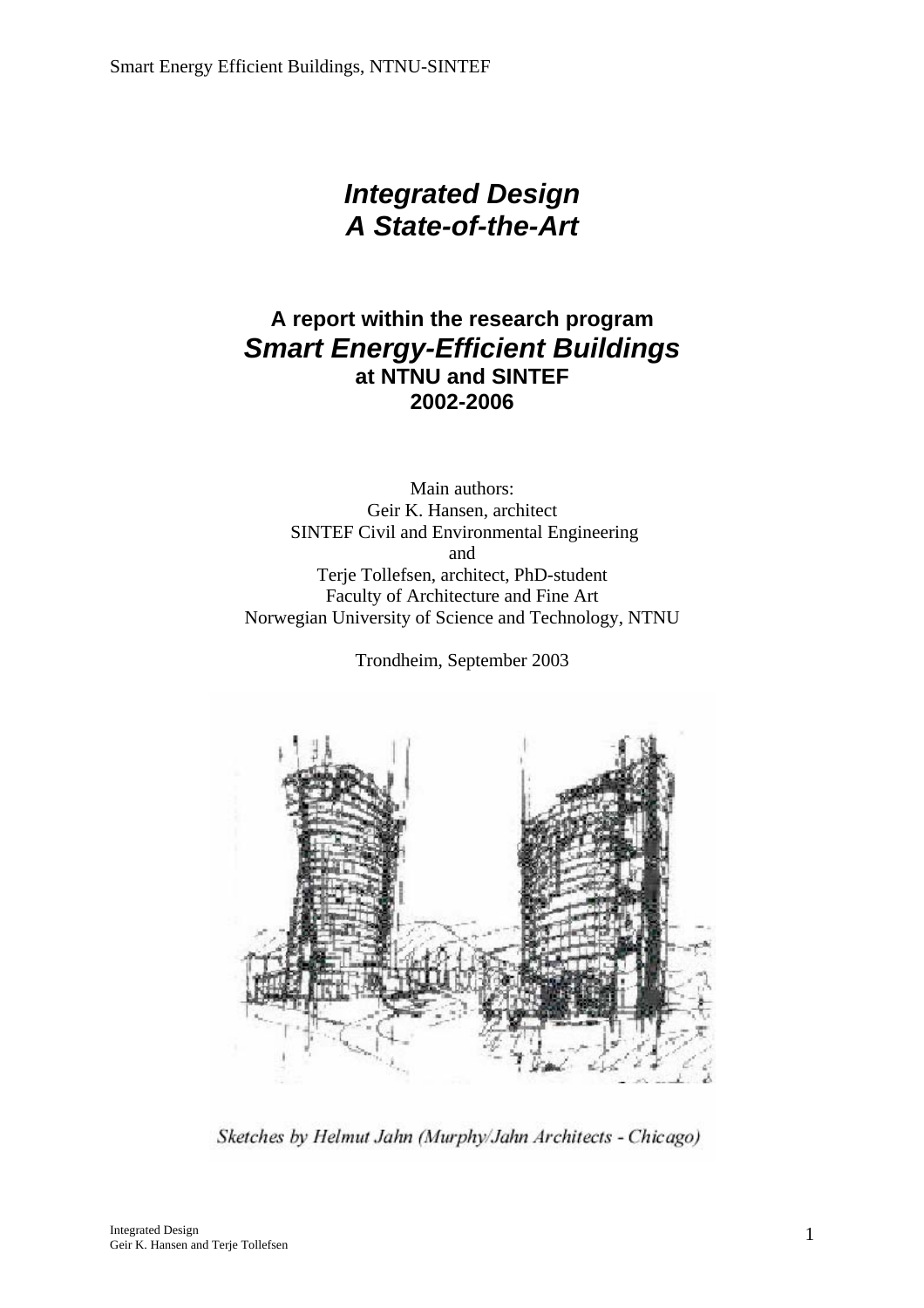### **TABLE OF CONTENTS**

| $\mathbf{1}$   |                                                         |                                                                                            |  |  |
|----------------|---------------------------------------------------------|--------------------------------------------------------------------------------------------|--|--|
|                |                                                         |                                                                                            |  |  |
|                |                                                         |                                                                                            |  |  |
| $\overline{2}$ | THE INTEGRATED DESIGN PROCESS (IDP); CENTRAL CONCEPTS 8 |                                                                                            |  |  |
|                | 2.1                                                     |                                                                                            |  |  |
|                | 2.2                                                     | The IDP includes some typical elements that are related to integration  8                  |  |  |
|                | 2.3                                                     |                                                                                            |  |  |
|                | 2.4                                                     |                                                                                            |  |  |
|                |                                                         |                                                                                            |  |  |
|                | 2.5.1                                                   |                                                                                            |  |  |
|                | 2.5.2                                                   |                                                                                            |  |  |
|                | 2.5.3                                                   |                                                                                            |  |  |
| 3              |                                                         |                                                                                            |  |  |
|                |                                                         | 3.1 Methods and tools for establishing common understanding, vision and main goals12       |  |  |
|                | 3.1.1                                                   | The Modelling Conference- Enterprise Modelling in the Building Process 12                  |  |  |
|                | 3.1.2                                                   |                                                                                            |  |  |
|                | 3.1.3                                                   |                                                                                            |  |  |
|                | 3.1.4                                                   | Other workshop methods - NABU (Norwegian Architects for Sustainable                        |  |  |
|                |                                                         |                                                                                            |  |  |
|                |                                                         | 3.2 Methods&tools for developing and establishing performance criteria for the project 15  |  |  |
|                | 3.2.2                                                   |                                                                                            |  |  |
|                | 3.2.3                                                   |                                                                                            |  |  |
|                | 3.2.1                                                   | The Norwegian Standard NS 3455 Building Function Table  16                                 |  |  |
|                |                                                         | 3.3 Methods & tools for generation of alternatives for smart energy-efficient buildings 16 |  |  |
|                | 3.3.1                                                   |                                                                                            |  |  |
|                | 3.3.2                                                   |                                                                                            |  |  |
|                | 3.3.3                                                   |                                                                                            |  |  |
|                |                                                         |                                                                                            |  |  |
|                |                                                         |                                                                                            |  |  |
|                | 3.5.1                                                   |                                                                                            |  |  |
|                | 3.5.2                                                   |                                                                                            |  |  |
|                | 3.5.3                                                   |                                                                                            |  |  |
|                | 3.5.3                                                   |                                                                                            |  |  |
|                |                                                         |                                                                                            |  |  |
|                | 3.6.1                                                   |                                                                                            |  |  |
|                |                                                         | 3.7 Methods and tools for Environmental Management Systems (EMS) 21                        |  |  |
|                | 3.7.1                                                   |                                                                                            |  |  |
|                | 3.7.2                                                   |                                                                                            |  |  |
|                |                                                         |                                                                                            |  |  |
|                | 3.7.3                                                   |                                                                                            |  |  |
| 3.7.4          |                                                         |                                                                                            |  |  |
|                |                                                         |                                                                                            |  |  |
|                | 3.8.1                                                   |                                                                                            |  |  |
|                | 3.8.2                                                   |                                                                                            |  |  |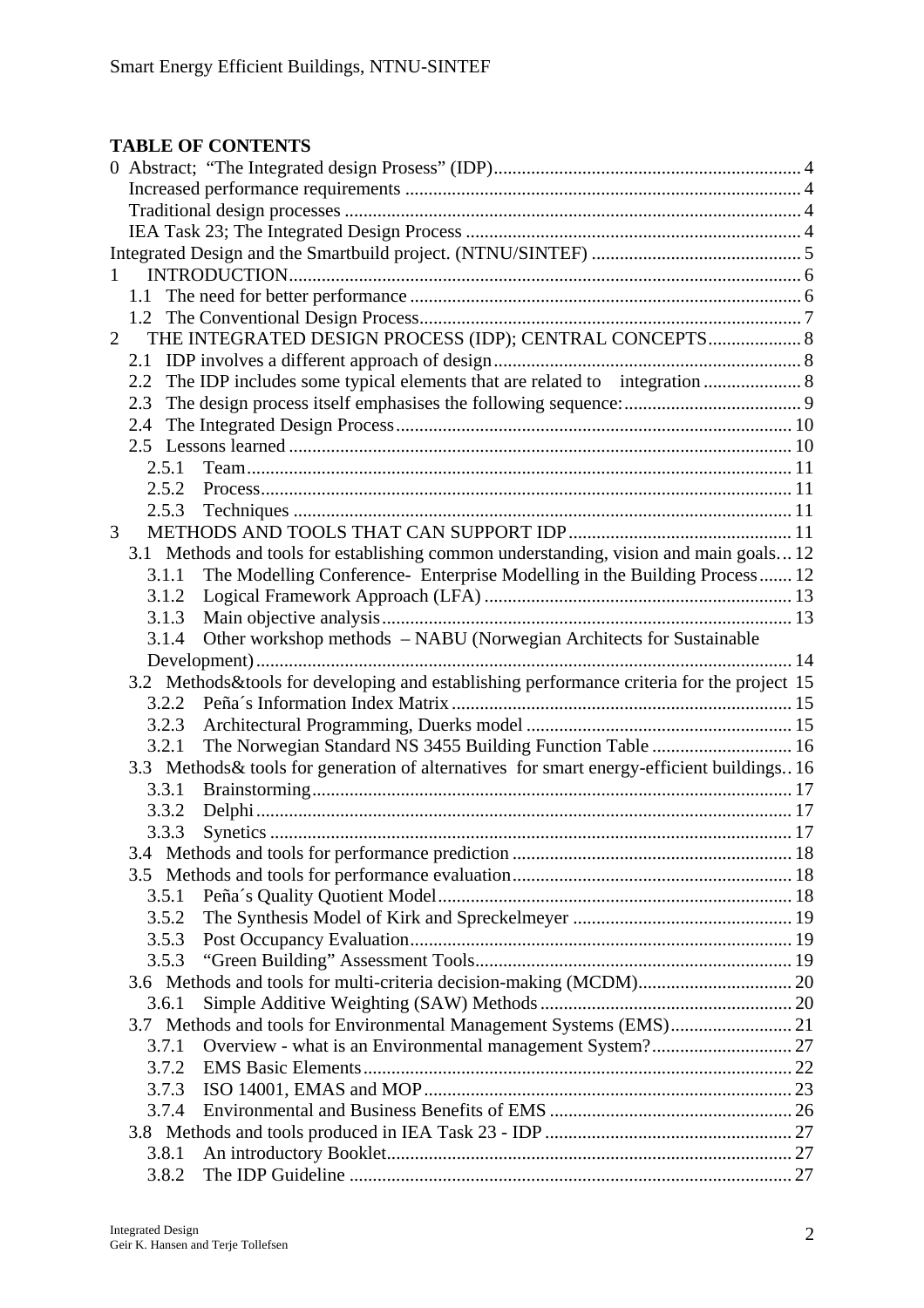|                | 3.8.3 |                                                                                      |  |
|----------------|-------|--------------------------------------------------------------------------------------|--|
|                | 3.8.4 |                                                                                      |  |
|                | 3.8.5 |                                                                                      |  |
|                | 3.8.6 |                                                                                      |  |
|                |       | 3.9 Organisational Models to enhance the Integrated Design Process  29               |  |
|                |       | 3.10 Building Performance Contracting and Performance Based Fees (PBF)  29           |  |
|                |       |                                                                                      |  |
|                |       |                                                                                      |  |
|                |       | 3.10.3 "Green was not a goal, it was a solution!" The North Clackamas High Scholl in |  |
|                |       |                                                                                      |  |
|                |       |                                                                                      |  |
| $\overline{4}$ |       | Interaction with IDP and other Smartbuild strategies and technologies. Examples.  33 |  |
|                |       |                                                                                      |  |
|                |       |                                                                                      |  |
|                | 4.2.1 |                                                                                      |  |
|                |       |                                                                                      |  |
|                |       |                                                                                      |  |
|                |       | 4.3.1                                                                                |  |
|                |       | 4.3.2                                                                                |  |
|                | 4.3.3 |                                                                                      |  |
|                | 4.3.4 |                                                                                      |  |
| 5              |       |                                                                                      |  |
|                |       |                                                                                      |  |
| 6              |       |                                                                                      |  |
|                |       |                                                                                      |  |
|                |       |                                                                                      |  |
|                | 6.3   |                                                                                      |  |
|                | 6.4   |                                                                                      |  |
|                | 6.5   |                                                                                      |  |
|                |       |                                                                                      |  |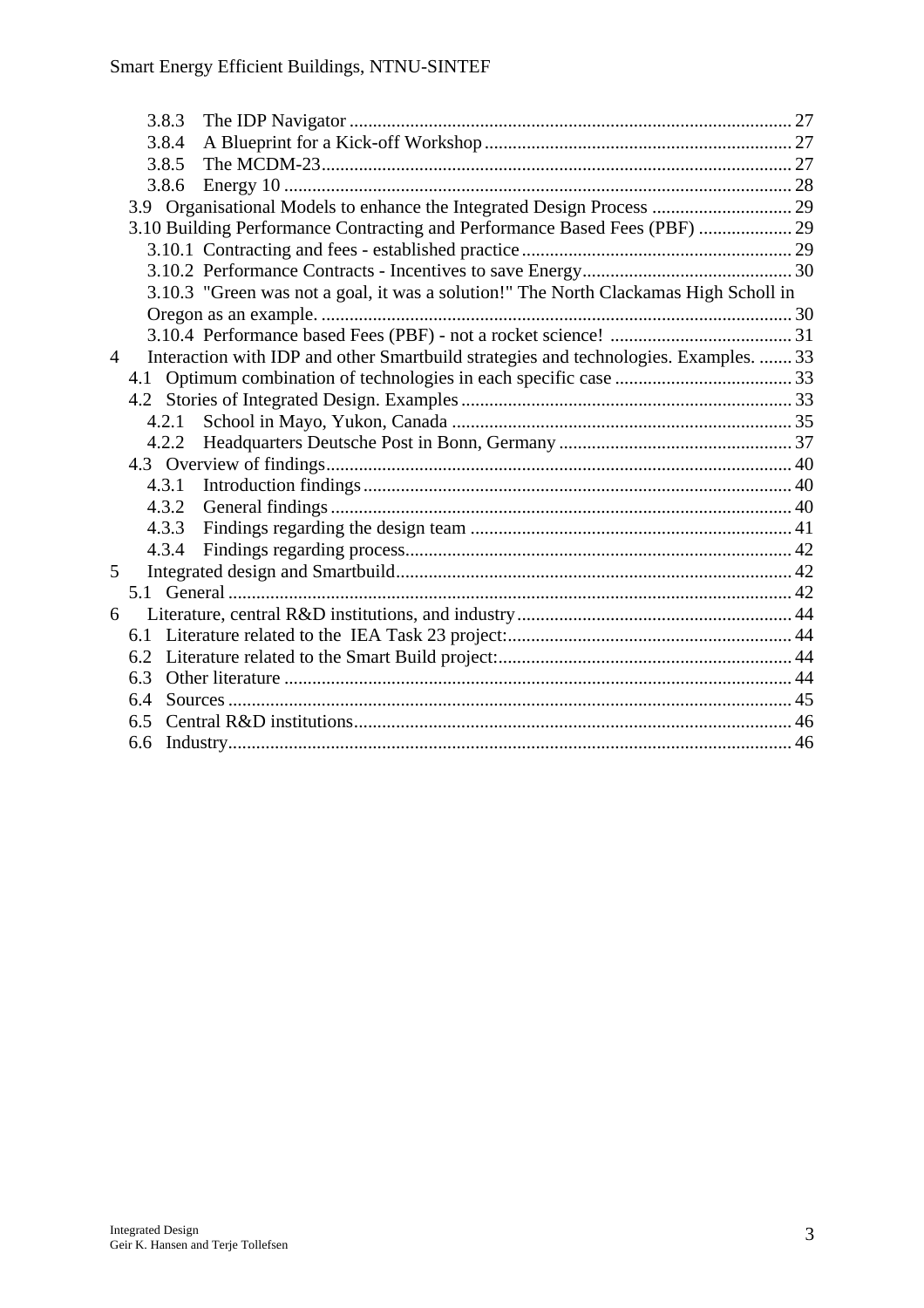# <span id="page-3-0"></span>**0 Abstract; "The Integrated Design Process" (IDP)**

#### **Increased performance requirements**

The global drive towards sustainable development has resulted in an increasing level of pressure on building developers and designers to produce buildings with a markedly higher level of environmental performance. Chief amongst these is energy performance, and current expectations of energy performance pose a definite challenge to designers, in terms of reducing purchased energy consumption and the application of solar technologies, all within the constraints of minimal fees and the time pressure of the modern development process.

#### **Traditional design processes**

Nowadays the increased performance requirements cannot be addressed without the efforts of an interdisciplinary design team. The team should be a skilled partner for the client to create a well-balanced, i.e. integrated, design in the concerted action of quality, cost and environment. Particularly in the first stages of the design process important decisions are made, whereas the input of expertise within a traditional design process is limited. Therefore it is recommended to structure the design process in a different way with the goal to apply more knowledge and creativity in the early stages of the process: The Integrated Design Process.

#### **IEA Task 23; The Integrated Design Process**

Based on experiences in Europe and North America, the overall characteristic of an integrated design process (IDP) is the fact that it consists of a series of design loops per stage of the design process, separated by transitions with decisions about milestones. In each of the design loops the design team members relevant for that stage are participating in the process. The benefits of the IDP process are not limited to the improvement of environmental performance. The experience of IEA Task 23 members is that the open inter-disciplinary discussion and synergistic approach will often lead to improvements in the functional program, in the selection of structural systems and in architectural expression.



*Illustration by Solidar, Berlin* 

The IDP has impacts on the design team that differs from a conventional design process in several respects. The client takes a more active role than usual; the architect becomes a team leader rather than the sole form-giver, and the mechanical and electrical engineers take on active roles at early design stages. The team always includes an energy specialist, and often an independent Design Facilitator.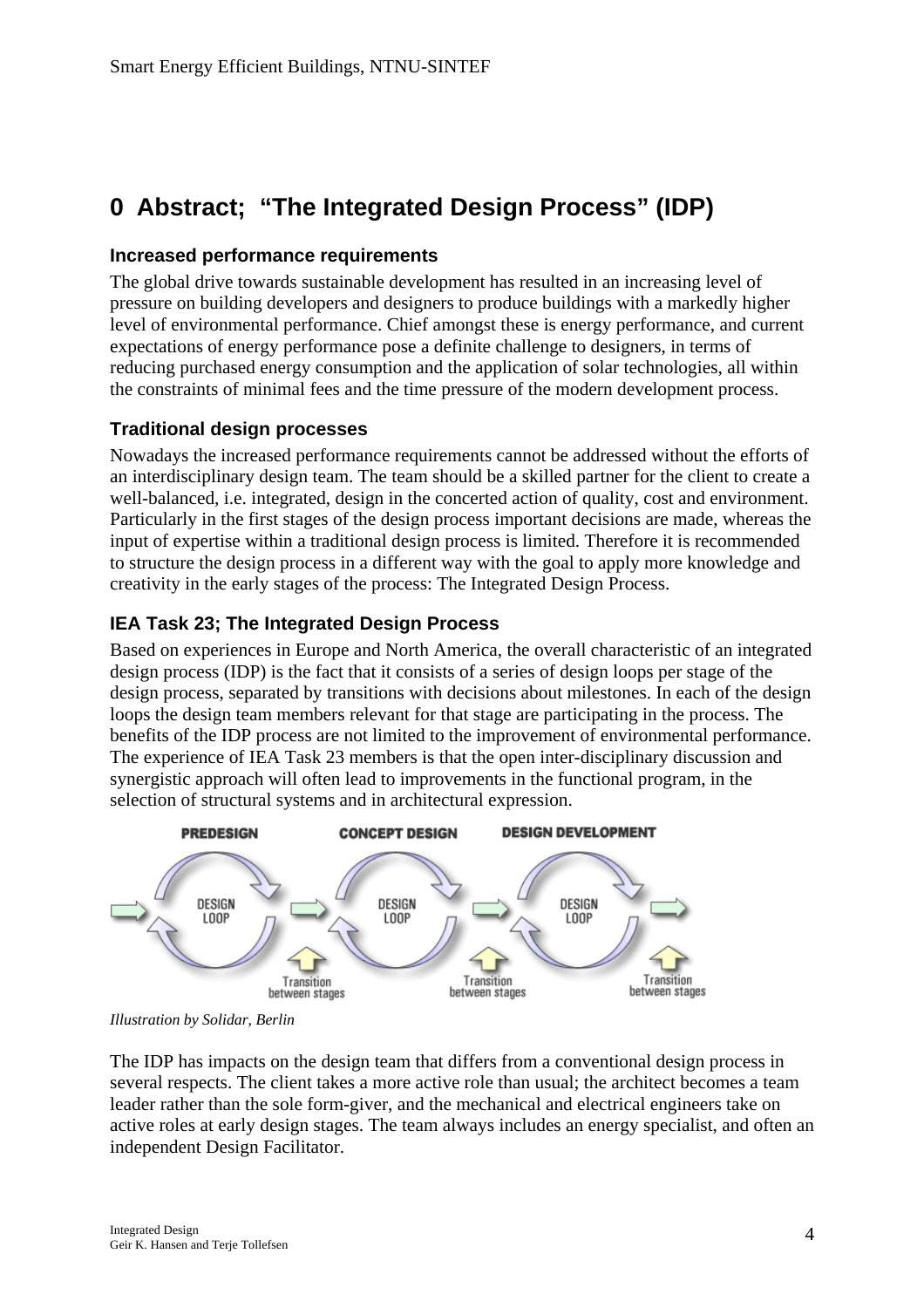<span id="page-4-0"></span>The methods and tools developed in IEATask 23 represent the first international attempt to develop a formalised integrated design process that will enable a large number of clients and designers to take advantage of them.

#### **Integrated Design and the Smartbuild project. (NTNU/SINTEF)**

The goal of this Work Package; "The Building" is to develop building-integrated and userfriendly solutions and strategies that will reduce the demand for energy and power for heating, cooling and lighting. The solutions should not only be energy- and cost efficient, but should satisfy all user needs with respect to comfort, functionality, aesthetics, etc. The solutions should also be designed to be flexible with respect to future changes, and to have minimum environmental impact in a life-cycle perspective. The work package contains the following tasks:

Task 2.1 Integrated design.

Task 2.2 Building integrated energy systems.

Task 2.3 Lighting systems.

Task 2.4 Building integrated photovoltaic systems.

Every building is unique, due to varying constraints such as building function, client preferences, site conditions, local climate, local context, etc. In order to optimize the design of a smart, energy efficient building, it is therefore necessary to start with the requirements of that specific building rather than with a given set of technologies. That is, it is necessary to use a top-down, or what is called an *integrated approach to building design*.

Such an approach seeks to incorporate all the important aspects in a holistic synthesis. It views the individual systems not as isolated entities, but as closely connected and interacting with the rest of the building and its users. The importance of such an integrated approach has been clearly demonstrated in IEA SHCP Task 13 "Advanced Solar Low Energy Buildings". One of the main lessons learnt there was that "designing new and innovative buildings requires a multi-disciplinary design team" and that "it is necessary to consider the building as a system where the different technologies are integral parts of the whole" (Hestnes 1999). As the various design professions (the architects, engineers, and energy consultants) are not used to working this way, it is necessary to develop the guidelines, methods, and tools that can facilitate such processes.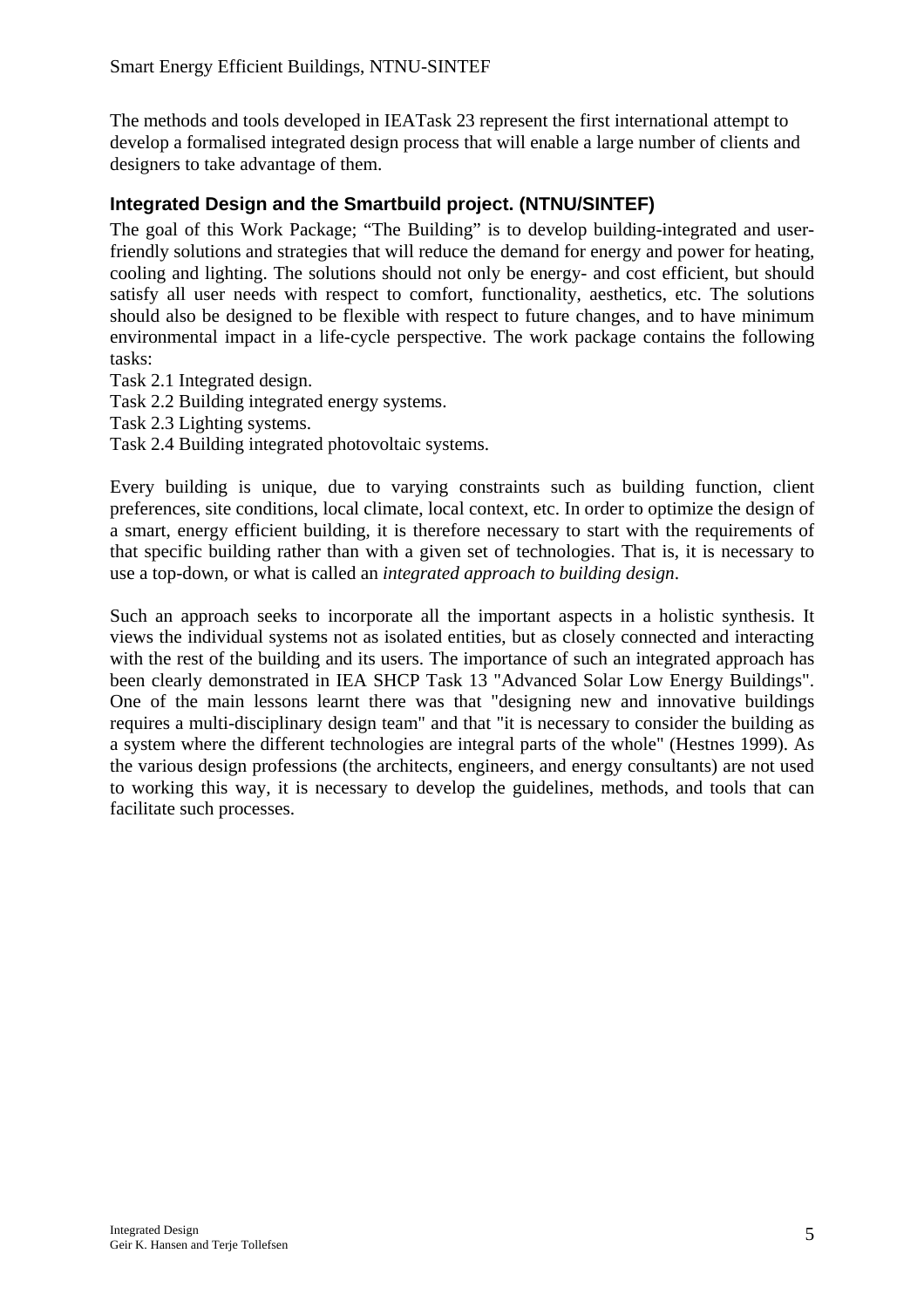# <span id="page-5-0"></span>**1 INTRODUCTION**

This report is mainly based on three reports from IEA Task 23- Optimization of Solar Energy Use in Large Buildings.

- The last report from fall 2002 named *"Solar Low Enegy Buildings and the Integrated Design Process. An Introduction"*. Author Nils Larsson Canmet Energy Technology, Ottawa, Canada and co-author Bart Poel, EBM-consult , Arnheim, The Netherlands.
- The other main report from June 2002 is named *"The integrated Design Process in Practice. Demonstratin Projects Evaluateed.".* Editors: Bart Poel, Gerelle van Chruchten, Damen Consultants, Arnhem, The Netherlands.
- The third main report from august 2000 is named *"Examples of Integrated Design. Five Low Energy Buildings Created Through Integrated Design".* Editor Gerelle van Chruchten, Damen Consultants, Arnhem, The Netherlands.

On the IEA web site www.iea-shc.org/task23 the complete results of IEA SHC Task 23 are available and can be downloaded free of charge.

Under Chapter 3 Methods and Tools, we have described some methods and tools for establishing common understanding, vision and main goals, known from Norwegian Projects.

### **1.1 The need for better performance**

Before presenting detailed features of the integrated design process and of the products of the Task, it will be useful to provide a summary of the reasons why IDP is considered an important element of modern building design, especially in projects that require a high level of environmental performance.

The global drive towards sustainable development has resulted in an increasing level of pressure on building developers and designers to produce buildings with a markedly higher level of environmental performance. Although various experts have somewhat different interpretations, a consensus view is that such buildings must achieve measurably high performance, over the full life-cycle, in the following areas:

- Minimal consumption of non-renewable resources, including land, water, materials and fossil fuels;
- Minimal atmospheric emissions related to global warming and acidification;
- Minimal liquid effluents and solid wastes;
- Minimal negative impacts on site ecosystems:
- Maximum quality of indoor environment, in the areas of air quality, thermal regime, illumination and acoustics/noise.

Some authorities in this rapidly developing field would add related issues such as adaptability, flexibility and operating cost as well as life-cycle cost. In addition to a new breadth of performance issues to be addressed, contemporary developers and designers are faced with more stringent performance requirements being imposed by markets or regulation, or both. Chief amongst these is energy performance, and this poses a definite challenge to designers, in terms of reducing purchased energy consumption and in the application of solar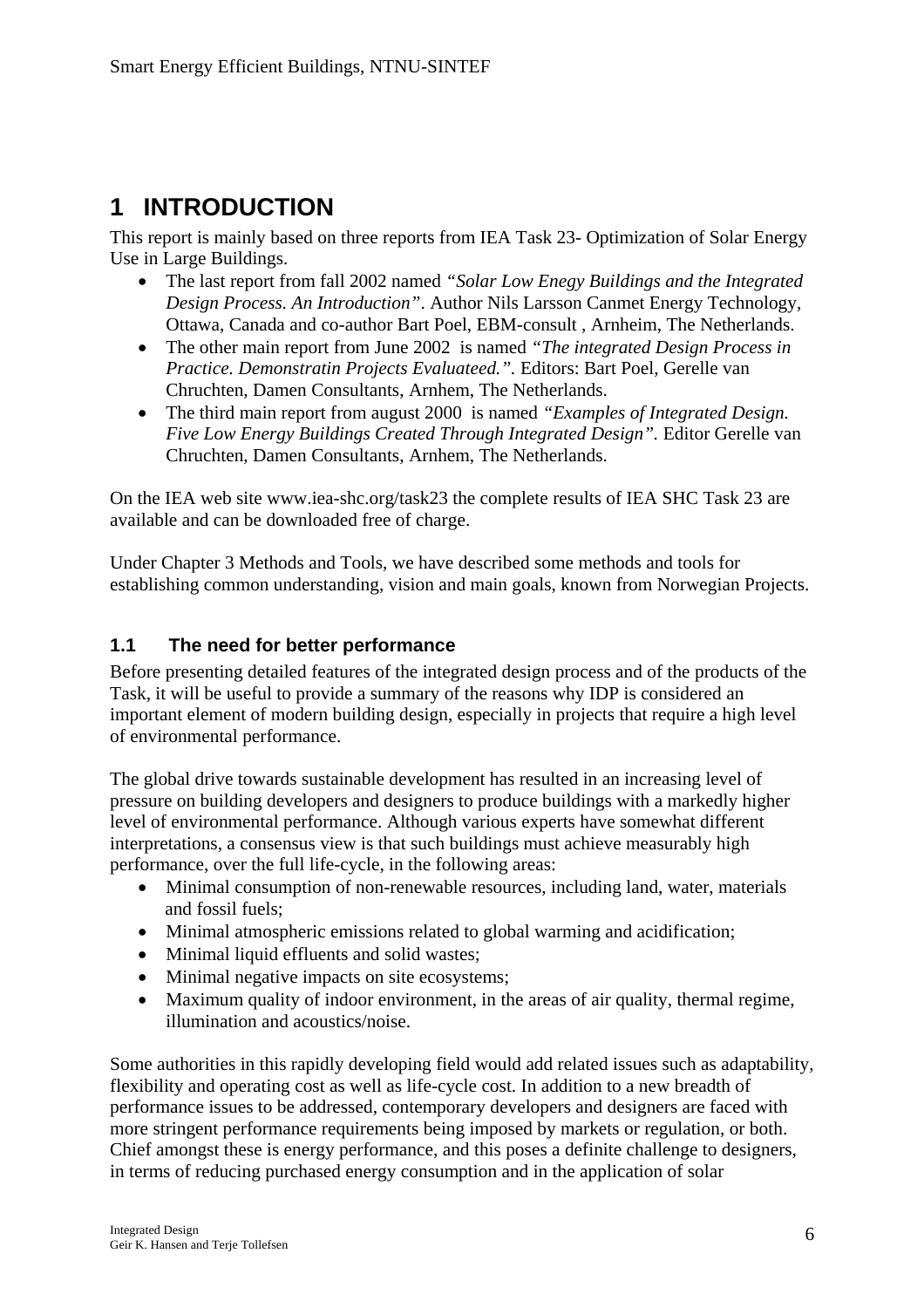<span id="page-6-0"></span>technologies, all within the constraints of minimal fees and the time pressure of the modern development process.

#### **1.2 The Conventional Design Process**

Although there are many exceptions, we can refer to a "traditional" design process as consisting of the following features:

- The architect and the client agree on a design concept, consisting of a general massing scheme, orientation, fenestration and, usually, the general exterior appearance as determined by these characteristics as well as basic materials;
- The mechanical and electrical engineers are then asked to implement the design and to suggest appropriate systems.

Although this is vastly oversimplified, such a process is one that is followed by the large majority of general-purpose design firms, and it generally limits the performance levels achievable to conventional levels. The traditional design process has a mainly linear structure due to the successive contributions of the members of the design team. There is a limited possibility of optimisation during the traditional process, while optimisation in the later stages of the process is often troublesome or even impossible.

The design and performance implications of such a process for example for solar buildings often include the following practical consequences:

- The building takes little advantage of the potential benefits offered by solar gain during the heating season, resulting in greater heating demand;
- The building may be exposed to high cooling loads during summer, due to excessive glazing exposed to summer sun;
- The building may not be designed to take advantage of its daylighting potential, due to a lack of appropriately located or dimensioned glazing, or inappropriate glazing types, or a lack of features to bring the daylight further into the interior of the building;
- Occupants may be exposed to severe discomfort, due to excessive local overheating in west-facing spaces or glare in areas without adequate shading.

All these features are the result of a design process that appears to be quick and simple, but they result in high operating costs and create an interior environment that is sub-standard; and these factors in turn may greatly reduce the long-term rental or asset value of the property. Of course, since the conventional design process usually does not involve computer simulations of predicted energy performance, the resulting poor performance and high operating costs will come as a surprise to the owners, operators or users.

If the engineers involved in such a process are clever, they may suggest some very advanced and high-performance heating, cooling and lighting systems, but these may result in only marginal performance increases, combined with considerable capital cost increases. The underlying cause is that the introduction of high-performance systems late in the design process cannot overcome the handicaps imposed by the initial poor design decisions. The problems outlined above represent only the most obvious deficiencies often found in buildings that result from the conventional design process. In summary, the conventional design process is not generally capable of delivering the high levels of broad-spectrum performance that are required in many contemporary projects.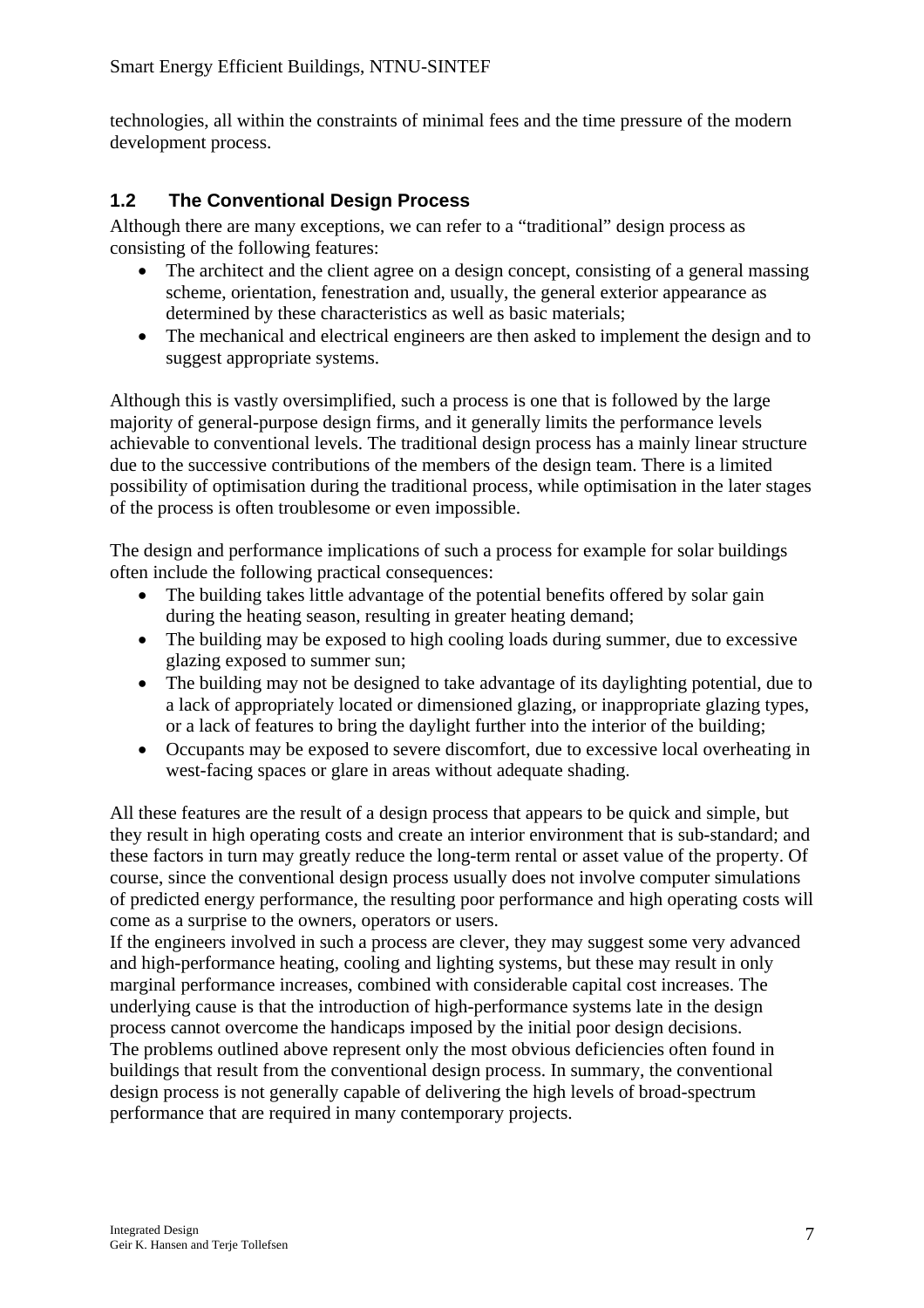# <span id="page-7-0"></span>**2 THE INTEGRATED DESIGN PROCESS (IDP); CENTRAL CONCEPTS**

### **2.1 IDP involves a different approach of design**

The Integrated Design Process involves a different approach from the very early stages of design, and can result in a very different result. In the simplest of terms, the IDP process requires a high level of skills and communication within the team, involves a synergy of skills and knowledge throughout the process, uses modern simulation tools, and leads to a high level of synergy and integration of systems. All of this can allow buildings to reach a very high level of performance and reduced operating costs, at very little extra capital cost.

The IDP process is based on the well-proven observation that changes and improvements in the design process are relatively easy to make at the beginning of the process, but become increasingly difficult and disruptive as the process unfolds. Changes or improvements to a building design when foundations are being poured, or even contract documents are in the process of being prepared, are likely to be very costly, extremely disruptive to the process, and are also likely to results in only modest gains in performance. In fact, this observation is applicable to a large number of processes beyond the building sector.



Solidar, Berlin Germany

Although these observations are hardly novel, it is a fact that most clients and designers have not followed up on their implications. The methods and tools developed in Task 23, represent the first international attempt to build on these facts and to develop a formalised process that will enable a large number of clients and designers to take advantage of them.

#### **2.2 The IDP includes some typical elements that are related to integration**

- Inter-disciplinary work between architects, engineers, costing specialists, operations people and other relevant actors right from the beginning of the design process;
- Discussion of the relative importance of various performance issues and the establishment of a consensus on this matter between client and designers;
- Budget restrictions are applied at the whole-building level, and there is no strict separation of budgets for individual building systems, such as HVAC or the building structure.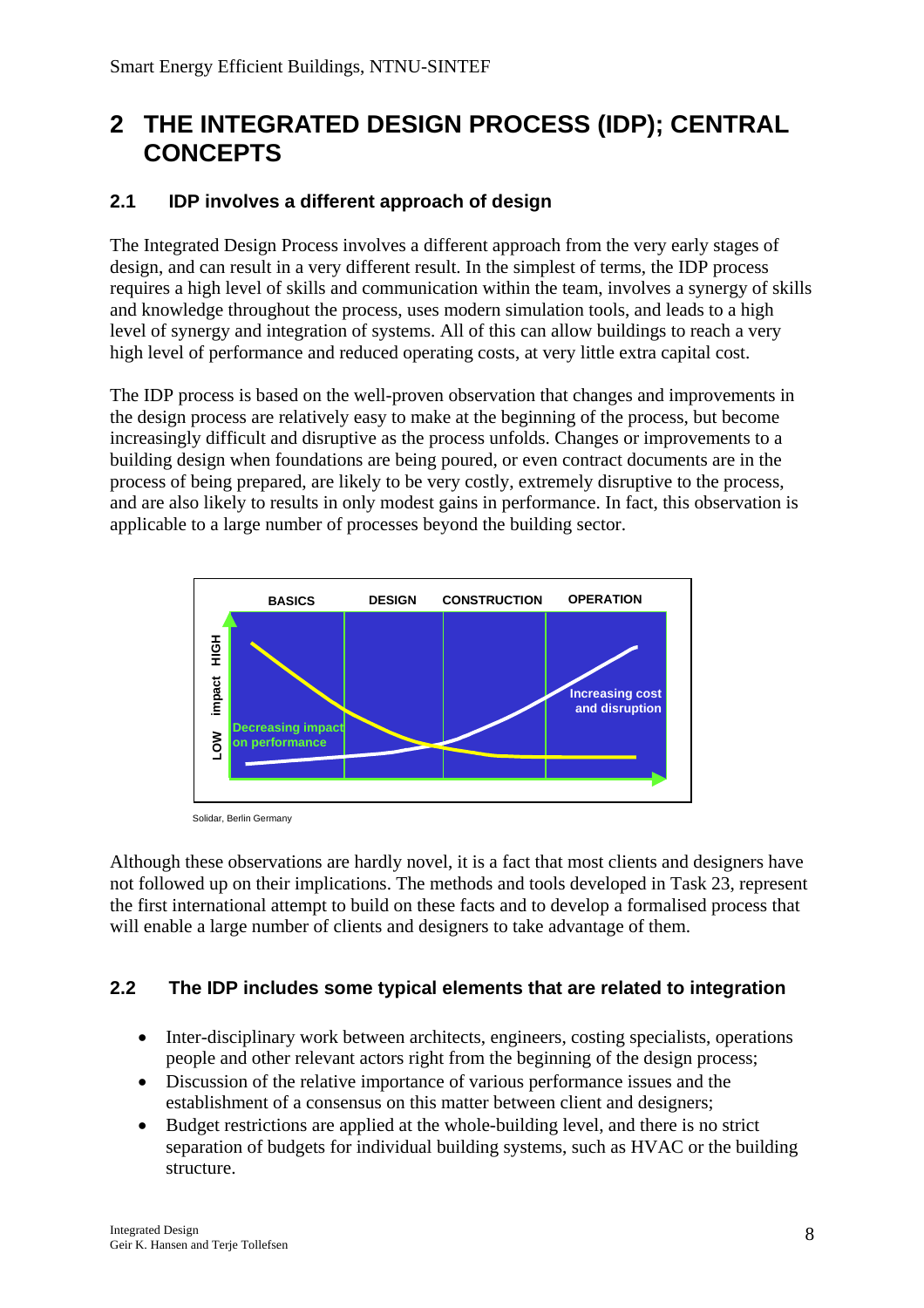<span id="page-8-0"></span>This reflects the experience that extra expenditures for one system, e.g. for sun shading devices, may reduce costs in other systems, e.g. capital and operating costs for a cooling system.

- The addition of a specialist in the field of energy, comfort or sustainability;
- The testing of various design assumptions through the use of energy simulations throughout the process, to provide relatively objective information on this key aspect of performance;
- The addition of subject specialists (e.g. for daylighting, thermal storage etc.) for short consultations with the design team;
- A clear articulation of performance targets and strategies, to be updated throughout the process by the design team.
- In some cases, a Design Facilitator may be added to the team, to raise performance issues throughout the process and to bring specialised knowledge to the table.
- Based on experience in Europe and North America, the overall characteristic of an IDP is the fact that it consists of a series of design loops per stage of the design process, separated by transitions with decisions about milestones. In each of the design loops the design team members relevant for that stage are participating in the process.



#### **2.3 The design process itself emphasises the following sequence:**

- First establish performance targets for a broad range of parameters, and develop preliminary strategies to achieve these targets. This sounds obvious, but in the context of an integrated design team approach it can bring engineering skills and perspectives to bear at the concept design stage, thereby helping the owner and architect to avoid becoming committed to a sub-optimal design solution;
- Then minimise heating and cooling loads and maximise daylighting potential through orientation, building configuration, an efficient building envelope and careful consideration of amount, type and location of fenestration;
- Meet these loads through the maximum use of solar and other renewable technologies and the use of efficient HVAC systems, while maintaining performance targets for indoor air quality, thermal comfort, illumination levels and quality, and noise control;
- Iterate the process to produce at least two, and preferably three, concept design alternatives, using energy simulations as a test of progress, and then select the most promising of these for further development.

As an example a more detailed description of the design loop during the concept design phase is pictured. The central issue in this phase is to define systems in a conceptual way, based on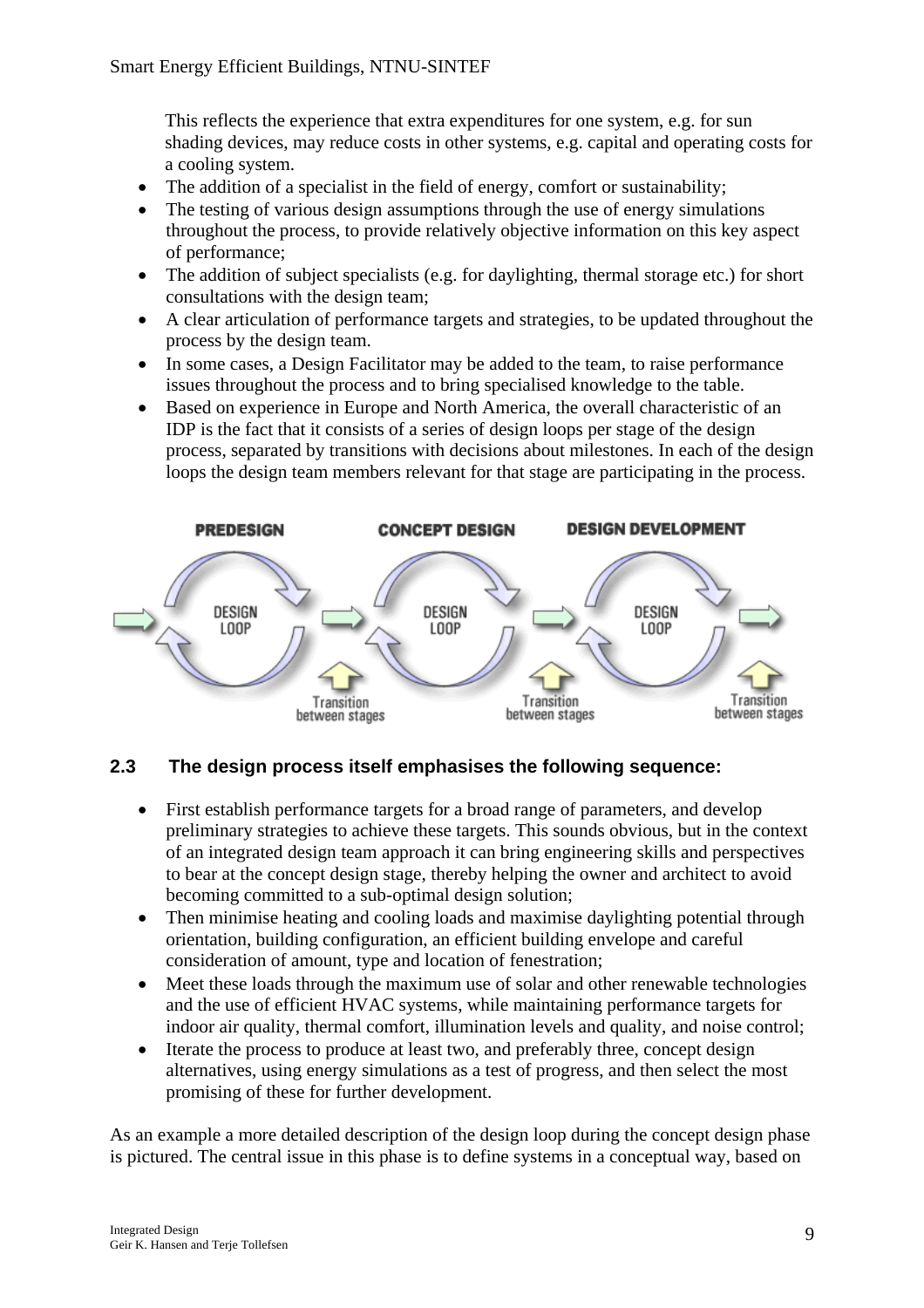<span id="page-9-0"></span>the structure/scheme of the building. In a loop several options are considered, paying attention to the integration in the building as a whole not just restricted to the technical aspects.



### **2.4** *The Integrated Design Process*

The IDP process contains no elements that are radically new, but integrates well-proven approaches into a systematic total process. From an engineering perspective, the skills and experience of mechanical and electrical engineers, and those of more specialised consultants, can be integrated at the concept design level from the very beginning of the design process. When carried out in a spirit of co-operation amongst key actors, this results in a design that is highly efficient with minimal, and sometimes zero, incremental capital costs, along with reduced long-term operating and maintenance costs. The benefits of the IDP process are not limited to the improvement of environmental performance. The experience of Task 23 members is that the open inter-disciplinary discussion and synergistic approach will often lead to improvements in the functional program, in the selection of structural systems and in architectural expression.

The Integrated Design Process has impacts on the design team that differentiates it from a conventional design process in several respects. The client takes a more active role than usual; the architect becomes a team leader rather than the sole form-giver, and the mechanical and electrical engineers take on active roles at early design stages. The team always includes an energy specialist, and in some cases, an independent Design Facilitator.

The Integrated Design Process can be used in the Predesign Phase, Concept Design Phase, and for Design Development. See Chapter 2.2.

### **2.5 Lessons learned**

Throughout the design process of the five case story buildings, described in the booklet , *"Examples of Integrated Design. Five Low Energy Buildings Created Through Integrated Design" 2000,* several experiences were found to be noteworthy and useful for future design teams. The following is a survey of these so called lessons learned by the design teams of those five case story buildings. The lessons are arranged by three topics (Team, Process and Techniques).

Solidar, Berlin Germany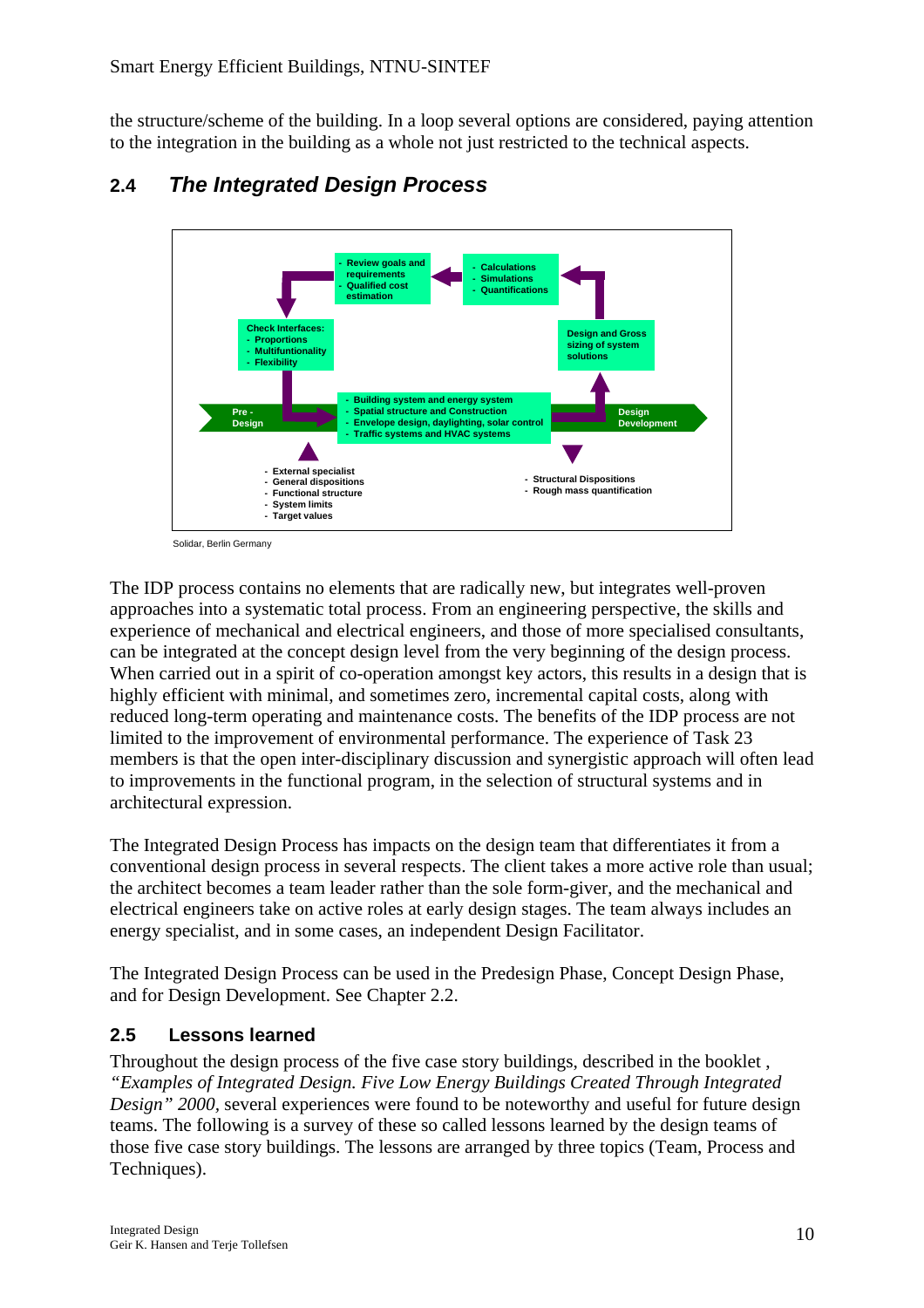### <span id="page-10-0"></span>**2.5.1 Team**

• Co-operation between architect and engineers has to be very close right from the beginning to achieve good results.

• Close collaboration between the members of the design team is needed throughout a project, especially regarding the most innovative aspects and problems that emerge during construction, when quick decisions are necessary.

• Persistence on the part of the architect can result in success.

• Innovative design and construction require an extra effort on the part of even a very experienced construction team. Conflicts may result.

### **2.5.2 Process**

• A design workshop at the start of the project greatly stimulates the development of common ideas on the design and the design process.

• It is advisable to make a guideline for dealing with conflicting goals (for example 'minimise energy consumption' versus 'optimise daylighting') and conflicting interests (for example client versus user).

• The integrated design process for the interdisciplinary planning process which was developed in the Canadian project is a valuable instrument.

• One should aim for optimum result, not just for the smallest common denominator.

### **2.5.3 Techniques**

• An energy-efficient building can be built by using relatively non-exotic technologies applied in innovative and effective ways.

• Focus on the building shape, orientation, solar potentials and use before specific installations are considered.

• Implementing products that still have to be designed requires a lot of extra time.

• The most sophisticated technical equipment is of no use if it is not comprehensible.

• Careful design of a daylighting system saves energy, realises an agreeable working climate and leads to improved student performance.

# **3 METHODS AND TOOLS THAT CAN SUPPORT IDP**

In order to optimise the design of a smart, energy efficient building, it is necessary to use an integrated approach to building design. Such an approach seeks to incorporate all the important aspects in a holistic synthesis. That means that we have to consider the building as a system where the different technologies and individual systems are closely connected and interacting with the rest of the building and its users.

The overall characteristic of the design process is the fact that it consists of three main stages; pre-design, concept design and design development.



Within those stages we have a design loop, or an iterative process for finding the best solutions or principles for the problems defined.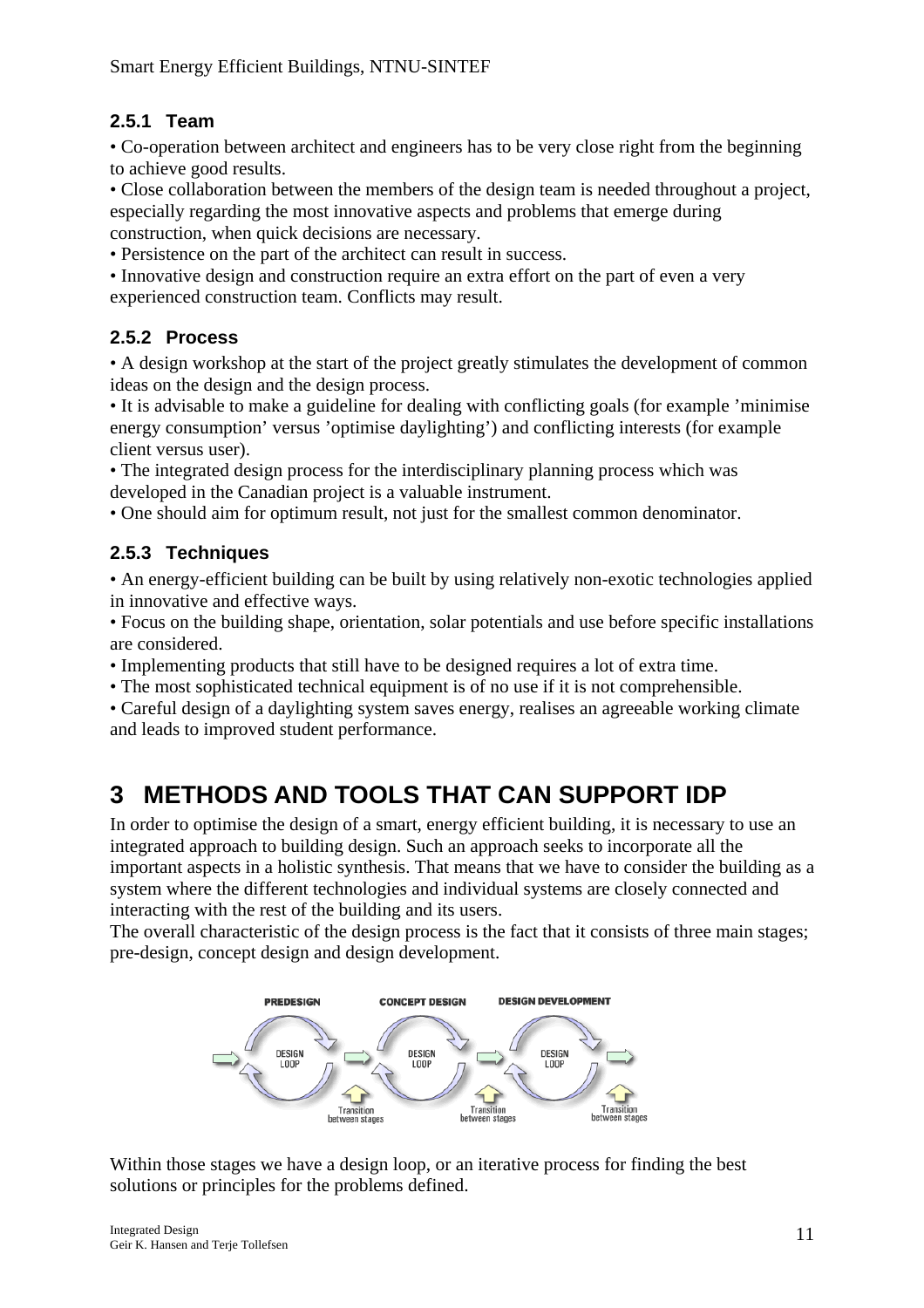<span id="page-11-0"></span>Tools, guidelines, methods for integrated and optimal design must consider at least three aspects;

- 1. Help defining the main objectives for the project, including a smart energy efficient building focus.
- 2. Facilitate optimization of design solutions where different criteria are considered and traded against each other
- 3. Help structure and organise the design process in such a way that different specialist, users, stakeholders are able to combine their knowledge.

#### **3.1 Methods and tools for establishing common understanding, vision and main goals.**

Early discussions of the project objectives, the clients needs and the functional program with the client, users, architect and engineers are important to establish a common understanding of the project, and also place the importance of smart energy efficient buildings on the map. To see the different stakeholders goals in connection with the project objectives will increase the common focus for the project.

### **3.1.1 The Modelling Conference-Enterprise Modelling in the Building Process**

The Modelling Conference is a method focusing on common objectives and understanding for a project, and facilitates and structures important discussions about the processes and the main goals. The Modelling Conference is based on;

- All relevant actors in the process should be present or represented in the modelling, like users, owners, architects, consultants, entrepreneurs. In many cases this also may include outside actors like neighbours, governmental and municipal authorities etc.
- The participants primary represent themselves, but are jointly responsible for the content og the conference
- Alternation between group work and plenary work

The conference starts backwards by defining the end product of the building process – the vision and main goals for the project. Then the different processes and products are defined, the connections between the processes and products, and who are the "customers" to the different processes. After identifying the different processes and products that are necessary to reach the main goals, the participants in the modelling conference discuss and define the criteria to those processes, the part products and the end product.

The product of the conference is a process model, which names the main goals, processes, products, roles and performance criteria and highlights certain aspects of the process the participants want to focus on.

The method is used in several Norwegian projects, St. Olavs Hospital in Trondheim, Førde Visjonarium (a pilot project in "Metode for miljørikitge mål og prioriteringer"), Kunnskapsarbeidsplassen (SINTEF 2002) e.o.

Ref

R. Gjersvik *Entreprise Modelling in the Building Process*, Paper CiB W96 Symposium Venice 1999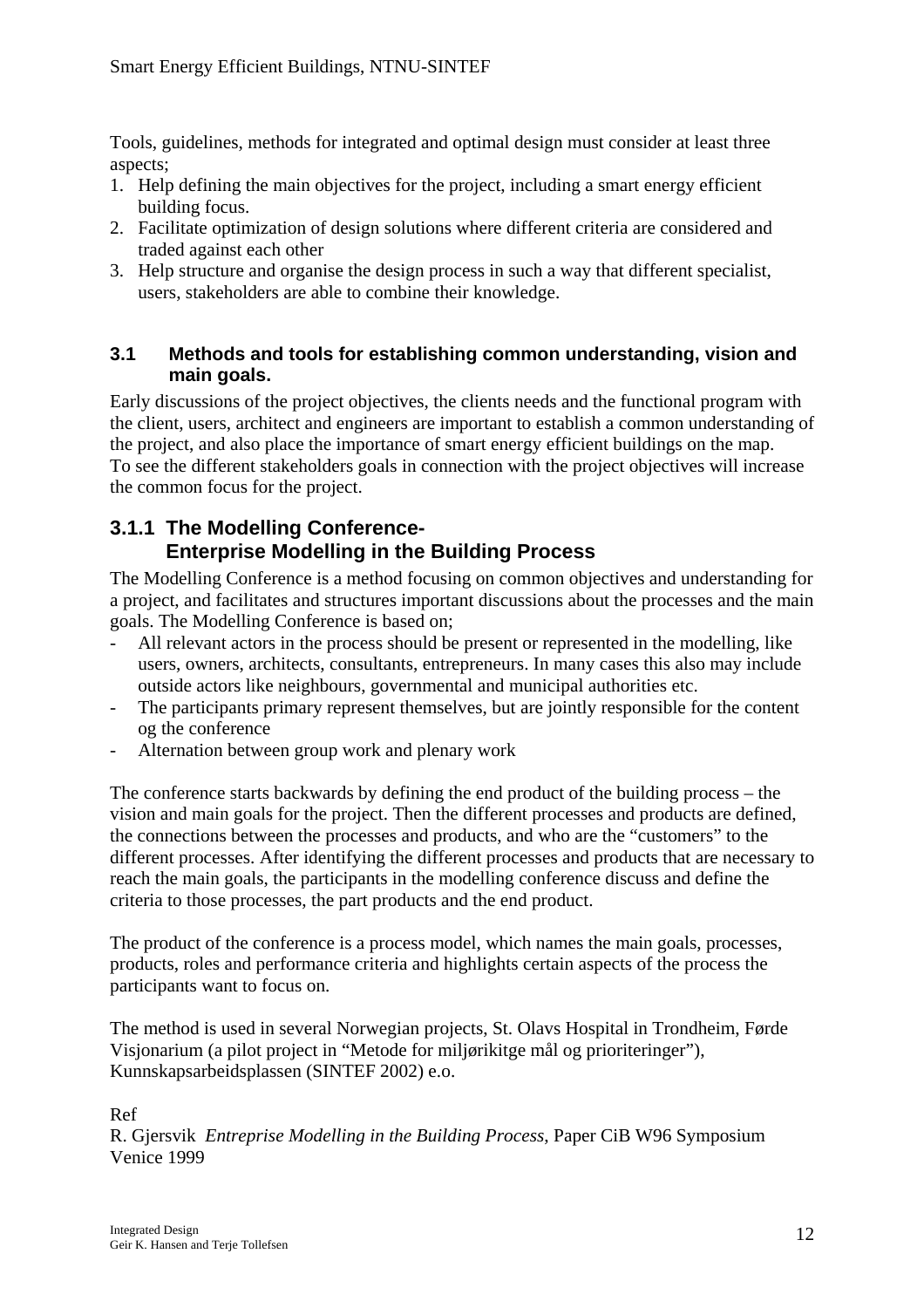<span id="page-12-0"></span>M. Standal, A. Johansen *Miljøeffektive mål* Metode for miljørikitge mål og prioriteringer 1999 (www.ptl.no)

M. Emery & R.E. Purser *The Search Conference. A powerful method for Planning Organizational Change and Community Action* Jossey-Bass Publishers, San Francisco 1996

### **3.1.2 Logical Framework Approach (LFA)**

The "Logical Framework" method is a way of structuring the main elements in a project, highlighting logical linkages between intended inputs, planned activities and expected results. Logical Framework Approach can be used not only during initial planning, but also as a management tool during project implementation.

LFA enhances planning, analyses and communication, and helps

- clarify the purpose of, and the justification for, a project
- identify information requirements
- clearly define the key elements of the project
- facilitate communication between all parties involved
- identify how the success or failure of the project should be measured.

The LFA workshop is a major instrument for project planning and analysis, and should include representatives of all involved parties – e.g. client, users, specialists, authorities. The workshop focuses on key aspects of a complex situation in a project.

During the planning exercise the participants make a step-by-step analysis of the prevailing situation and what measures should be undertaken. The result of the LFA planning process is the project matrix. This matrix is then used as a starting point for formulating the technical part of the formal project agreement as well as the detailed plan of operations. It will serve as a major point of reference throughout the life of the project, particularly for monitoring and evaluating the project. In connection to this framework, a set of criteria has been developed for qualitative judgement of environmental, economic, social, technological and other consequences.

An LFA specialist should facilitate the Logical Frame Approach, and a workshop can last from 1-2 days to 6 days or more.

The method has accomplished widespread international distribution and has been used by a number of different organisations. LFA has also recently been tested in the project "Metode for miljøriktige mål og prioriteringer" for Økobygg (1999 – 2002), to establish and develop environmental goals and means in a complex project (Kvadraturen vid. Skole, Kristiansand).

Ref

K. Samset. *The Logical Framework Approach (LFA).* Norwegian Agency for Development Cooperation, 1996 ISBN 82-7548-160-0.

### **3.1.3 Main objective analysis**

The intention of a main objectives analysis is to clarify the purpose and goals for the project that focus on a holistic view where specific topics are natural integrated on the same level as the other aspects. The analysis is a step-by-step process for identifying, developing and defining a project objective hierarchy and main objective, and the project framework early in the process.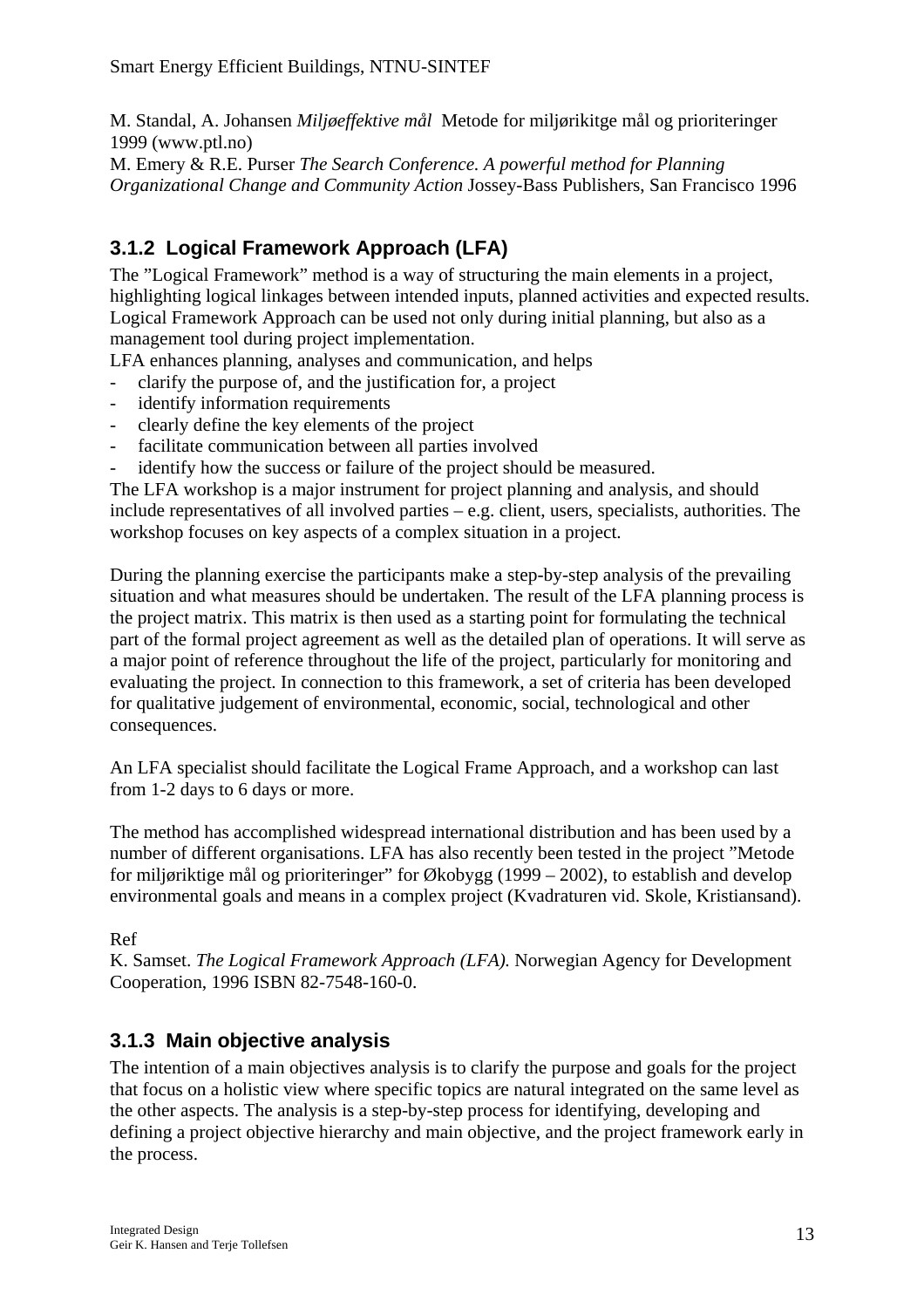<span id="page-13-0"></span>It is also important that the objectives are defined and described in a way that they can be used further in the planning, and when you come to priority between different aspects.

The method is a planned and managed group process involving parties with different competence, perspectives and interests in the project. The step-by-step principle is not limited to the use of special planning techniques and tools, several methods and techniques from project management, total quality management, change management and other management literature can be used.

The method contains of 4 steps:

- project status
- main goals or objectives
- part objectives
- specifying and consensus of the objectives described

It is important that the objectives are identified and structured, and the properties of attributes connected to them are defined. The attributes should be measurable, operational and understandable.

The participants in the group work must have the experience and the knowledge needed to achieve relevant information and criteria related to the special topics you want to bring in to the project.

A resource group should not be bigger than necessary, depending on the objective of the analysis is supporting decisions or establish clarity and acceptance of the project objectives in the organisation.

#### Ref

M. Standal, A. Johansen *Målanalyse. Miljøeffektive mål* Metode for miljørikitge mål og prioriteringer 1999 (www.ptl.no)

### **3.1.4 Other workshop methods – NABU (Norwegian Architects for Sustainable Development)**

The task of changing society towards sustainable paths of development requires active participation by people at many levels. The issues are complex, and require cross-disciplinary integration. Technology alone is no solution; environmental solutions must be "owned" by those who are to implement and manage them, so all the parties must be involved in the processes. This implies using cooperative working methods to find "win-win" solutions that create common goals and perceived benefits for all stakeholders.

Workshops are dynamic and interactive processes. They can be applied for purposes such as concept design for specific projects, local economic development, participatory planning, conflict solving, as well as for expert education on themes such as energy design or natural ventilation. Since its inception in 1994, NABU has organised workshops of various kinds, at locations all over Norway. The Norwegian Research Council has funded the project for development of workshops as a particular tool for sustainable development in architecture and planning. NABU has taken initiative to publish a handbook about these techniques.

This handbook shows different well-known methods based on basic principles partly by using the same techniques in different combinations. The handbook intends to give the reader a fundament tailored for different situations. The handbook also gives a summary of new planning theory, references to pedagogical theory and to many elaborating method books. (Creative problem solving /Forsth 1991, van Gundy 1985, Westhagen et al 1995, LFA -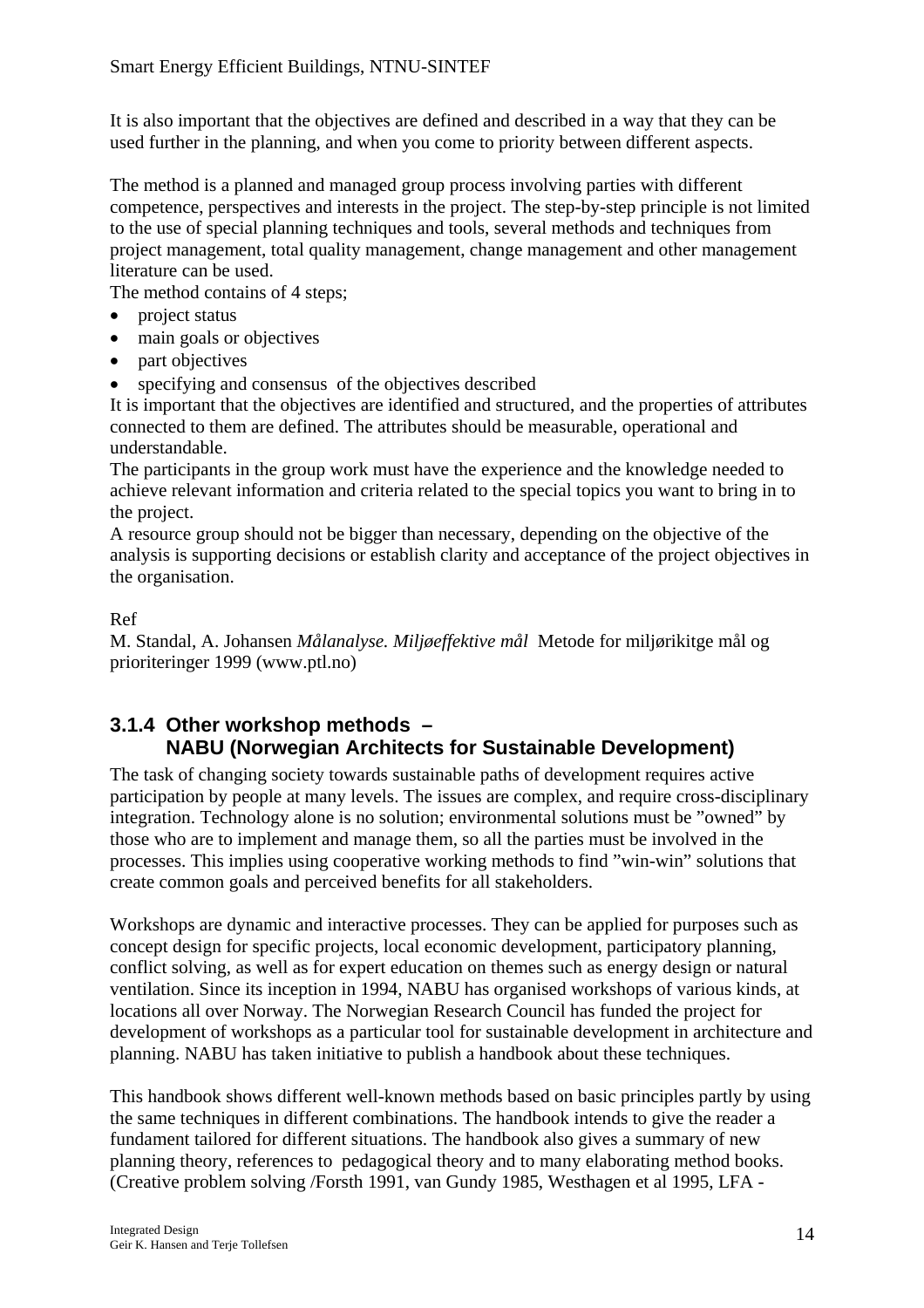<span id="page-14-0"></span>metodic / Samset 1996, PLA-metodic / Aune, Foss, Skåra 2001, Search Conference / Emery & Purser 1996).

Ref

Asle Farner. *Verksted som verktøy i plan- og utviklingsprosesser.* Kommuneforlaget, 2003

#### **3.2 Methods and tools for developing and establishing performance criteria for the project**

To achieve the goals for the project and for the organisation occupying the building, it is important to develop and establish performance criteria focusing on the users needs, national codes and standards and the project framework, d.e. site, time, cost, resources. Establishing performance criteria is both a process and a systematisation of the information. Several checklists have been developed helping structuring the different criteria. The following is a brief summary of some of these. Se also (Andresen 2000) chapter 3.4.

### **3.2.1 Peña´s Information Index Matrix**

Peña presents an Information Index Matrix that serves as a checklist for information categories generic for each design problem. The matrix of key words is meant to be used to seek out appropriate information in the programming phase. The matrix contains 4 main categories of criteria; Function, Form, Economy and Time.

For each of those four categories there are 3 sub-categories. Those issue categories are crossed with the five steps of programming;

- 1. Establish goals
- 2. Collect facts
- 3. Uncover concepts
- 4. Determine needs
- 5. State the problem

The Index matrix is used both as a checklist form important issues for the project, and as a framework for structuring the information.

The method described suggests a combination of interviews and workshops during the programming. The workshops are important to verify and exemplify the client's decisions.

Ref.

W. Peña, *Problem Seeking*, AIA Press Washington 1987

### **3.2.2 Architectural Programming, Duerks model**

Duerk proposes typical design teams of currant interest in a project. The teams may vary from project to project. Relevant teams to this issue are energy efficiency, environment considerations, flexibility, maintenance etc. The model is a matrix that connect and discuss the different teams against the 5 categories; Facts, Values, Objectives/goals, Performance criteria and Concept.

Duerk divides the programming into four main steps;

- 1. Develop main objectives
- 2. Develop minor and secondary objectives
- 3. Develop measurable performance criteria
- 4. Develop concepts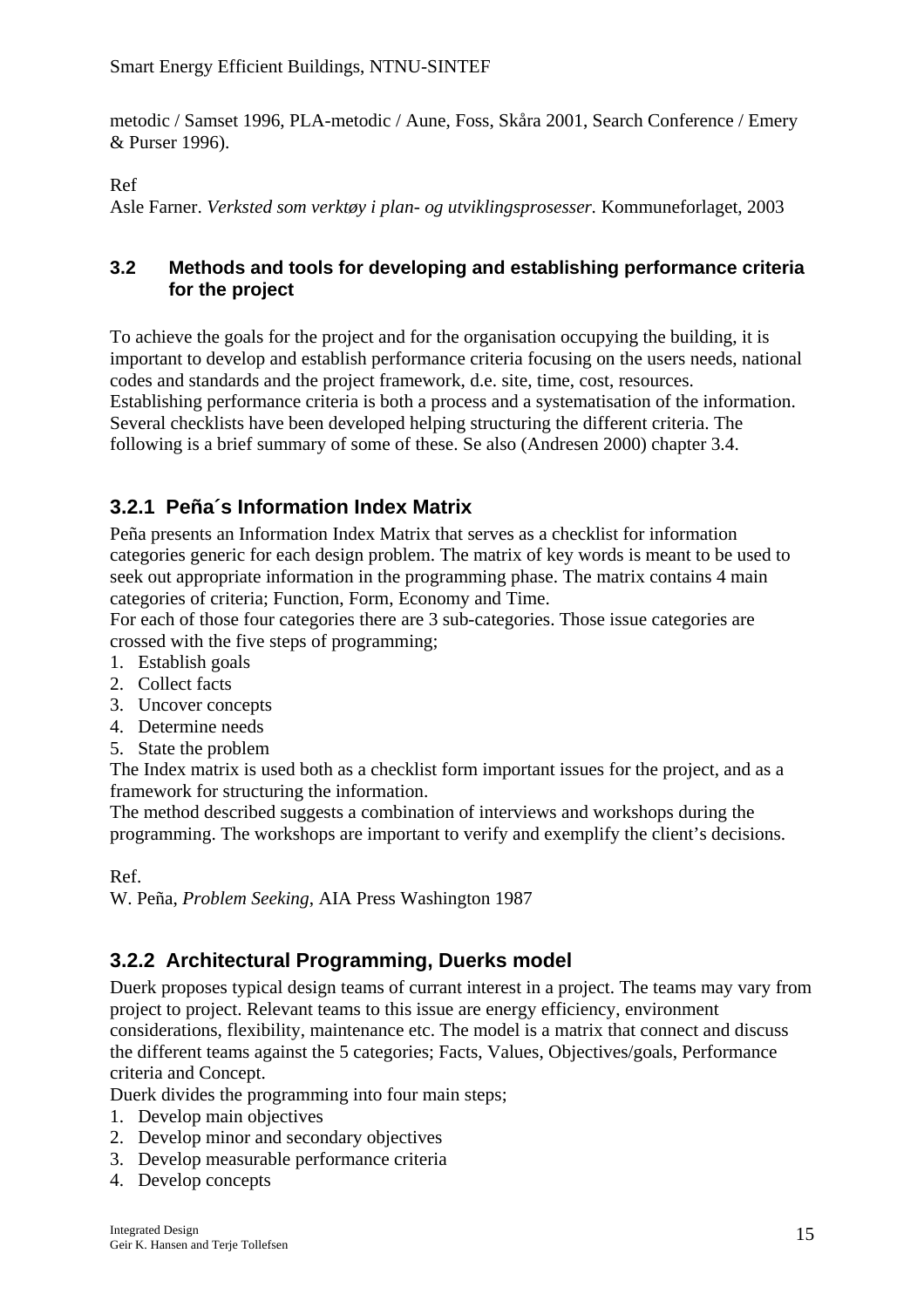<span id="page-15-0"></span>To succeed, it is important to have a main objective describing what is important ton achieve in the project. The minor objectives must express the qualities, and the objectives must be given priority. The result or the final project must be measured against the performance criteria defined in the programming phase.

An important part of Duerks model is the focusing on future situation. The developing of concepts is a tool to illustrate the ideal and wanted organisational relations.

Ref.

D. p. Duerk, *Architectural Programming*, Van Nostrand Reinhold, New York 1993

### **3.2.3 The Norwegian Standard NS 3455 Building Function Table**

The Building Function Table helps identifying the different aspects and performance criteria and structure the information into four main groups; general information about the project and organisation, project framework, user requirements and specifications concerning technology. The most important aspect of this table/matrix is to identify the different functions and activities, and the functional requirements to the following areas;

- 0 Function
- 1 Room
- 2 Transport / Traffic
- 3 Supply (energy, water, air etc)
- 4 Information
- 5 Climate
- 6 Security / safety.
- 7 8 Open
- 9 Special

The Building Function Table is used in several new projects for governmental and municipal authorities, and is linked to other Norwegian Building Standards (costs, building elements and products). A systematic structuring of the information is important if you want to do benchmarking.

The Building Function Table is a useful tool in order to structure the information needed, but does not focus on special important topics or objectives.

Ref

NBR 1993, NS3455 *Bygningsfunksjonstabellen* med veiledning.

#### **3.3 Methods and tools for generation of alternatives for smart energy efficient buildings.**

The generation of good alternatives is important if the design process is to be effective. It will be wise to start out with a wide range of possibilities, and test the extremes of the criteria. Generation of alternatives is mainly a task for the experts and consultants in the project, and is above all a craft, an exercise of creativity and experience. The methods described here are generic methods useful on different subjects. See also (Andresen 2000), chapter 4.1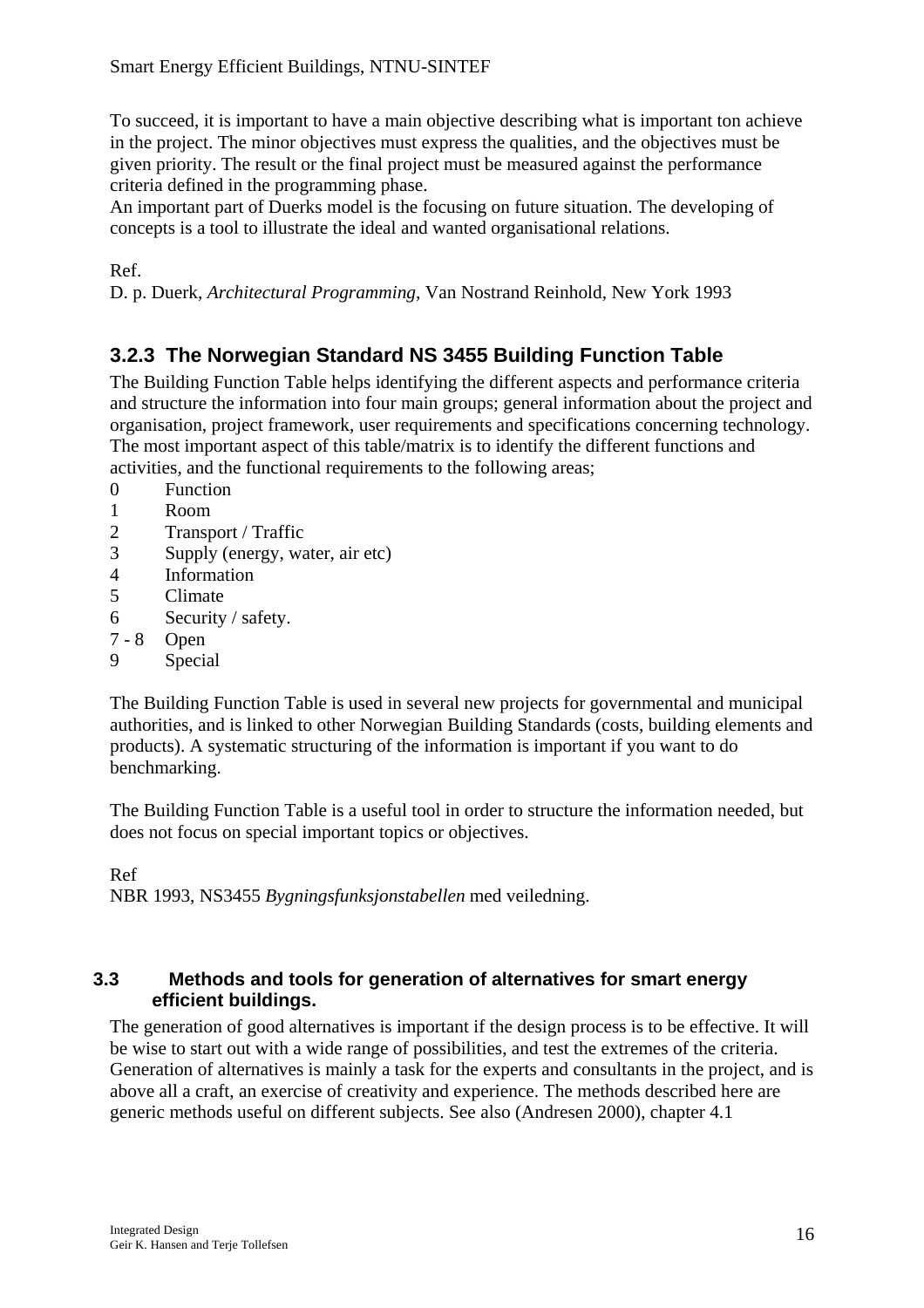### <span id="page-16-0"></span>**3.3.1 Brainstorming**

Brainstorming is a technique that originates from Alex F. Osborn (Osborn 1957) and it is based on the stimulation of one person´s mind by another´s. The main guidelines of brainstorming are summarised as follows (Dell´Isola 1997);

- Rule out criticism Withhold adverse judgement of ideas until later. There exist no bad ideas.
- Generate a large number of possible solutions. Set a goal of multiplying the number of ideas in the first rush of thinking by five or ten.
- Seek a wide variety of solutions that can represent a broad spectrum of attacks on the problem
- Watch for opportunities to combine or improve ideas.

A typical brainstorming session takes place with a group of people sitting around a table and spontaneously generates ideas designed to solve a special problem. During the session, no attempt is made to judge or evaluate the ideas. Evaluation takes place after the session has ended.

### **3.3.2 Delphi**

The Delphi technique is an approach for eliciting opinions from a group of experts. A Delphi process involves a series of successive questionnaires, where each questionnaire after the first, the respondents receive feedback information about the outcome of the preceding round without learning which option was contributed by whom.

A starting point for a session can be the performance criteria defined for that special issue, where each participant of a multidisciplinary team is asked to list ideas for meeting the criteria defined. The team or group then discussed the different ideas, organise random ideas into packages and focus on ideas having significantly more potential than others.

The second cycle of the Delphi begins with individual team members excluding ideas from further consideration and developing new alternatives. Then the team discusses a list of alternatives that meet functional criteria.

By the third and final iteration, the team members begin to agree on key points seeing the various ideas and alternatives in comparison to each other.

The method has been employed in many cases all over the world, covering divergent subjects from educational reform to design options for health care centre. The method can be useful focusing on special issues in a project, for example heat pumps and energy-efficient buildings.

Ref.

S.J. Kirk and K.F. Spreckelmeyer, *Enhancing Value in Design Decisions*, Evergreen, Colorado 1993

### **3.3.3 Synetics**

Synetics is a formalised creative technique that encourages the use of metaphors and analogies to spawn inventiveness in problem solving. Synetics means joining together different and apparently irrelevant elements to form new and effective ideas and schemes. The purpose of Synetics is to multiply ideas by stimulating the imagination through four types of analogies; symbolic, direct, personal and fantasy.

The problem is formulated in just one sentence starting with how? The owner of the problem explains why it is a problem, and what he thinks is the "optimal" solution. The rest of the group then explores the problem, finding new perspectives, ideas, alternatives etc. The participants then list three or more attributes that are positive by the idea, and one main concern.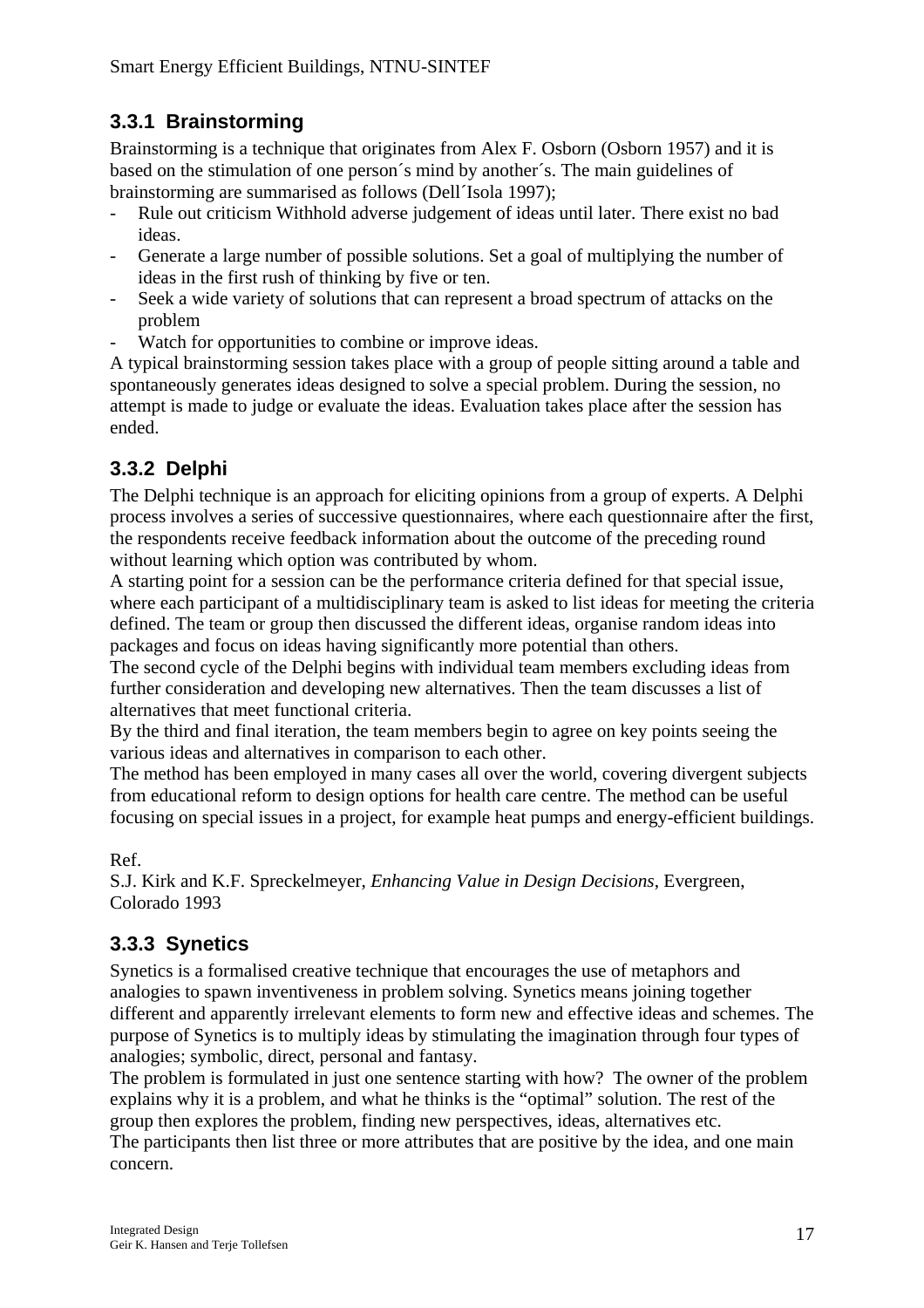<span id="page-17-0"></span>After discussing possible solutions, the problem owner rates on a scale from  $0 - 100\%$  how new the idea is, how good it seems, and how possible it is to implement it. If the rating on those three aspects are 50% ore more, it is likely to implement the idea.

Ref.

W:J:J: Gordon, *Synetics: The development of Creative Capacity*, New York, Harper, 1961.

### **3.4 Methods and tools for performance prediction**

Performance predictions is carried out to find out how well a proposed solution satisfies the objectives, and is the basis for evaluating and choosing design solutions. Thus, the performance prediction has to produce means to measure the relative goodness of a design compared to the performance criteria.

In the design process, there are a wide range of questions and problems to be solved, related to different aspects of the building. There are a large number of tools available to the designers, including handbooks, simple calculation methods, and computer simulation models for quantitatively estimating the performance of smart energy-efficient buildings.

These methods and tools focus on one or few aspects, there is no tool that can predict the total performance of a building. We will recommend to search in the other State-of-the-Art reports within the research program Smart Energy-Efficient Buildings to find relevant methods and tools for your area of interest.

A comprehensive overview of 251 energy related software tools may be found at [http://www.eere.energy.gov/buildings/tools\\_directory/](http://www.eere.energy.gov/buildings/tools_directory/)

#### **3.5 Methods and tools for performance evaluation**

The objective of performance evaluation is to test if potential solutions meet the design and the project objectives, in order to select the most promising design. Within the building industry, there is no practice for multi-criteria evaluations. It is necessary to analyse the results of applying the different methods and tools and compare these to each other. In this report we describe some methods that focus on multiple and qualitative aspects. See also (Andresen 2000) chapter 6.2.

### **3.5.1 Peña´s Quality Quotient Model**

This is an evaluation technique based on quality measurements. For each of the main issues or forces; Function , Form, Economy and Time, the magnitude is determined empirically using a scale from complete failure (1) to perfect (10). By using the same value measurement scale to respond to individual questions covering each of the four categories, the final values can be determined more easily. The results are presented in quadrilateral diagrams that are a good way to immediately perceive a situation. The scoring diagram used presents the results of the evaluation in a very illustrative way. They give a picture of the overall score of the design, and at the same time showing the scores on the individual criteria.

The model shows a way of performing an evaluation that starts out with qualitative measures and converts them into numerical values.

Ref.

W. Peña, Problem seeking. *An Architectural Programming Primer*, AIA Press, Washington 1987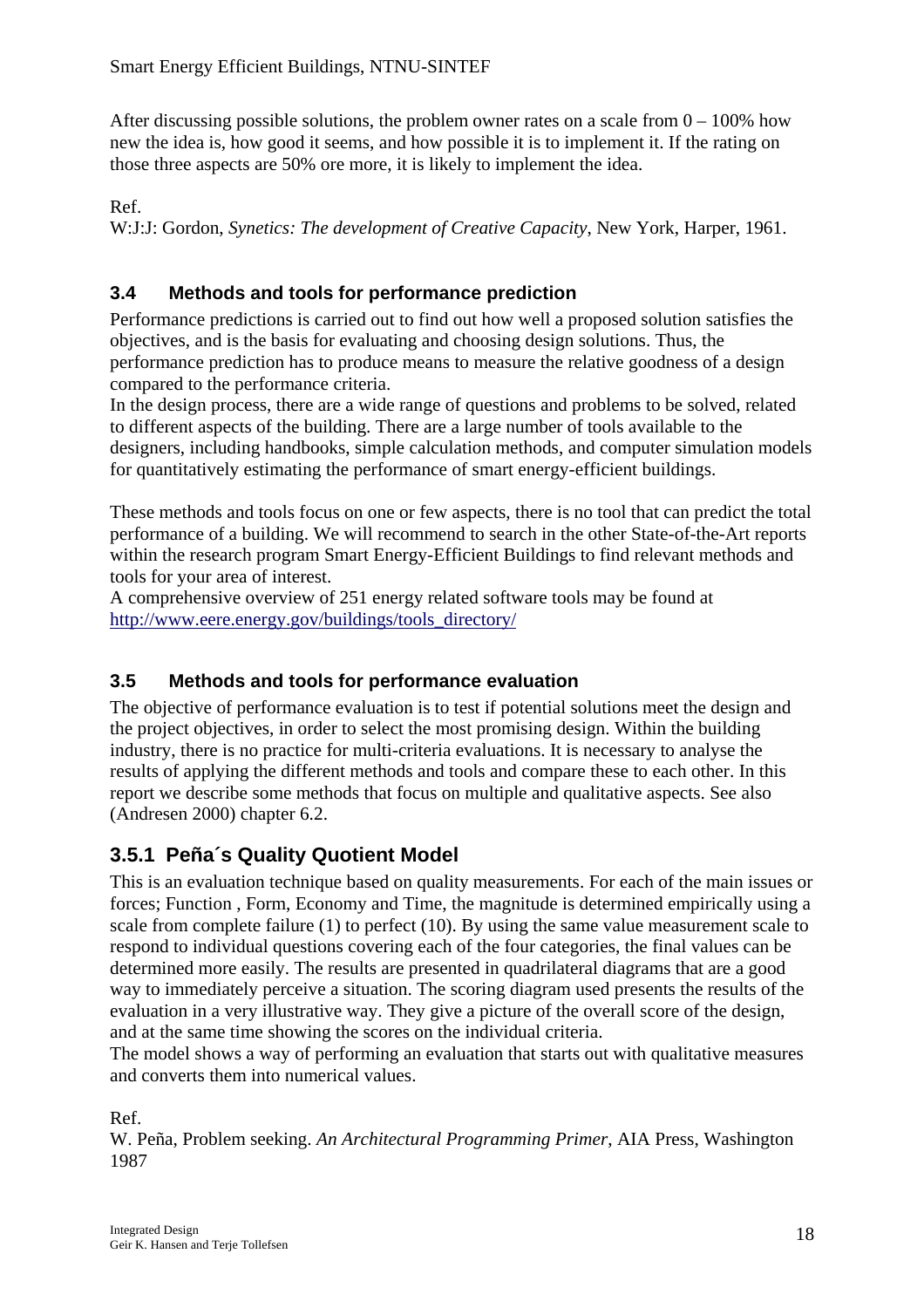### <span id="page-18-0"></span>**3.5.2 The Synthesis Model of Kirk and Spreckelmeyer**

This is a model for comparing design alternatives, where the performance of individual systems or components is measured against design goals. The model may be used during different stages of the design process, from evaluating building layouts to special components. The defined aspects are measured with respect to the main design goals. For a building layout it could be flexibility of space, capital costs, owning and operating costs,

energy conservation, image and visibility etc. The performance scale ranges from "poor" to "excellent". In addition to showing performance scores, the model also can show the weighting of the criteria and the aggregated weights and scores for all the alternatives. The graphical display of this model gives a good overview of the performance evaluation as a whole, while showing the individual performance measures that have been carried out.

Ref.

S.J. Kirk and K.F. Spreckelmeyer, *Enhanching Value in Design Decisions*, Evergreen, Colorado 1993

### **3.5.3 Post Occupancy Evaluation**

Post-occupancy Evaluation is the process of evaluating buildings in a systematic and rigorous manner after they have been built and occupied for some times. Post-occupancy Evaluation focuses on building occupants and their needs. POE is based on a set of performance criteria derived from the values of the evaluators and clients, and is both of quantitative and qualitative character. Three elements of building performance can be identified and treated hierarchically in their application to the POE process:

- 1. Technical elements: Health, safety and security aspects of building occupancy
- 2. Functional elements: Occupant's ability to operate efficiently and effectively
- 3. Behavioural elements: Psychological and social aspects of user satisfaction and general well-being

POE uses a broad spectre of methods and tools from interviews, walk-through, observation, to more diagnostic methods and analysis.

Post-occupancy Evaluation categorises the approaches to building evaluation by describing three levels of POE effort - indicative, investigative, and diagnostic, each differing in terms of time, resources and personnel needed.

Ref.

W. Preisser et.al. *Post Occupancy Evaluation*, Van Nostrand Reinhold Company, 1988

### **3.5.4 "Green Building" Assessment Tools**

The GBTool was developed within the Green Building Challenge ´98 project, and is a framework and software tool for assessing the energy and environmental performance of buildings. GBTool is structured hierarchically in four levels with the higher levels logically derived from the weighted aggregation of the lower ones:

- 1. Performance Areas
- 2. Performance Categories
- 3. Performance Criteria
- 4. Performance Sub-Criteria

A scoring scale ranging from  $-2$  to  $+5$  is used for assessing all criteria and sub-criteria.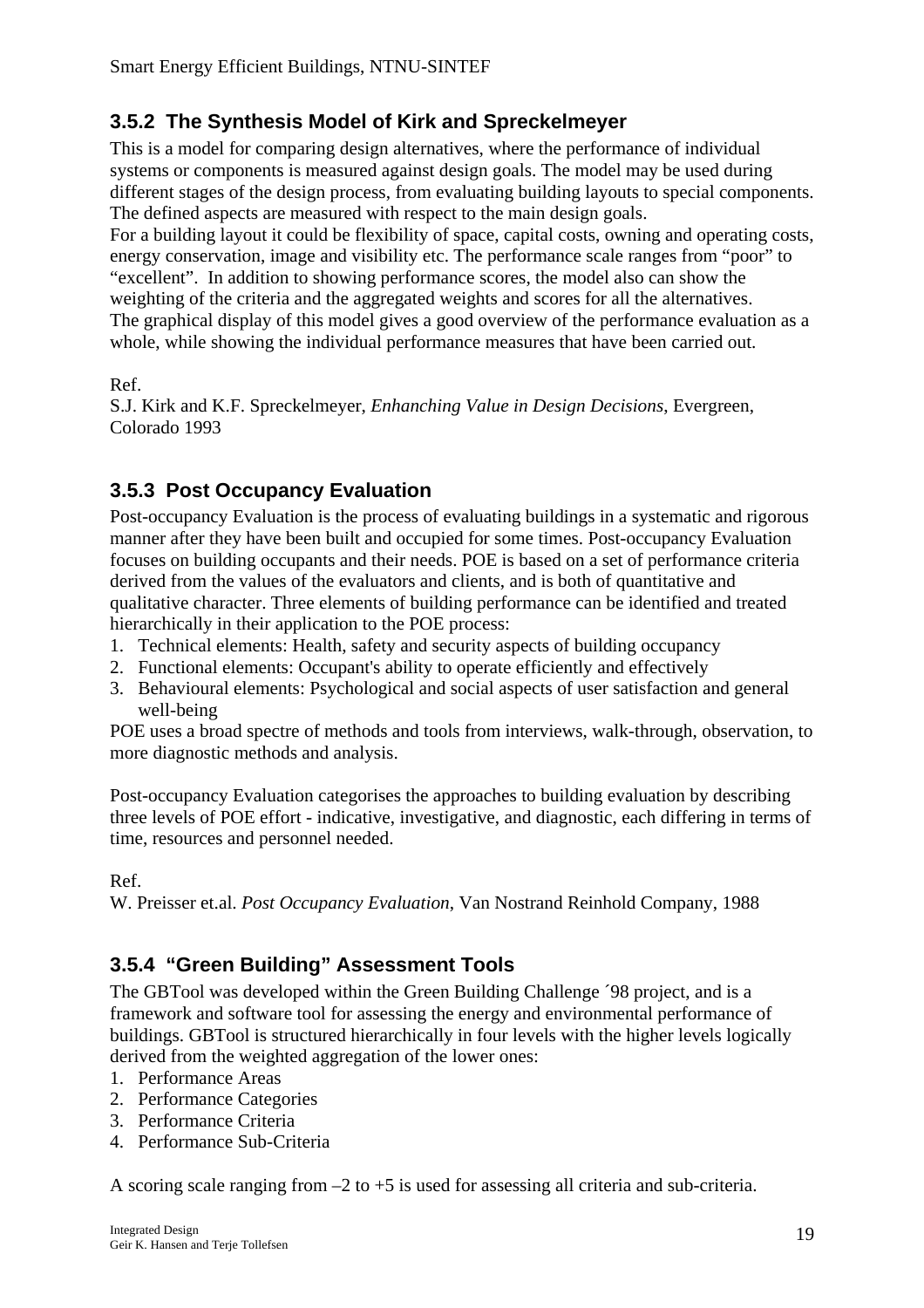<span id="page-19-0"></span>The performance level required to achieve a certain score is based on the level 0 being the reference or industry norm level where –2 is significantly inferior and +5 is a score/level that is difficult to reach.

Within the Green Building Challenge documentation a series of criteria is offered as a basis for developing appropriate weightings for different areas. GBTool does not compare or assess groups of issues between criteria, nor does it assign importance to synergies. This is a limitation also to this method, recognising that smart energy-efficient buildings are about integration of systems and strategies.

Ref.

N.Larsson and R. Cole, *Green Building Assessment Tool – GBTool 1.3. A Second-Generation Environmental Performance Assesment System for Buildings*, CETC Buildings Group, CANMET; Ottawa 1998 GRIP, *Environmental design of Buildings (Miljøriktig bygg-prosjektering*), Oslo 1998

### **3.6 Methods and tools for multi-criteria decision-making (MCDM)**

Multiple Criteria Decision-Making methods include Multiple Objective Decision Making (MODM) methods and Multiple Attribute Decision Making (MADM) methods. The MCDM methods are structured approaches that seek to identify the decisionmakers´ values with respect to multiple criteria in order to help them find the most suitable choice. They seek to make value judgements explicit and may in this process reveal values or biases that would otherwise have been overlooked. In this way they may promote understanding and learning and ease communication between design team members.

There are a wide variety of MCDM methods described in the literature, here only one of the most simple ones is described. For an overview of MCDM, see (Andresen 2000) chapter 6.3.

## **3.6.1 Simple Additive Weighting (SAW) Methods**

This method seems to be the simplest and most intuitive approach to aggregating values and performance measures. The method helps to structure the design work, to focus on the most important issues, and to promote understanding and communication among the participants in the project. The simple additive weighting methods use all attribute values of an alternative and apply regular arithmetical operation of multiplication and addition, and the attribute values must therefor be numerical and comparable.

Maasam (1988) describes the basic procedure for such models in six steps;

- 1. Define the set of alternatives, interest groups and criteria
- 2. Obtain impact values for the criteria for each alternative and convert the raw data into standardised values
- 3. Determine how the values are aggregated to give final utility value for each alternative.
- 4. Determine the utility value for each alternative
- 5. Undertake a series of sensitivity tests to examine the effects on the utility values.
- 6. Justify the sensitivity test in the context of the planning exercise, and incorporate the result into later planning process.

Experiences have shown that it yields goods results even though it is not applied on a strict axiomatic basis. However the method needs to be adapted to fit the special needs of building design, and to be able to use effectively in a building design framework.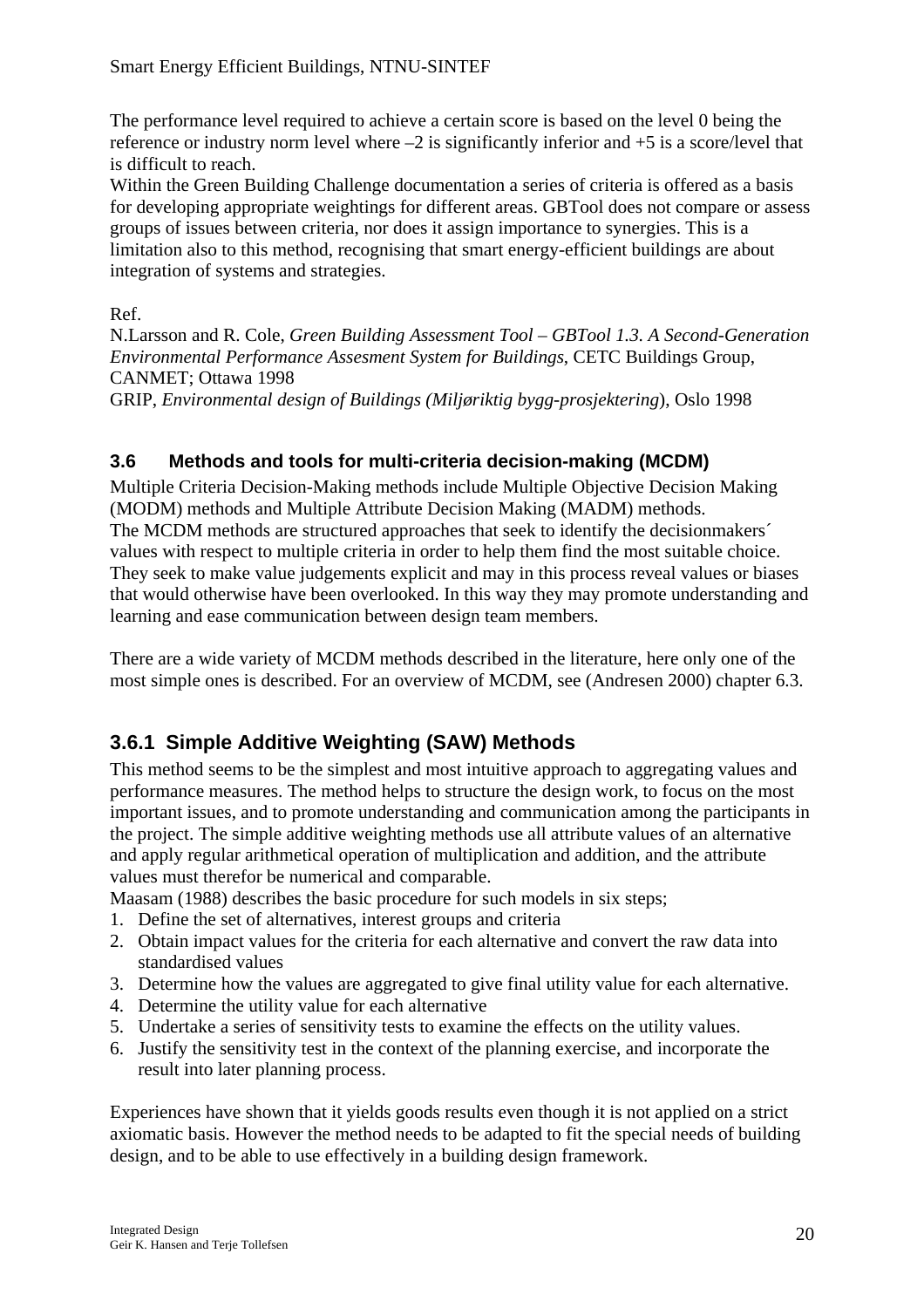<span id="page-20-0"></span>Ref.

K.P. Yoon and C.L. Hwang, *Multiple Attribute Decision Making. An Introduction*, Thousand Oaks, Sage Publications 1995

### **3.7 Methods and tools for Environmental Management Systems (EMS)**

### **3.7.1 Overview - what is an Environmental Management System?**

In a world growing increasingly dependent on science and technology, tomorrow's architects, engineers and scientists must be prepared to be leaders in more than just their chosen professions. They must also be leaders in environmental excellence. In this field, there are developed different tools and systems for environmental management.

An Environmental Management System (EMS) is an organized and formal approach to managing environmental issues within an organization. Development of an EMS is a voluntary approach to improving an organization's environmental performance.

An EMS is a set of management processes and procedures that allow an organization to analyse, control and reduce the environmental impact of its activities, products and services and operate with greater efficiency and control.

An EMS is appropriate for all kinds of organizations of varying sizes in public and private sectors and encourages an organization to continuously improve its environmental performance. The system follows a repeating cycle, like below.



An EMS provides the means for effectively managing:

- Compliance with regulatory requirements (hazardous materials/waste management issues, reporting and record keeping, employee training programs)
- Worker safety requirements (regulations, health and safety training)
- **Prevention of pollution (spill prevention, emergency response)**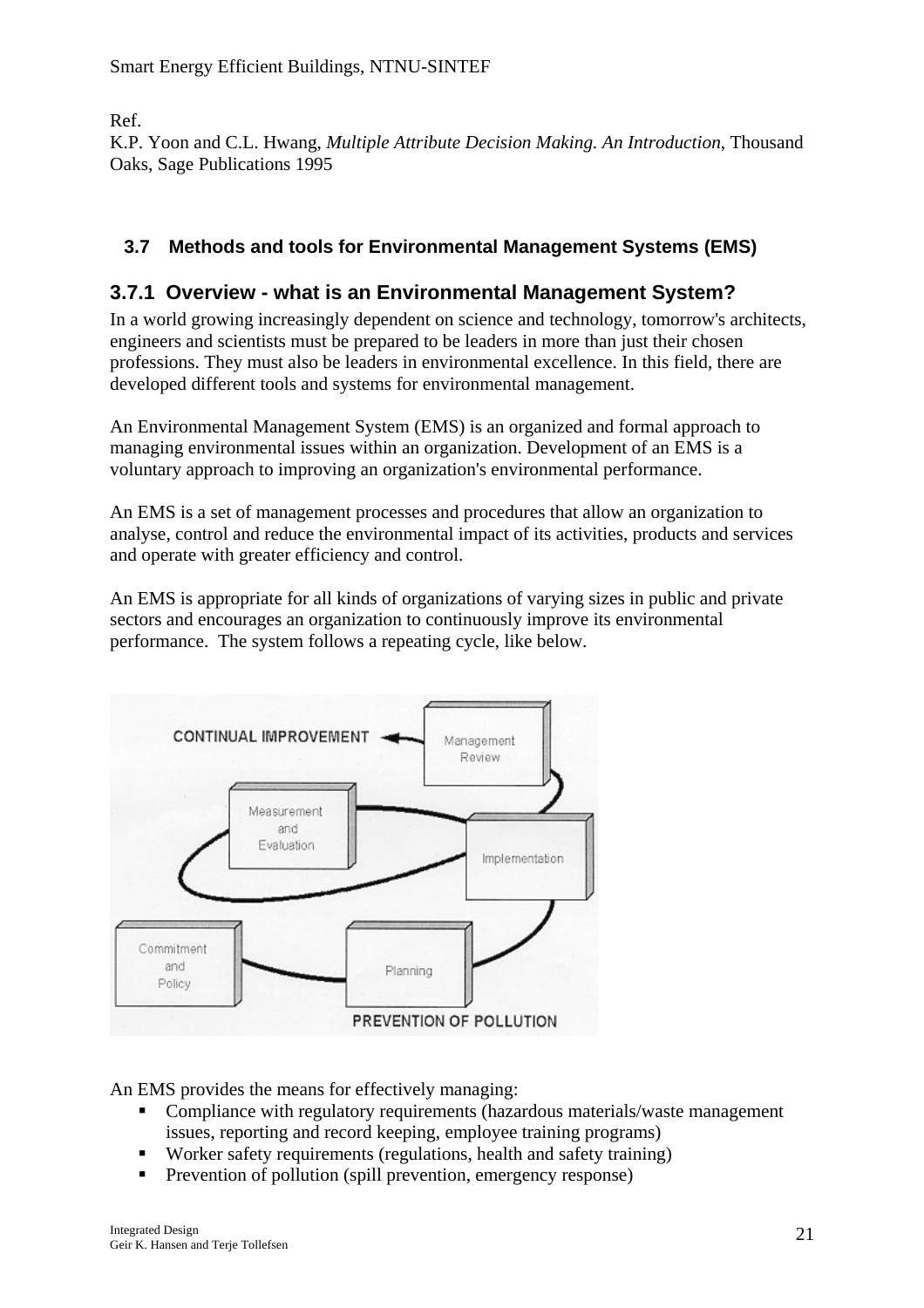- **Emergency preparedness and response plans (emergency planning, employee training,** improved management of hazardous and bio-hazardous material storage areas and mitigation of environmental impacts from emergency situations)
- Continual environmental improvement: (minimizing wastes, cost savings through energy and solid waste reduction, health and safety improvements)

Usual benefits of proactive EMS's are:

- Cost savings
- Reduced impact on the environment
- **Improved public image**
- $\blacksquare$  Improved relationships with regulatory agencies
- New national and international business opportunities
- Increased environmental awareness - and leading to a positive global impact on the environment

### **3.7.2 EMS Basic Elements**

The EMS integrates the environment into everyday business operations, and environmental stewardship becomes part of the daily responsibility for across the entire organization, not just in the environmental department.

Typical basic elements in an EMS are:

- Reviewing the organization's environmental goals
- Analyzing its environmental impacts and legal requirements
- Setting environmental objectives and targets to reduce environmental impacts and comply with legal requirements
- Establishing programs to meet these objectives and targets
- **Monitoring and measuring progress in achieving the objectives**
- Ensuring employees' environmental awareness and competence
- Reviewing progress of the EMS and making improvements

An EMS helps organizations address its regulatory demands in a systematic and cost-effective manner. This proactive approach can help reduce the risk of non-compliance and improve health and safety practices for employees and the public.

An EMS can also help address non-regulated issues, such as energy conservation, and can promote stronger operational control and employee stewardship.

Personnel evaluate the processes and procedures they use to manage environmental issues and incorporate strong operational controls and environmental roles and responsibilities into existing job descriptions and work instructions. They set objectives and targets for managing their environmental issues. They monitor and measure and evaluate their progress in environmental performance both in areas that are regulated and areas that are not.

EMS's can improve an organization's compliance, pollution prevention and overall environmental performance and hopefully build greater confidence with local stakeholders.

EMS's provide a number of benchmarked tools to manage environmental risk effectively and offer great potential for continuous improvement in compliance and other areas of environmental performance.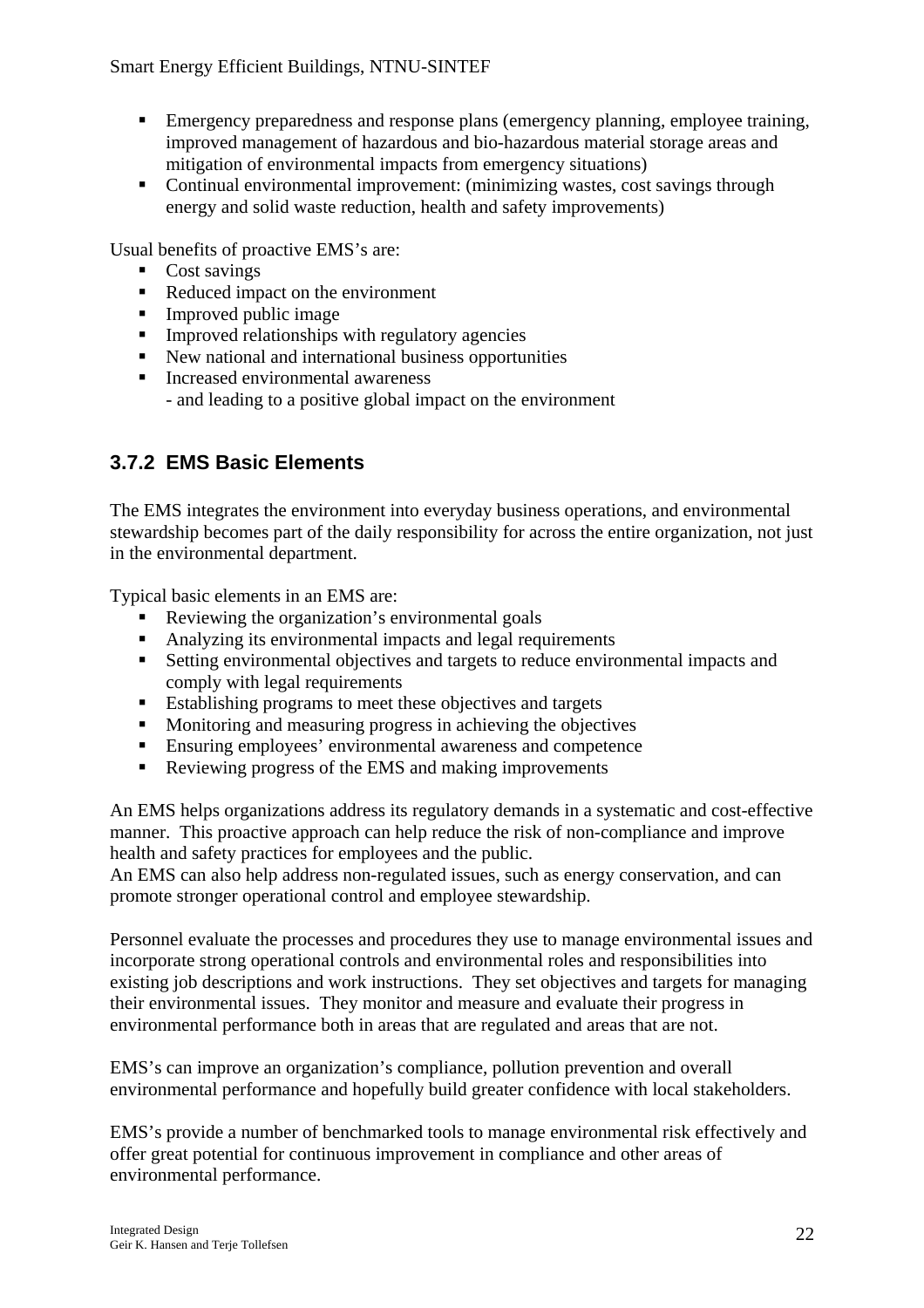An EMS is not intended to be a substitute for regulatory requirements nor does it offer regulatory relief from the law.

EMS's are proactive programs that identify and address the root causes of potential compliance problem areas. Senior management plays an active role in the EMS, monitoring and measuring the organization's progress toward its environmental goals, and continually looking for ways to improve environmental management.

There are mainly two international EMS's on the market; ISO 14001 and EMAS (Eco-Management and Audit Scheme). In addition, there are national and local EMS's, in Norway we for example have a system called environmental lighthouse ("miljøfyrtårn"), first and foremost adjusted to small public and private enterprises.

In the last five years or so, there are established a sort of EMS that we in Norway call MOP (Miljøoppfølgingsprogram) that can be translated to "environmental following-up program". These EMS's are used on several huge Norwegian development- and building projects like Fornebu, Telenor and Pilestredet Park in Oslo.

### **3.7.3 ISO 14001, EMAS and MOP**

#### **ISO 14001**

One of the most commonly used framework for an EMS is the one developed by the International Organization for Standardization (ISO) for the ISO 14001 standard.



ISO14001 is a widely accepted international standard for the certification of environmental management systems. Three of the key requirements are summarised below: The organisation shall identify and assess the significance of the impact its activities can have on the environment. These impacts are described as environmental aspects.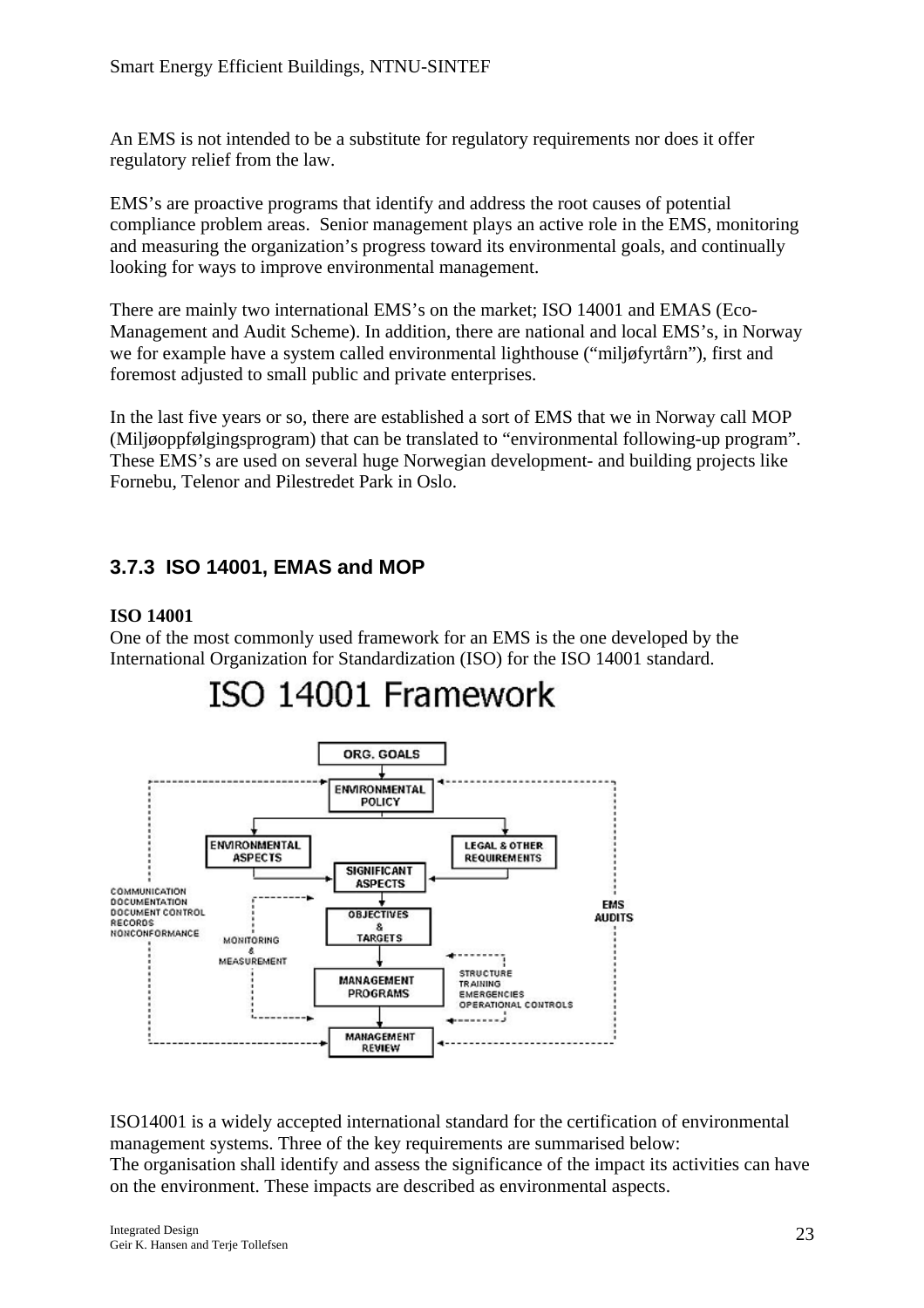Objectives and targets designed to reduce the organisation's environmental impact shall be established and a programme for achieving these objectives and targets shall be in place. The company's environmental policy must contain a commitment to continuous improvement, prevention of pollution and a commitment to comply with relevant environmental legislation, regulations and other requirements.

ISO14001 certification helps keep the organisation focused on reducing the environmental impact of our operations. However, experience has shown that good environmental management not only yields financial savings, but also leads to efficient business practice.

An organisation's main impacts on the environment can for example be classified into eight key groups, which are independent of local organisation or location.

These elements are:

- fuel, energy and water
- waste
- **u** transport
- $\blacksquare$  emissions to air
- **•** procurement
- **Peroduct stewardship**
- local impacts
- $\blacksquare$  benefits

#### **EMAS**

EMAS - the Eco-Management and Audit Scheme, the other main framework, is a voluntary initiative in the European Union designed to improve companies' environmental performance. It was initially established by European Regulation 1836/93, although this has been replaced by [Council Regulation 761/01.](http://europa.eu.int/comm/environment/emas/refdoc/regulation/01761_en.pdf) Its aim is to recognise and reward those organisations that go *beyond minimum legal compliance and continuously improve their environmental performance*.

In addition, it is a requirement of the scheme that participating organisations regularly produce a public environmental statement that reports on their environmental performance. It is this voluntary publication of environmental information, whose accuracy and reliability has been independently checked by an environmental verifier, that gives EMAS and those organisations that participate enhanced credibility and recognition.

Environmental management has become a core business issue for many organisations. Minimising the amount of waste that is produced, reducing energy consumption and making more efficient use of resources can all lead to financial cost savings, in addition to helping to protect and enhance the environment. EMAS is strongly backed by Government and the environmental regulators - organisations who participate are recognised as making strong commitments to the environment and to improving their economic competitiveness.

EMAS requires participating organisations to implement an environmental management system (EMS). The EMS must meet the requirements of the International Standard BS EN ISO 14001. Many organisations progress from ISO 14001 to EMAS and maintain certification/ registration to both.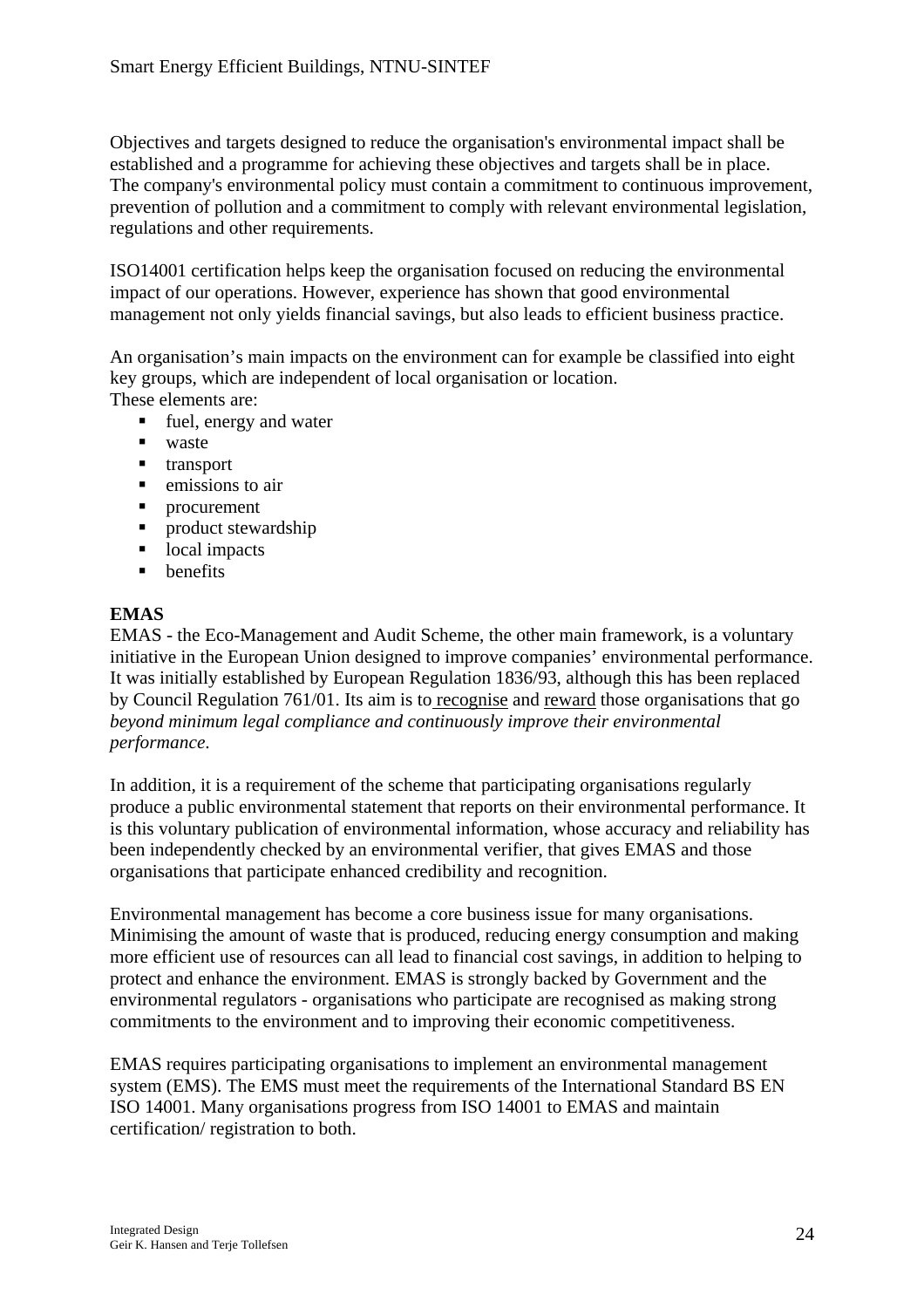#### **MOP - example from The Pilestredet Park Urban Ecology project in Oslo**

Pilestredet Park, the former national hospital area in the heart of Oslo city, is a large urban renewal program where state and municipality are cooperating in a pilot ecology project with quite ambitious environmental goals. The Pilestredet Park project covers the total renewal of this area. The importance of the processes of change which lead towards sustainable development in building and planning, including the need for new knowledge, attitudes, methods and organisational structures are underlined. The importance of cross-disciplinary work is highlighted.

Covering over seven hectares, it is a very complex urban area with all the old hospital buildings which were built there over the last hundred years or so, in many different styles, different types of construction, a large range of technical infrastructures, and in various degrees of quality or decay. The buildings comprise over 110,000 square metres of floor space today. Approximately half of this is to be demolished, and there will be about 85,000 square metres of construction plus about 50,000 of renovation of existing buildings. Of this, about 60% is to be housing, the rest offices and commercial premises of various sorts. The outdoor areas are to be landscaped as public spaces. It was decided in 1997 to make this into a pilot project for urban ecology, in a collaborative project where Statsbygg and Oslo municipality are the main actors. An urban ecology program for the area was developed at an early stage by Statsbygg and Oslo municipality to clear out the ambitions and goals.

Planning and building codes only lay down minimum standards required for insulation, water use, noise levels and so on. And there are various bits of environmental legislation which again, only give minimum requirements for pollution control, waste management, safety, or user information. These are not enough when one wishes to implement a project with a strong, innovative ecological profile.

The MOP is an obligatory agreement which is part of the contract of sale to the developers. The main themes included in the MOP are;

- Selective demolition including sorting, recycling and minimum transport of wastes
- Maximum reuse of existing buildings, including specific projects with re-used materials
- Environmental architecture including energy design, healthy materials, climate control etc.
- **Energy conservation throughout, including renewable energy and strict** consumption limits.

For those parts which Statsbygg itself is going to build, it will be binding too. It defines, firstly, a considerably higher level of ecological ambition, and it stipulates procedures to be followed in the process which ensure good environmental planning and quality control.

The MOP, therefore, is the concrete tool for achieving the environmental targets. It also stipulates sanctions. It is a binding contract with developers. The important principle that we should note is that it is thus a legal agreement which operates on the level of civil law, not public regulation. This may be more effective than conventional public tools such as area plans and building codes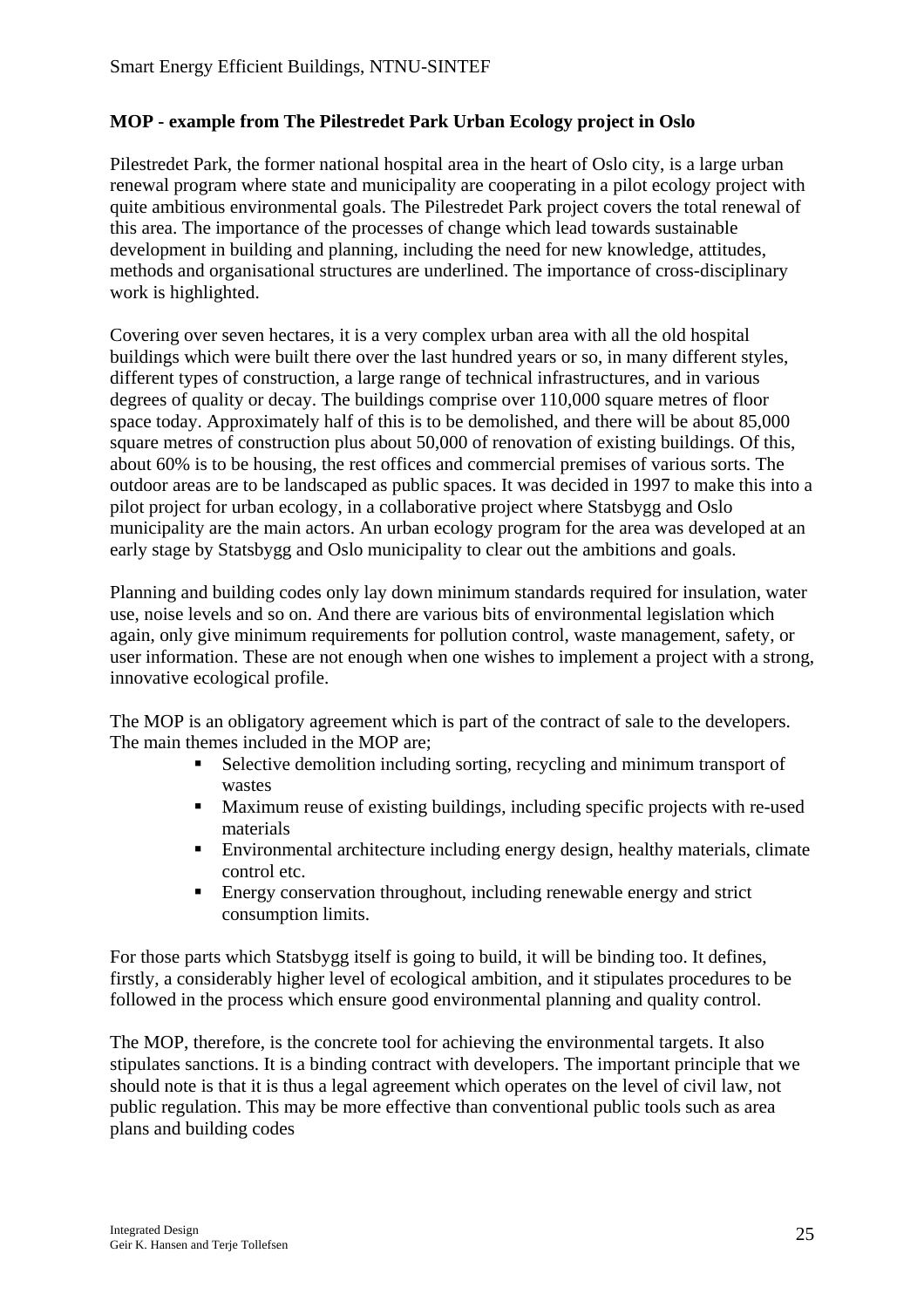Such a program can only be based on consensus between Statsbygg – representing here the environmental ambitions of the state – and the marketplace. When the terms and conditions of the MOP were drawn up, and the first properties put out for sale, there was worry about whether major property developers would object, or simply that the bids received would be very low. In that case there would have been real trouble. However many of the big property companies are themselves actively interested in environmental skills and market profile these days. It came as a surprise, and a relief, that not one of them raised objections to the demands in the MOP, and high sale prices were obtained.

### **3.7.4 Environmental and Business Benefits of EMS**

Environmental credibility is also becoming a factor in national and international competitiveness. Implementation of EMS and subsequent certification can facilitate progress towards increased competitiveness through measurement and innovation, leading to increased profit, more efficient processes, reduced costs and a more credible image.

Market pressures are calling for a better understanding of the environmental costs and benefits of products and services. Percy Barnevik, President & CEO of ABB said as long ago as 1995 (at the Environment North Sea conference in Stavanger) *"There is still, in many places, a general perception that eco-efficiency means higher costs, lower profit – a sort of sacrifice you must do with respect to shareholder interests. However, if you look at the real world you find among companies a strong and positive correlation between being at the forefront of ecoefficiency and being profitable and generally successful. It is not a contradiction, it is a correlation."* 

The fear of the initial cost of implementing an EMS can be discouraging to some organisations especially smaller companies. The fact is, however, that many organisations already employ some form of environmental management and find that implementation of an EMS according to the Standard means that they do not have to start from scratch. Those that have not started to even consider how they might implement an EMS may find that their competitors are leaving them behind.

The real concern for managers should be that environmental problems cause a lack of control over business operations. An EMS can give even managers who are not particularly motivated by environmental issues more control over the destinies of their enterprises. Such systems are useful because they help organisations comply with complex (and often ambiguous) rules, ensure that reports and permit applications are submitted in time and improve communication of environmental requirements throughout the organisation. The presence of an EMS helps companies to protect themselves against legal liabilities.

Ref

- ISO 1400/ISO 14001 Environmental management Standard Web-site: [WWW.iso14000](http://www.iso14000-iso14001-environmental-management.com/) [iso14001-environmental-management.com](http://www.iso14000-iso14001-environmental-management.com/)

- EMAS - the Eco-Management and Audit Scheme. Web-site:

http://www.europa.eu.int/comm/environment/emas

- A.E. Bratset, T. Tollefsen, C. Butters: The Pilestredet Park Urban Ecology Project Oslo Norway, Article in UIA Newsletter no. 6/2002.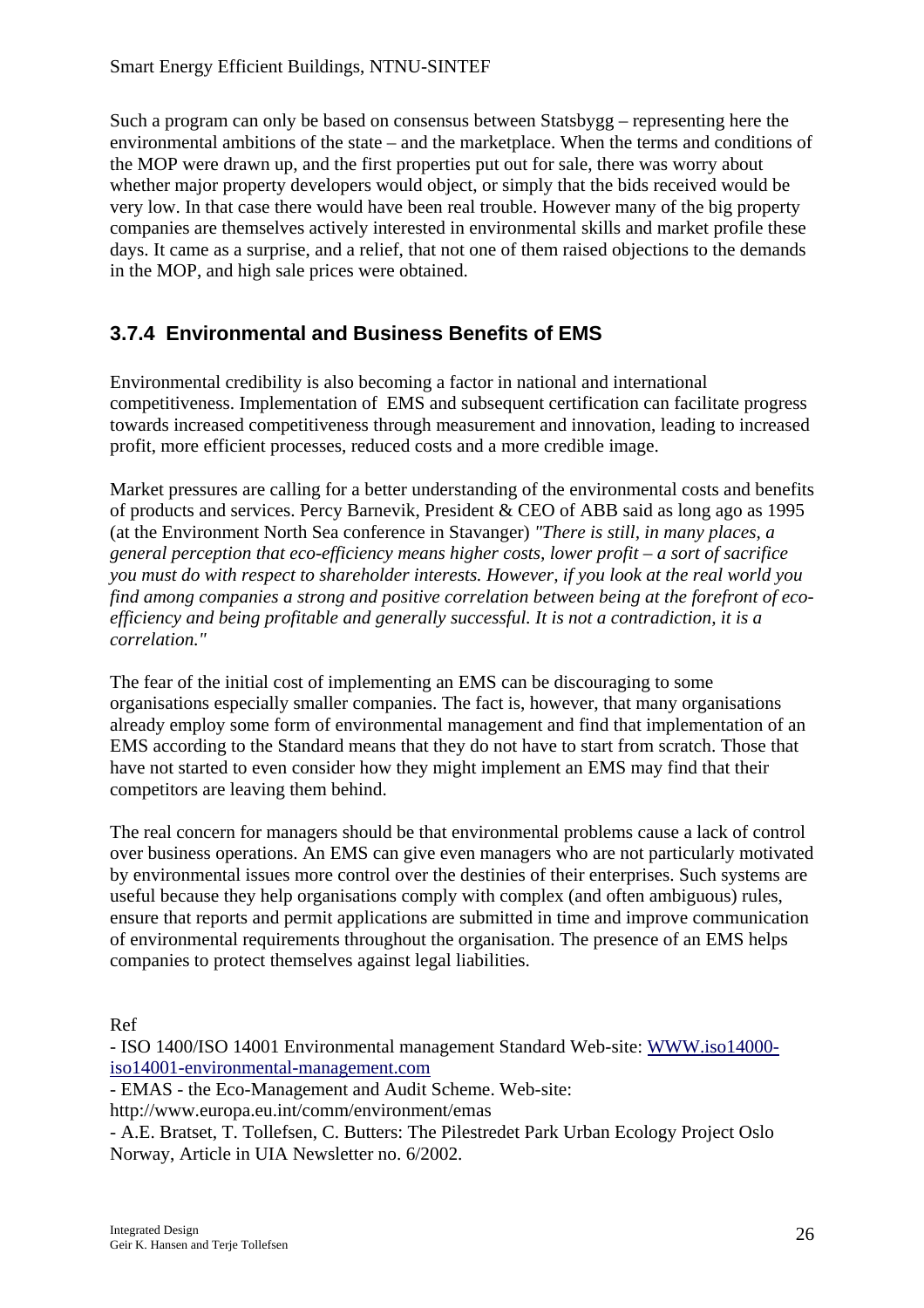### <span id="page-26-0"></span>**3.8 Methods and tools produced in IEA Task 23 - IDP**

Task 23 has produced guidelines, methods and tools to help designers to implement the IDP process. The complete list of Task 23 deliveries is given in Chapter 7, Appendix. Here is the short version:

### **3.8.1 An introductory Booklet**

An Introductory Booklet *"Solar Low Energy Buildings and the Integrated Design Process. An Introduction"*, (fall 2002) is providing a short explanation of the characteristics of an Integrated Design Process an introducing the results of Task 23. Author is Nils Larsson, Canmet Energy Technology, Ottawa, Canada and co-author Bart Poel, EBM-consult , Arnheim, The Netherlands.

### **3.8.2 The IDP Guideline**

The IDP Guideline, is a comprehensive description of the philosophy, rationale and features of the IDP process, and of the companion IDP Navigator. The Guideline provides interactive access to background information, including key issues and recommendations in a checklist format.

### **3.8.3 The IDP Navigator**

The IDP Navigator; an information source containing important process related and technical issues that are crucial for IDP, produced as a software package. Users can navigate through the information using an interface that is structured according to the steps in the design process. It provides detailed support to users in identifying the elements and inter-relations between steps in the Integrated Design Process. The structure and contents of the Navigator are consistent with the IDP Guideline, but the knowledge base can be modified according to the needs of a specific user. A user manual and presentations on how to use the IDP Navigator are also available.

### **3.8.4 A Blueprint for a Kick-off Workshop**

A Blueprint for a Kick-off Workshop as a basis for the organisation of a design team workshop right at the beginning of the IDP. The main objective of the workshop is to create common understanding at the beginning of the design process. The blueprint is a separate part of the IDP Guideline mentioned above.

### **3.8.5 The MCDM-23**

The MCDM-23, a Multi Criteria Decision Making method with an accompanying software tool; intended for use both in normal building design processes and in competitions. The name reflects the fact that the evaluation of several alternatives is a multi-criteria decision making process. The method assists the team in the selection of and in the prioritisation of design criteria, and in the evaluation of alternative design solutions. In design competitions, the method can assist in developing the program and to select the best design amongst several alternatives.

The MCDM-23 software tool automates many of the tasks involved in using the method, and also produces worksheets, bar charts and star diagrams. A user manual and a booklet on how to use the MCDM 23 together with an MS-PowerPoint presentation are also available.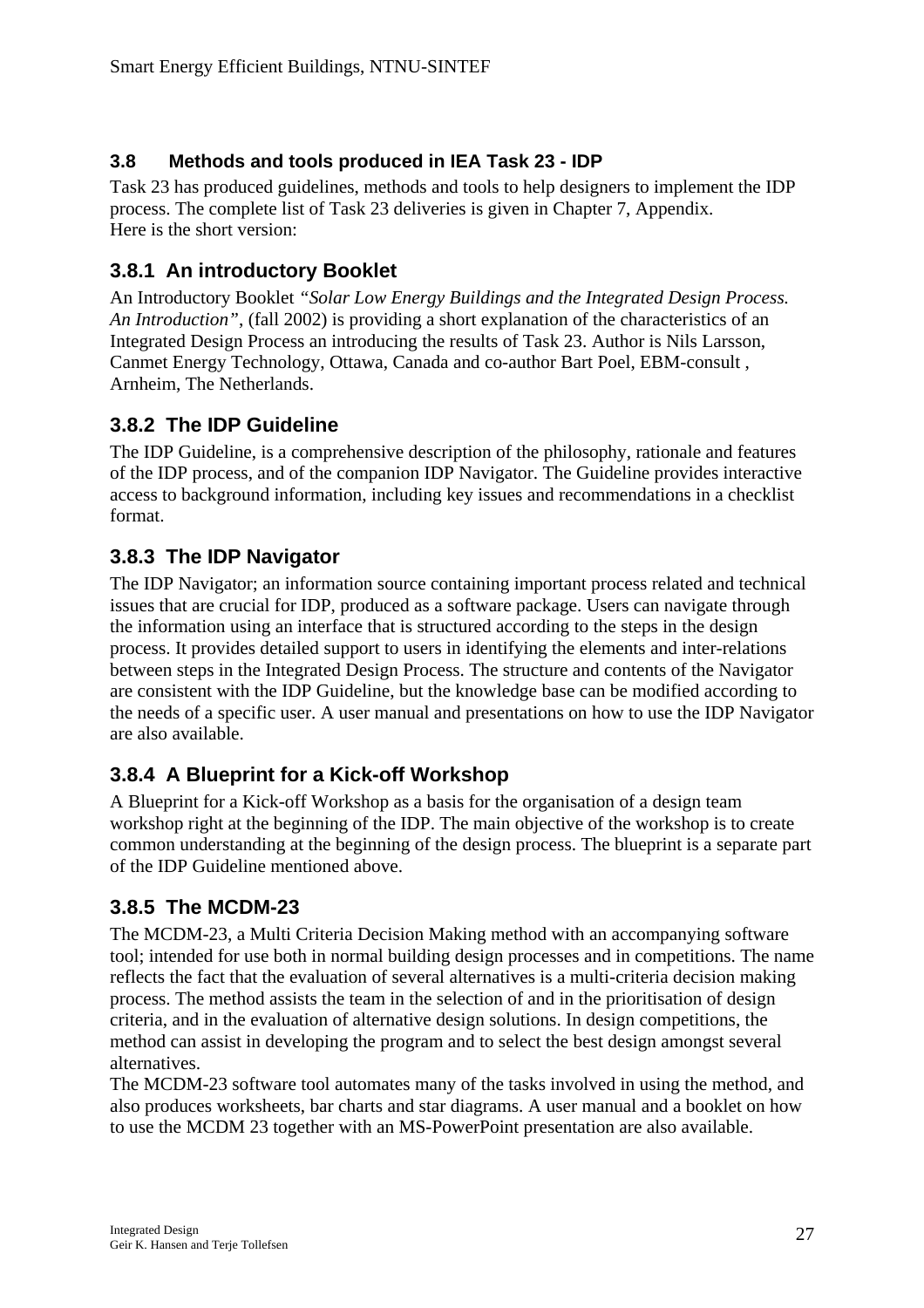

### **3.8.6 Energy 10**

Energy 10; a user-friendly energy simulation system that provides predictions of operating energy performance and identifies the most effective design strategies in reaching this performance level. Energy 10 is being continuously improved and now offers users an economical and highly effective simulation process for early design support.

#### **All of these Task 23 products are downloadable from the IEA SHC Task 23 web-site (www.iea-shc.org/task23) except for Energy 10.**

The following diagram provides suggestions for the most useful points of intervention for the Task 23 methods and tools. (Solidar, Berlin Germany)



Solidar, Berlin Germany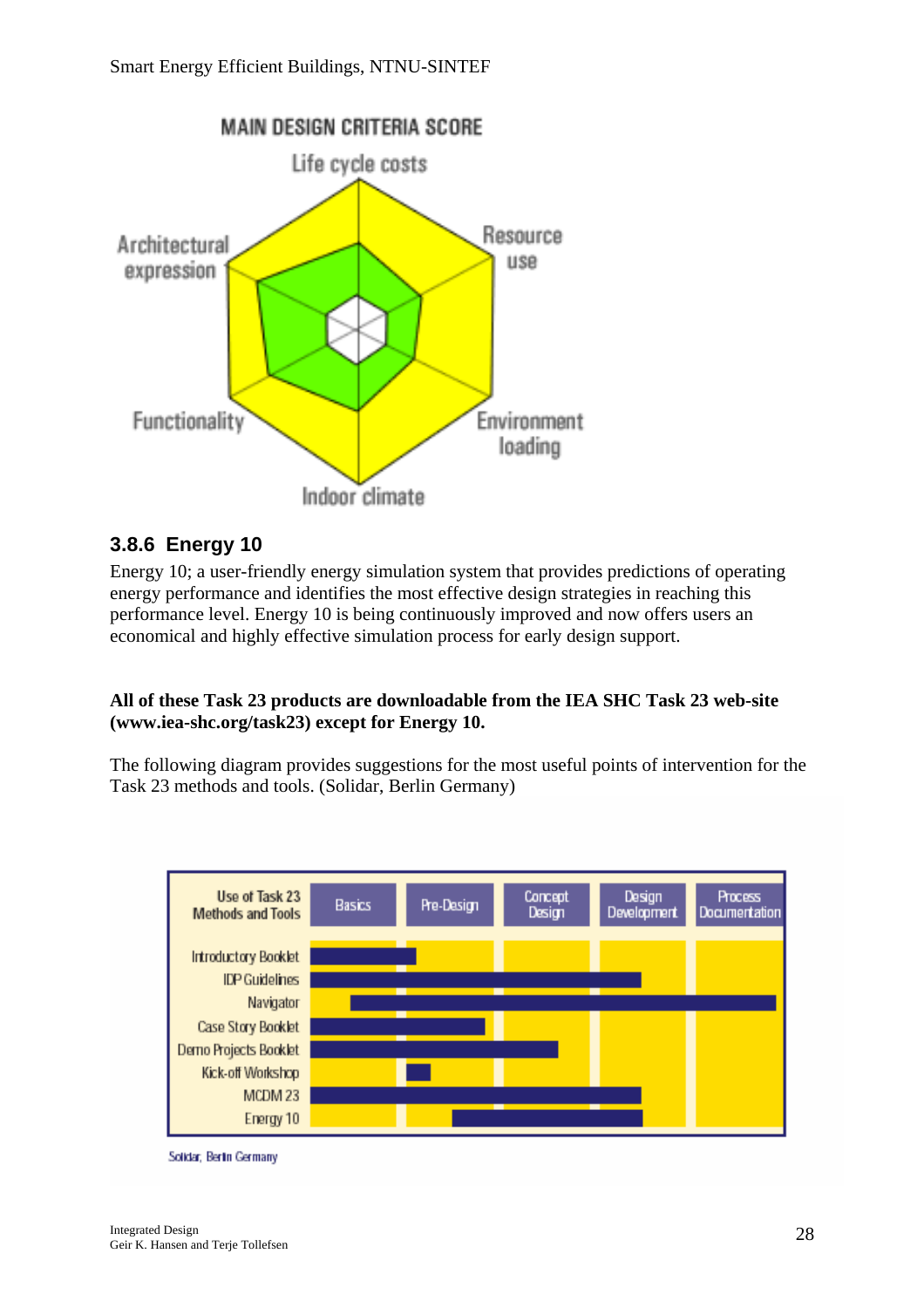### **3.9 Organisational Models to enhance the Integrated Design Process**

The contacts in traditional projects are focused on risk and responsibility, and not so much on co-operation and the project's objectives. The way a project is organised, managed and carried out will be different from project to project.

A model to undertake a building project will contain of 4 elements;

- 1. Organisational model
- 2. Enterprise model
- 3. Contracting model
- 4. Contract form

In the last years new models for building project have been developed. These models focus more on co-operation to find the most optimal physical and technical solutions, and a more optimal building process. In international literature partnering is used to describe this model. *"Partnering is a structured management approach to facilitate teamworking across contractual boundaries. Its fundamental components are formalised mutual objectives, agreed problem resolution methods, and an active search for continuous measurable improvements"* (Construction Industry Board 1997).

Key words here are common objectives and goals, co-operation, competence, low conflict level. Several models have been developed in different countries, based on these thoughts. For more information, see references.

Ref.

K. Tennebø. *Arkitekten og samspel*. NTNU 2002

J & W Management. *Partnering.* J & W Management (WEB) Sverige 2002

A. Kadfors. *Förtroande och samverkan i byggeprocessen.* Chalmers tekniske högskola, 2002 B. Scott. Partnering in Europe. *Incentive based alliancing for projects.* Thomas Telford Publishing. London 2001.

### **3.10 Building Performance Contracting and Performance Based Fees (PBF)**

### **3.10.1 Contracting and fees - established practice**

Usually there are no incentives for energy efficient design or installation when architects and engineers are contracting a new project.

Design fees are usually either a percentage of the total construction budget or a flat rate. This has the effect of emphasizing speed and discouraging additional work such as improvements to overall building performance.

Architects and engineers fear litigation from non-standard or undersized design. From the mechanical engineer's point of view, it is a good idea to grossly oversize a system since there is no incentive for saving equipment costs or energy costs.

Contractors have little incentive to insure that building systems are installed to operate efficiently. For example, fans can be wired backwards thereby doubling their energy consumption, lights that should be programmed to go off at night can be left on, and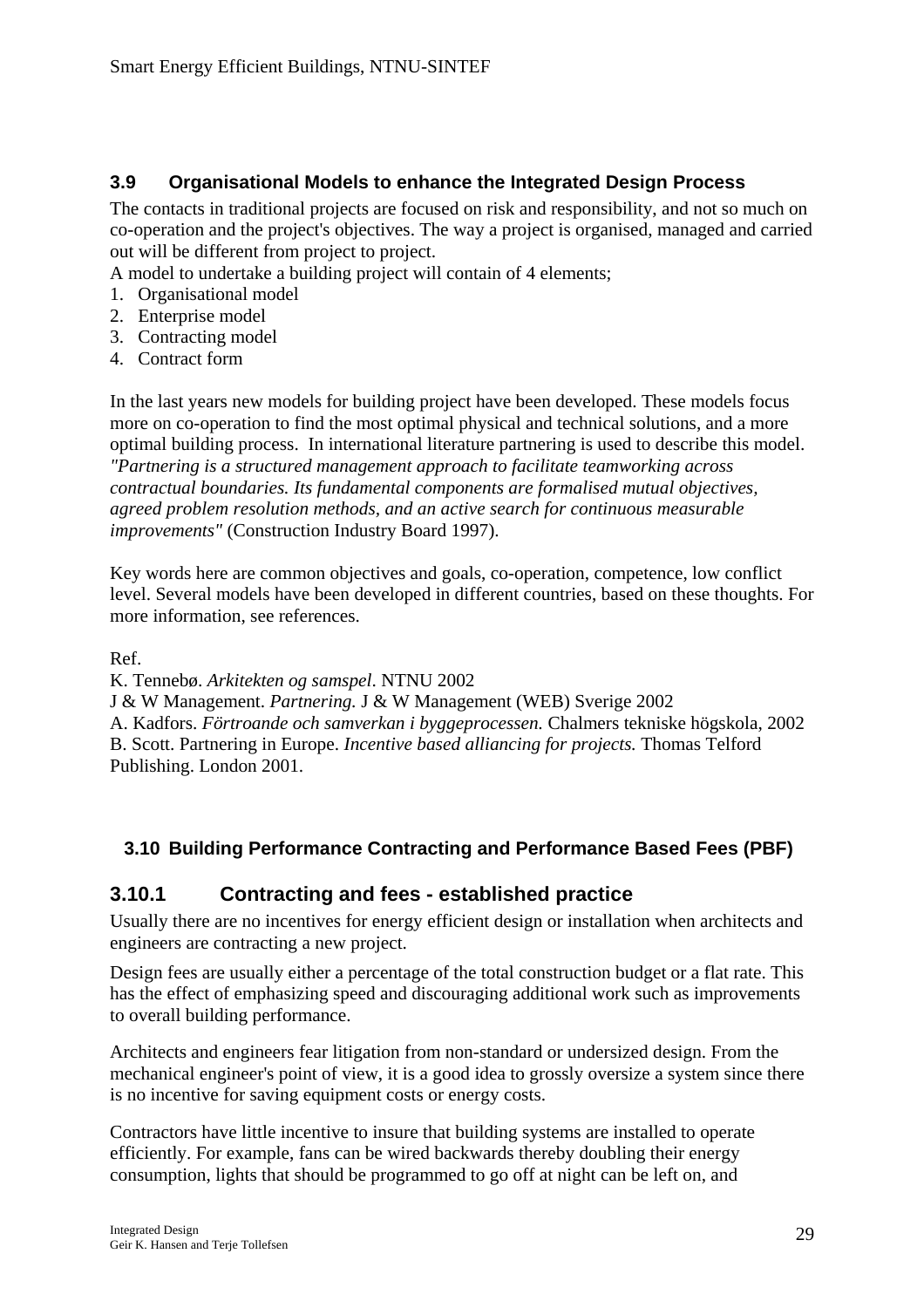economizers are often improperly installed so that free cooling is wasted. As long as the occupants don't complain, everyone is happy, except the owner, who is stuck with an exorbitant utility bill.

### **3.10.2 Performance Contracts - Incentives to save Energy**

There are possibilities and well-known solutions for developing incentives to save energy from energy services companies (ESCOs) in US, who have successfully implemented performance contracts at thousands of existing buildings. (Charles Eley, Eley Associates).

First there have to be developed an energy target with a computer model. The model should represent a reasonably efficient building. For example, it could represent minimum compliance with an energy code. Include the energy target in the contracts with the A/E and/or the Contractor but leave it up to the A/E to determine the combination of energy measures that meet the target at the lowest cost.

Second the proposed building has to be modelled at specific stages during the design process to make sure it will meet the target. If the building is off target, the A/E must improve the design. Pay the A/E a bonus for achieving the target at the construction document stage (optional).

At last actual energy use has to be monitored in the second year of occupancy. Adjust the energy target for factors beyond the A/E and Contractor's control (e.g. plug loads, occupant schedules, and weather). If the building uses less energy than the adjusted target the owner pays the A/E or Contractor a pro rated bonus (up to a maximum amount). If the building uses more energy than the adjusted target the A/E or Contractor pays the owner a pro rated penalty (up to a maximum amount).

It's natural that professionals will be cautious about implementing these "new" ways of entering performance contracts, often based on a common team performance contract. This means that the whole design team; the architect, HVAC engineer, structural engineer and electrical/daylighting designer work together on bringing the actual themes into the process, developing the project until it satisfies all the goals and demands given.

This group approach encourages creativity and varying degrees of experience of the design team invigorates, educates, and challenges those involved. Architects and engineers will need to work together to show building owners that any increase in design fees are a small investment toward decreased operational costs, improved occupant satisfaction and performance, and conservation of materials and natural resources.

### **3.10.3 "Green was not a goal, it was a solution!" The North Clackamas High School in Oregon as an example.**

Computer and physical modelling of The North Clackamas High School indicate that it is one of the "greenest" schools in the US. The 265,355-square-foot school opened April 3, 2002. The North Clackamas High School project began in the mid-1990s and involved numerous entities, including RMI, BOORA Architects, CBG Engineers, Eley Associates, ENSAR Group, the Northwest Energy Efficiency Alliance, Portland General Electric, the Energy Foundation and, of course, the school district. North Clackamas educators had heard about the effects of natural lighting and ventilation on student and teacher performance, and investigated. (Cameron M. Burns and Huston Eubank, Rocky Mountain Institute)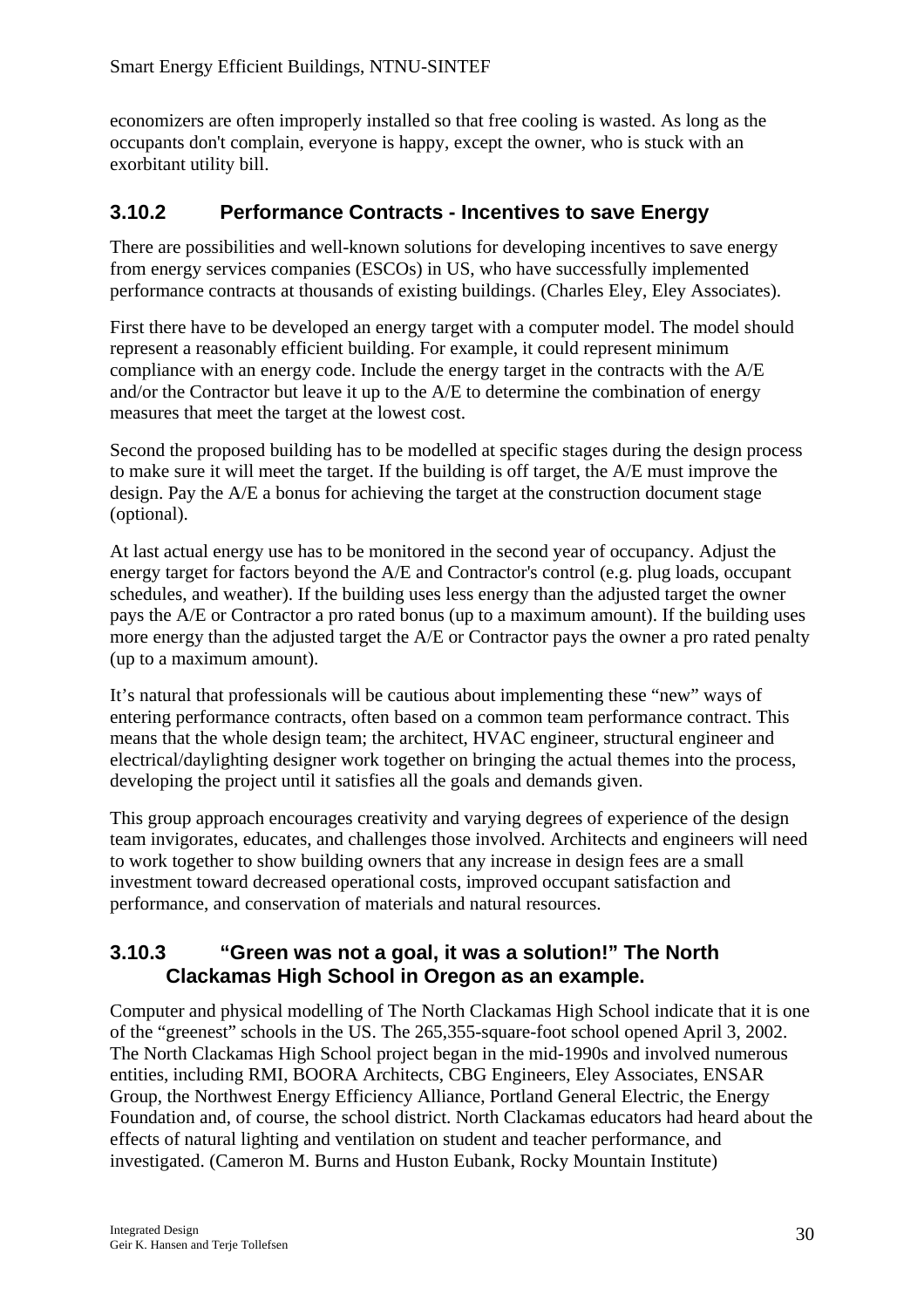Bill Dierdorff, Business Manager with the North Clackamas School District says that the district was not interested in green design for it's own sake. *"The district was interested in an excellent educational environment that would be cost-effective over the 75 to 100 year life of the facility. Green was not a goal, it was a solution!"* 

The school is organized into building "bars" along an east-west axis for optimum natural lighting and ventilation, the school employs natural and recycled content materials such as natural linoleum, ceramic and quarry tile, brick, recycled rubber flooring, recycled upholstery and recycled acoustical tiles. These themes follow principles of environmental sensitivity, simplicity and efficiency. Divided into four academic houses, the building provides smallscale learning environments with emphasis on flexibility, integration of instruction, technology as well as spaces for social interaction and community use.

Architect Heinz Rudolf in BOORA Architects of Portland says that the emphasis on high performance glass and skin permitted a reduction of the mechanical system.

A DOE-2 computer energy model anticipates savings over typical designs of 275,000 kWh in lighting, 315,000 kWh in fans and pumps, 150,000 kWh in cooling and roughly 27,000 therms (2.7 billion Btus) in heating. An indigenous landscaping design that includes preserving and enhancing an existing six-acre wetlands area complements the building. The wetlands will be used to retain and purify stormwater runoff.

To test their design ideas about lighting and natural ventilation, the architects and students built two full-scale classroom mockups. The first of these was at the Seattle City Light's Lighting Design Laboratory, where they were able to hone critical aspects of their daylighting and electric lighting design. The second was built by the students on the site of the new school and used to test natural ventilation components of the heating and cooling design. The total energy savings are expected to be 44 percent better than the Oregon Energy Building Code requires (and much better than the American Society of Heating Refrigeration and Air Conditioning Engineers, Inc. energy code recommendations). The school will save roughly \$75,000 to \$80,000 annually on its energy bills, and the total capital cost was a mere \$118.70 per square foot.

### **3.10.4 Performance based fees (PBF) - not a rocket science!**

The North Clackamas High School is unique not only because it is one of the greenest schools in US, but also because of the use of performance based fees (PBF). As the name implies, PBF's link a portion of the compensation of project architects and engineers to the savings derived from high efficiency designs. The greater the savings in electricity, natural gas, liquid fuels and other resources, the more these professionals earn.

With funding from the Energy Foundation, RMI worked closely with Eley Associates to create set of PBF guidelines. *"PBF's aren't rocket science, but using them requires considerable foresight and planning."*

Charles Eley of Eley Associates wrote in the primer on Energy Performance Contracting for New Buildings. *"The value of starting early cannot be overemphasized. Retrofits and late design changes are usually limited to HVAC equipment selection, lighting equipment changes and possibly glass type. These measures save energy, but they have a relatively low rate of return. The most cost-effective measures happen early on, and affect characteristics like building orientation, window size and placement, shading, space planning. Many of these*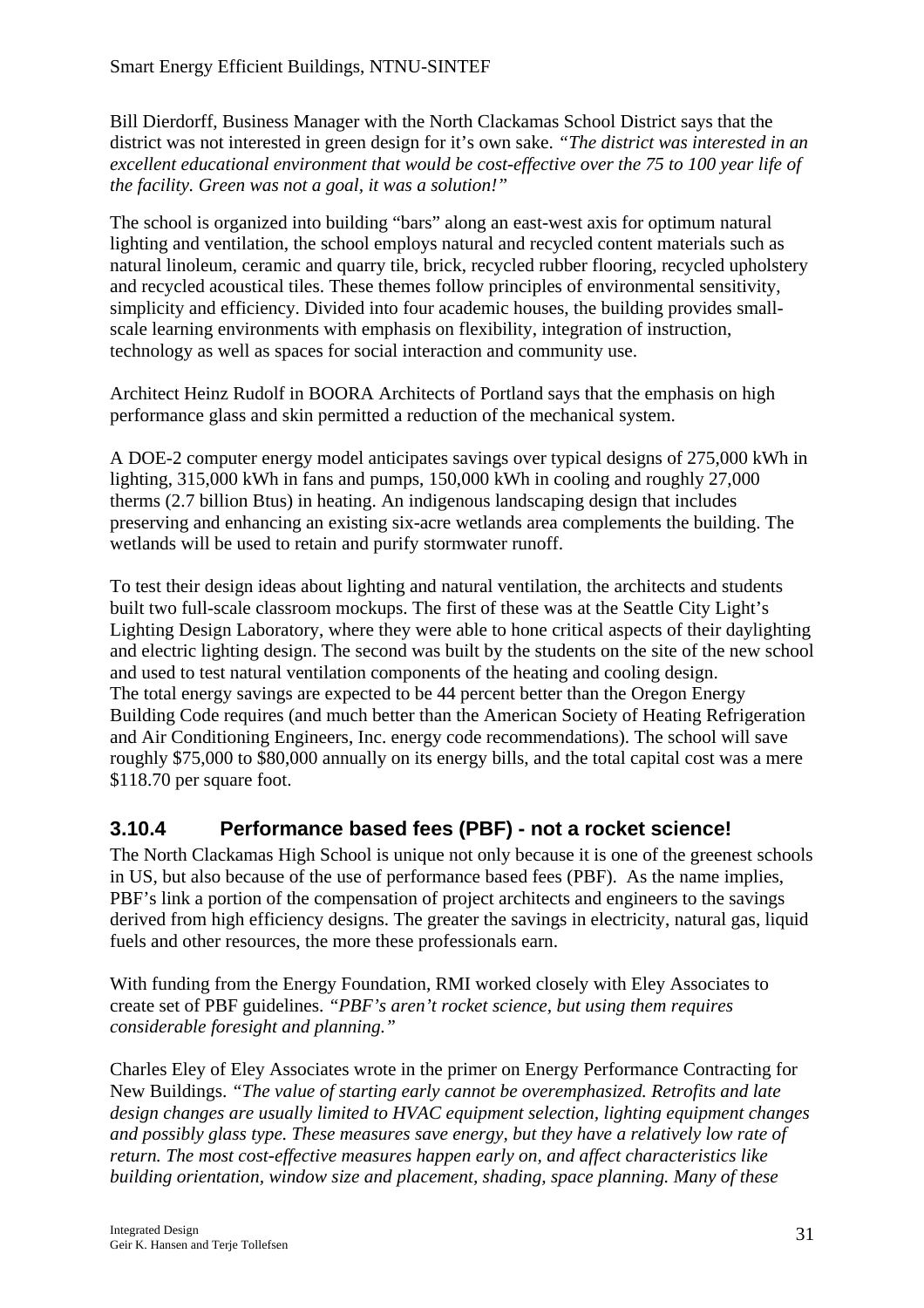*measures cost nearly nothing - sometimes they even cost less than the base case - but each has the potential of saving a lot of energy."*

Performance-based fees can get lost in the complexities of building and development project processes, especially when there are many change orders. In this project, however, the PBF's survived and even helped steer the process. The money saved through energy efficiency will be split between the designers and the school fifty-fifty for the first two years, with the school's share going into the general fund to offset the increasing cost of energy.

*"The PBF's were important simply because they allowed us to spend the extra time and effort required to create a first-class school. The extra compensation allows us to do extra research, evaluations and testing so that we can develop cost-effective systems, especially passive systems. What is equally important is the fact that once a contract for the extra compensation is in place, it serves as tool to commit everyone to accomplish specific goals, as opposed to slightly increasing the professional fees without the specific expectations".* (Architect Heinz Rudolf in BOORA Architects.) Rudolf also imply that the run-up in energy prices last summer might have a very positive effect on the performance- based fees, and how this has highlighted the importance of energy savings for this project.

The school has been a hit locally as well as regionally. Several other school districts are working on high schools that will use similar technology, including the Salem-Keizer School District and the City of Oregon School District.

Ref

C.M. Burns ad H. Eubank: Green Pays Its Way – Performance Based Fees, Article in GreenBiz.com 2003. [\(www.greenbiz.com/news](http://www.greenbiz.com/news)).

C. Eley, Eley Associates. *New Building Performance Contracting*. (www.eley.com).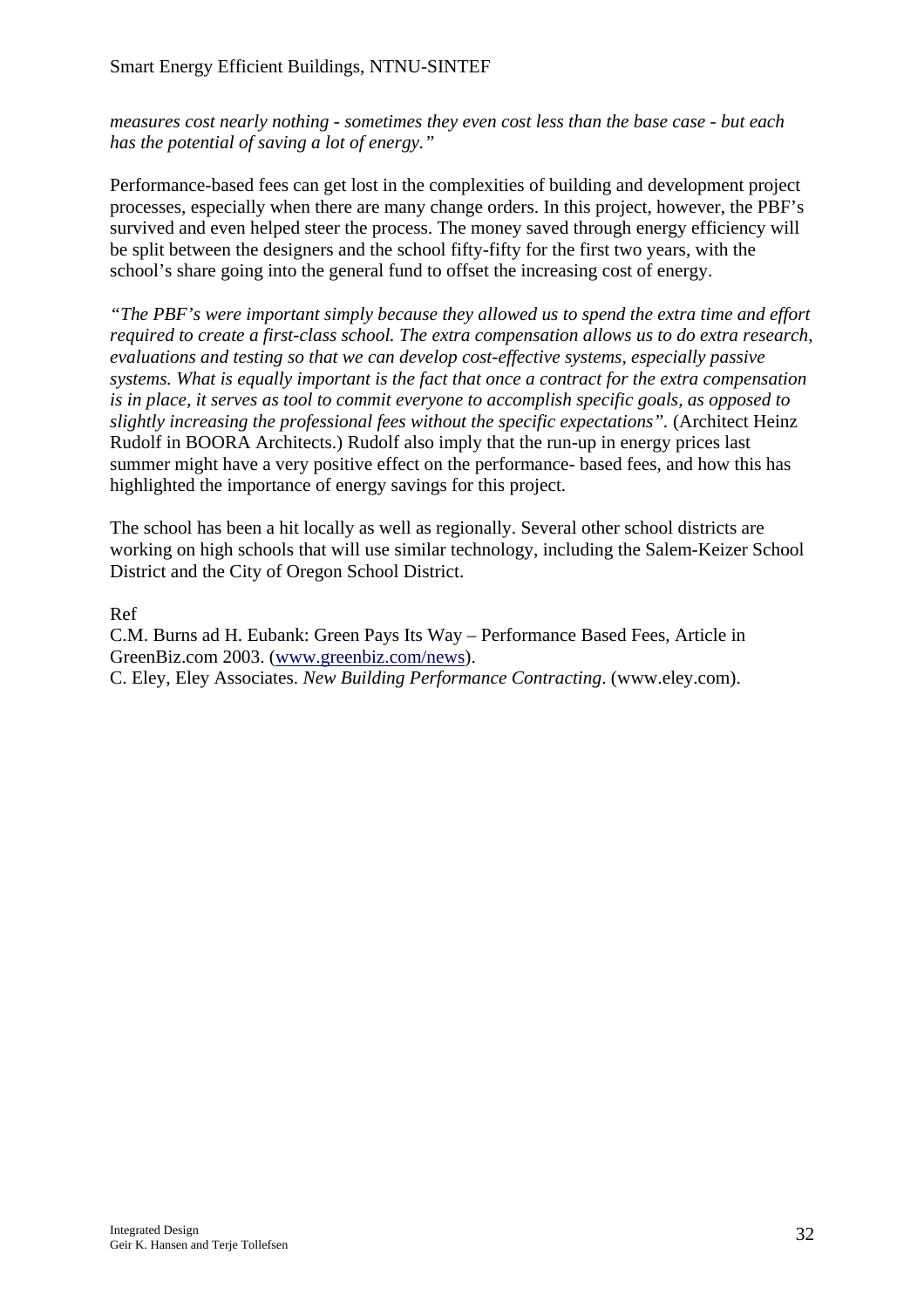## **4 Interaction with IDP and other Smartbuild strategies and technologies. Examples.**

This Chapter is mainly based on two reports from IEA Task 23- Optimization of Solar Energy Use in Large Buildings.

- The last report from fall 2002 named *"Solar Low Energy Buildings and the Integrated Design Process. An Introduction"*. Author Nils Larsson Canmet Energy Technology, Ottawa, Canada and co-author Bart Poel, EBM-consult , Arnheim, The Netherlands.
- The other main report from June 2002 is named *"The integrated Design Process in Practice. Demonstration Projects Evaluated.".* Editors: Bart Poel, Gerelle van Chruchten, Damen Consultants, Arnhem, The Netherlands.

#### **4.1 Optimum combination of technologies in each specific case**

To significantly reduce the total energy use in large buildings, it is necessary to use several technologies such as energy conservation, daylighting, passive solar, active solar and photovoltaics, in combination. The designers of these buildings therefore need to find the optimum combinations of technologies for each specific case. This requires an integrated design approach, where the different low energy and solar technologies to be used are considered integral parts of the whole. (The main objectives of SHC Task 23 are to ensure the most appropriate use of solar energy in each specific building project for the purpose of optimising the use of solar energy and also of promoting more use of solar energy in the building sector. SHC Task 23 focuses primarily on commercial and institutional buildings).

The following diagram provides suggestions for the most useful points of intervention for the Task 23 methods and tools. (See www.iea-shc.org/task23) (Solidar, Berlin Germany)



Following the time axis of the design process the following instruments can be applied:

### **4.2 Stories of Integrated Design. Examples**

The five demonstration projects evaluated within Task 23 are presented individually in *"The integrated Design Process in Practice. Demonstration Projects Evaluated."*. All projects aim for a better energy performance than usual, considering the use of solar energy, and most of the projects have the objective to design a sustainable building with extra attention for the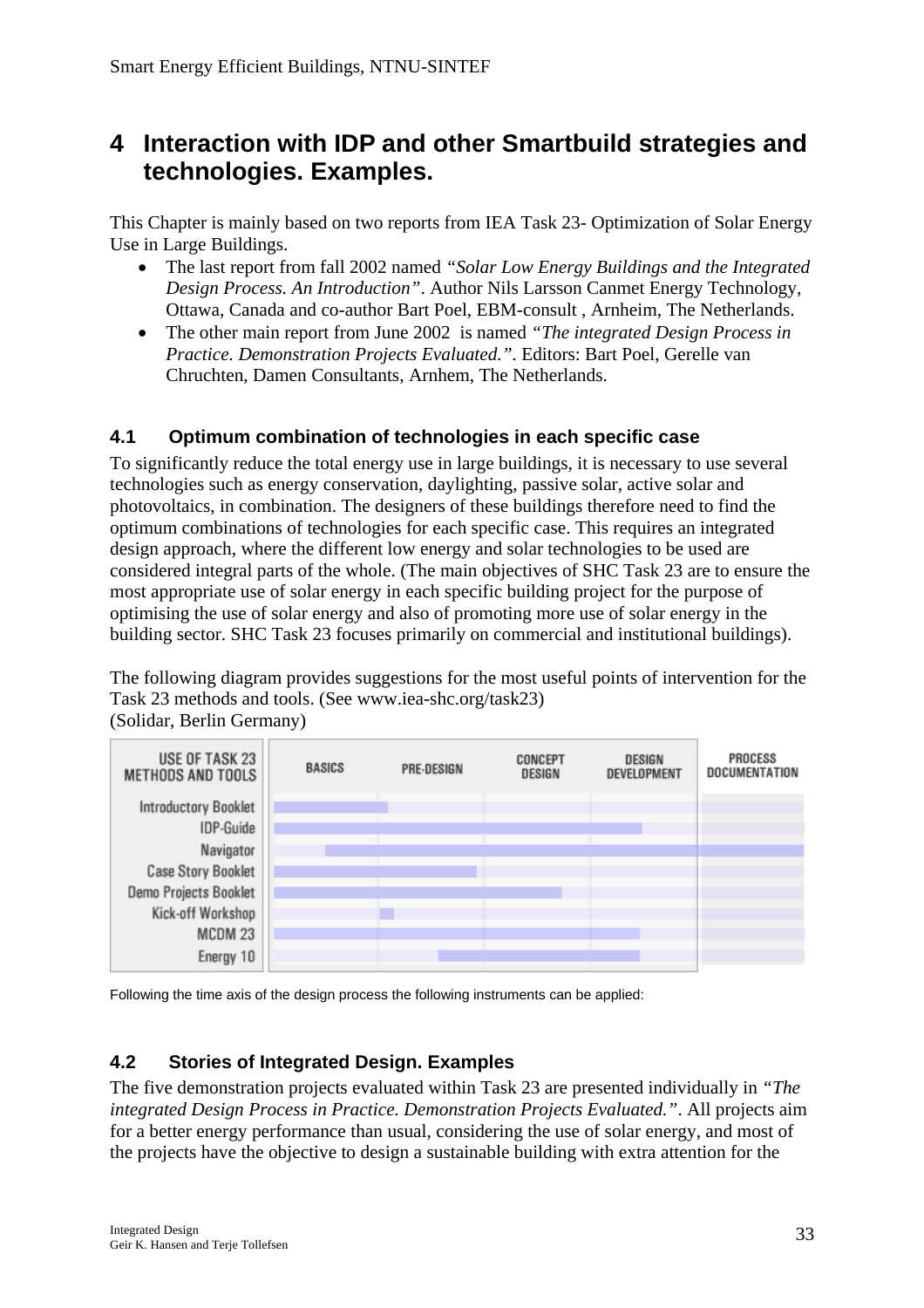indoor conditions. A common characteristic is also a very explicit choice for an Integrated Design Process (IDP), in line with the principles developed within IEA SHC task 23. The following projects are included in the booklet:

- Canada: School in Mayo a one storey building providing a high quality educational environment (floor area 3.400 m2).

- Denmark: Community Centre in Kolding a sustainable community centre for all age groups and social stratums (floor area 1.058 m2).

- Germany: Headquarters Deutsche Post in Bonn the headquarters of the Deutsche Post, a 43 storey building (floor area 66400 m2).

- The Netherlands: Brigade staff building 'De Ruijter van Steveninck' Barracks in Oirschot a sustainable office building with a high level of functional flexibility (floor area 4.200 m2).

- The Netherlands: Bank office in Zierikzee a flexible low energy building with two storeys, an inviting building for the public (floor area 1.950 m2)



**Canada: Mayo School, Mayo, Yukon** The integrated design process stimulates to go further than standard solutions.



**Denmark: Community Centre, Kolding**  The client considered that the resulting good indoor climate and reduced energy operational cost were a direct result of using the IDP process.



**Germany: Office building Deutsche Post, Bonn** This prestigious, forty-three story building provides a supportive working environment, individual control and operable windows, which could only be realised by an integrated design process.



**Netherlands: Office building Rabobank, Zierikzee** The design team focussed on minimising the HVACsystem by an adequately designed building envelope. This resulted in a design with an estimated reduction of energy consumption of about 30%.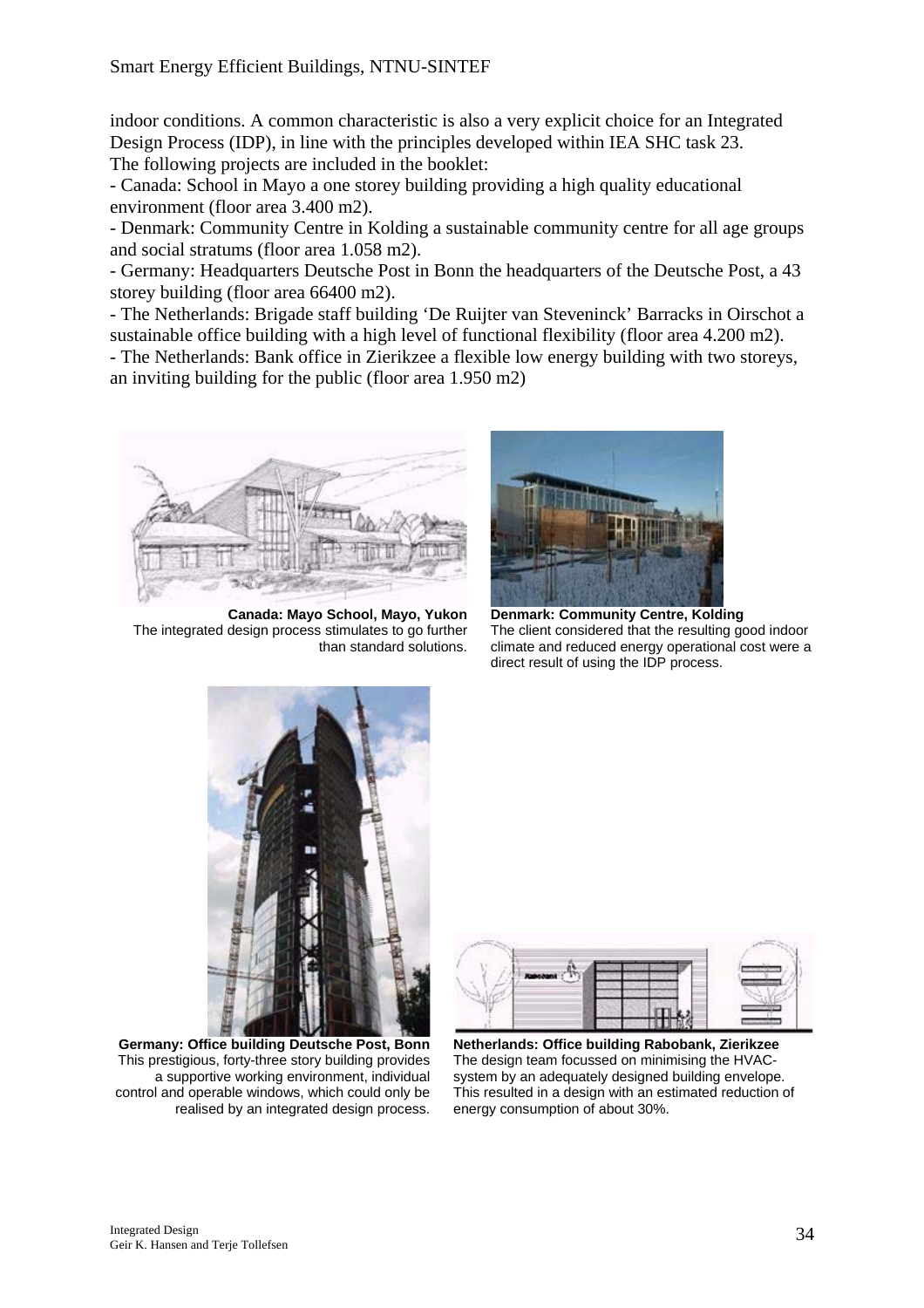#### Smart Energy Efficient Buildings, NTNU-SINTEF



. **Netherlands: Brigade staff building Royal Dutch Army, Oirschot** An inspiring actor appeared to be crucial for the design process

 $\overline{\phantom{a}}$ 

A description of the building design, the design process and the experiences of the design team are presented in the publication The Integrated Design Process in Practice./IEA Task 23

It is obvious that there is a rich variety between the projects. The projects differ in building size from 1.058 m2 floor area for the Danish project up to 66.400 m2 floor area for the German Post Tower. Accordingly the structure of the design team was more complex in the German case. Also the experience of the actors in the design teams with IDP showed a wide range. Both the Danish and the German design teams were already

experienced in integrated design, while in the case of the Dutch project, the teams had little expertise and an IDP facilitator was added to the team. Within the scope of IEA SHC task 23 special methods and tools were developed, to support the IDP. In three of the five demonstration projects described the design team used the design process guidelines and the MCDM, and in two projects Energy 10 was used. In some projects the IDP was supported by the use of other instruments, but with a similar function, because at that time the task 23 instruments were not yet available or actors were more familiar with these other tools that were a good alternative. The differences between the design processes are of course related to the specific needs of the client and the expertise of the actors in the design team. Apart from that, also the national context differs from country to country. Especially regulations, building codes and the conventional way the design process is organised gives a diversity in the projects. We will give a couple of examples before we examine the findings and experiences from the five projects.

#### **4.2.1 School in Mayo, Yukon, Canada**

#### **Reasons for construction**

The existing school was undersized, in a state of deterioration, and generally functional deficient. For the school in Mayo client needs were formulated like a high quality educational environment and a building adaptable to broader community needs e.g. community gathering and adult education. But also a high level of environmental and energy performance, which should be in accordance with the Canadian C-2000 Program for Advanced Buildings, and a fixed budget including site development were requested. So, the conventional construction budget asked for cost effectiveness.

#### **Contracting**

The core process for the development of a school in Mayo was normal, e.g. a client selected the architect and engineers on a semi-competitive basis, and the contractor was selected on a competitive cost basis. The energy engineer / design facilitator was retained directly by the owner.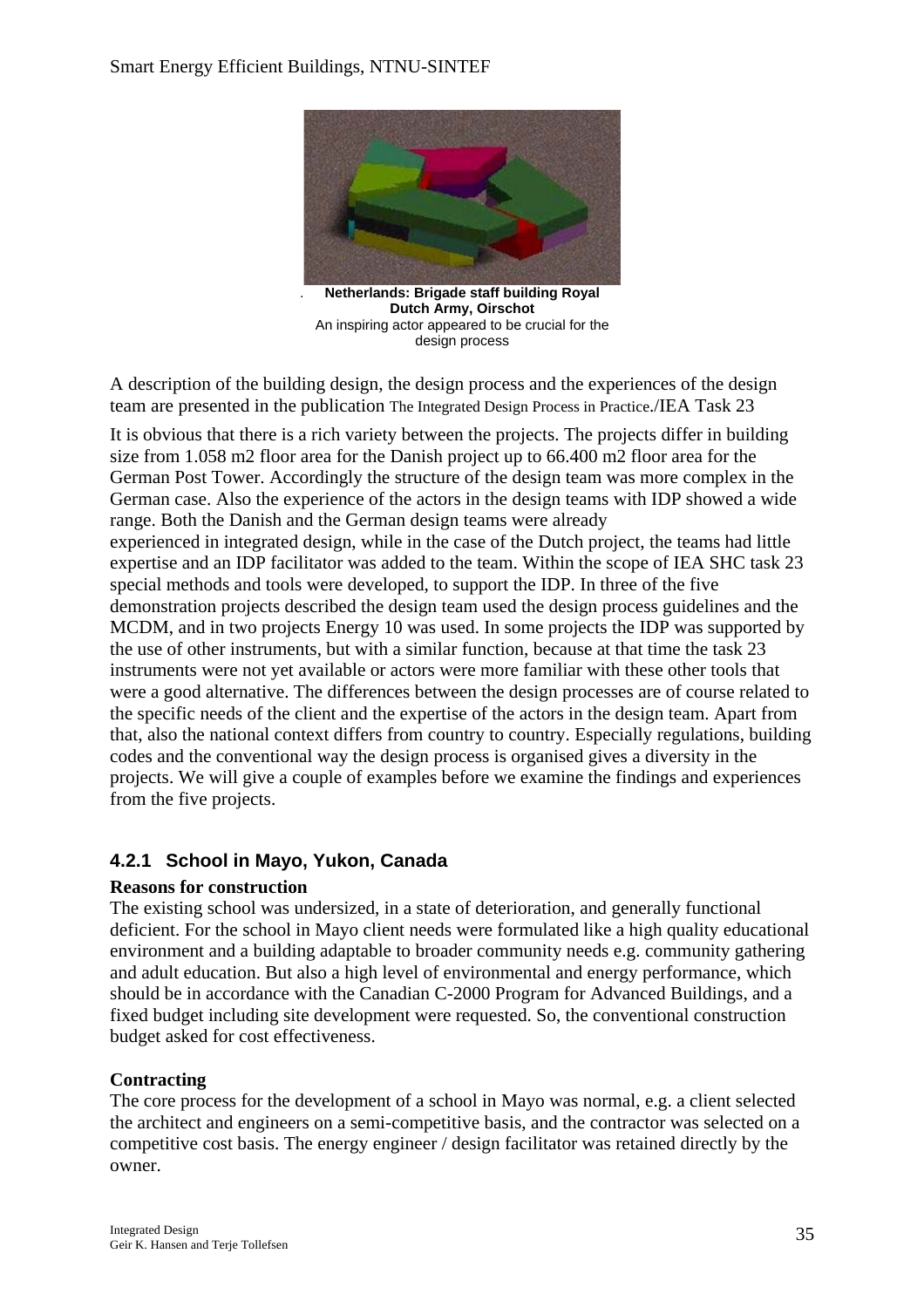#### **Facilitator**

The energy, comfort, sustainability and integrated design process consultant acted as the design facilitator in addition to his pure engineering task. The consultant had previous experience with the design team on a C-2000 project and was paid partly by the client and partly by the C-2000 program. The architect and the other consultants had successful previous experience with a C-2000 project as well.

#### **Responsibilities**

In Mayo, in accordance with IDP principles, the design team participated as a unit in high level decision-making, although the owner was initially not fully integrated or on-side in this process. Once general design directions were determined, the team solved specific design issues within their disciplines, with iterative interdisciplinary consultation as required.

#### **Actors relations**

The client actually consisted of two entities: the owner, i.e. the Yukon Territorial Government (YTG), and the user, i.e. the Yukon Department of Education (DE). The Building Advisory Committee (BAC) was a local community group with individual knowledge of sustainability. The BAC was a key motivator in moving the project in the direction of sustainability. The architect was the lead consultant and he retained the structural -, the HVAC - and the electrical engineer. The energy/comfort/IDP consultant was retained directly by the owner to work as an integral member of the design team, but at the same time was representing the owner's interests.



#### **C-2000 Program for Advanced Buildings**

C-2000 technical requirements cover energy performance, environmental impacts, indoor environment, functionality and a range of other parameters. In the C-2000 Program, financial and technical assistance is only provided for the design process. The C-2000 Program now focuses on providing advice on the design process at a very early stage.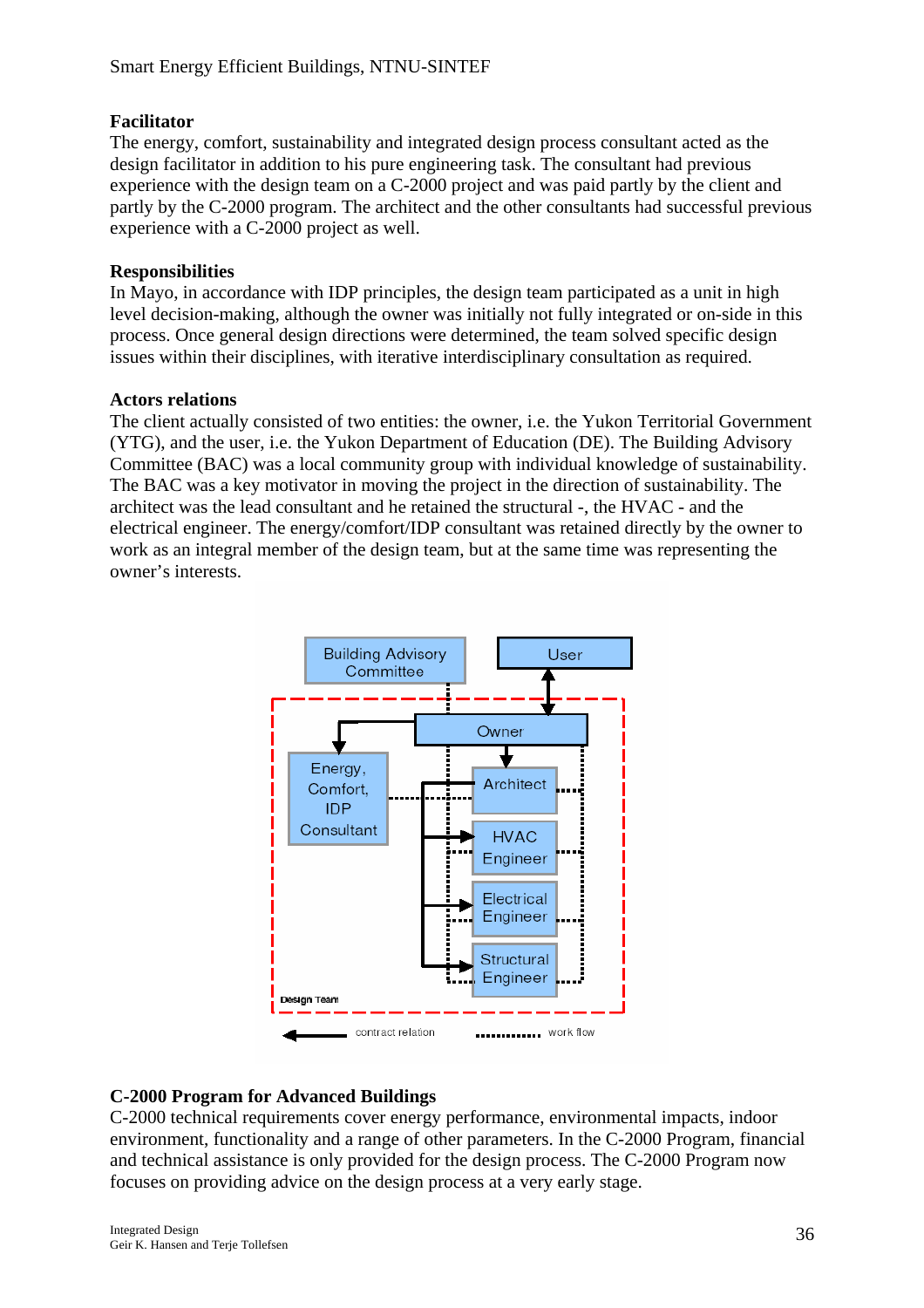#### **Experience**

The use of an integrated design process was initially requested by the owner in accordance with sustainability mandate, but the true initiative was provided by the architect and energy/comfort/integrated design process consultant. Through the integrated design process, they expected to enhance the probability of attaining functional and sustainability goals as well as cost management. An integrated design process was introduced during the schematic design stage. The expectations were high, based on previous experience, tempered in some cases by concerns regarding extra design effort. But the expectations were met. All project objectives were achieved within the design team tolerance levels for effort. There was some initial resistance from the Department of Education. The primary argument was cost, complexity, and public perception of the building being too elaborate. But as the project progressed, the owner became more receptive. There were some initial conflicts between the owner and the design team, especially with respect to the disposition of an energy program performance incentive paid to the owner, but these were solved by ongoing management of the relationship. These problems were unique to the project and not related to the integrated design process. All C-2000 performance criteria were met, or a valid argument was presented for the modification of certain criteria from their original office-building-based framework. The project also met all project criteria for budget and function, and the completed building reflects a superior level of architectural quality. Without the use of the integrated design process, the Department of Education would probably have implemented one of their " stock" building plans. After the initial resistance to the high-performance approach, the general trend was for enthusiasm to grow within the design team and the client. All actors were ultimately satisfied with the process, and the resulting building is definitely different, both in performance and appearance. The design team remained committed throughout and, as a result, the team members will use an integrated design process definitely in their subsequent projects. The ultimate overwhelming success of the project resulted in a subsequent groundswell of sustainability initiatives within the owner's organisation.

#### **Tools**

In Mayo the design team used the design process guidelines as specified by C-2000 criteria, including C- 2000 process/decision reporting software, DOE 2.1e energy simulation and Superlite lighting/daylighting analysis software.

#### **Time frame**

Initiative 1999, Design completed 2001, Construction Completed 2002, Hand over 2002.

#### **Trade-offs**

In Mayo the management of the numerous performance trade-offs which arose during the design of a building in a cold climate, was an inherent part of the design process, with analysis provided predominantly by the DOE simulations. A typical overriding trade-off is the balance between envelope articulation, massing, day-lighting, and passive solar gain vs. heat loss associated with envelope and fenestration area. This trade-off is essential for IDP because it touches both building and system design and therefore enables whole building optimisation.

#### **4.2.2 Headquarters Deutsche Post in Bonn, Germany**

#### **Reasons for construction**

The headquarters of Deutsche Post AG were already located in Bonn. The city of Bonn was very interested to keep the about 3000 direct working places in the city and convinced the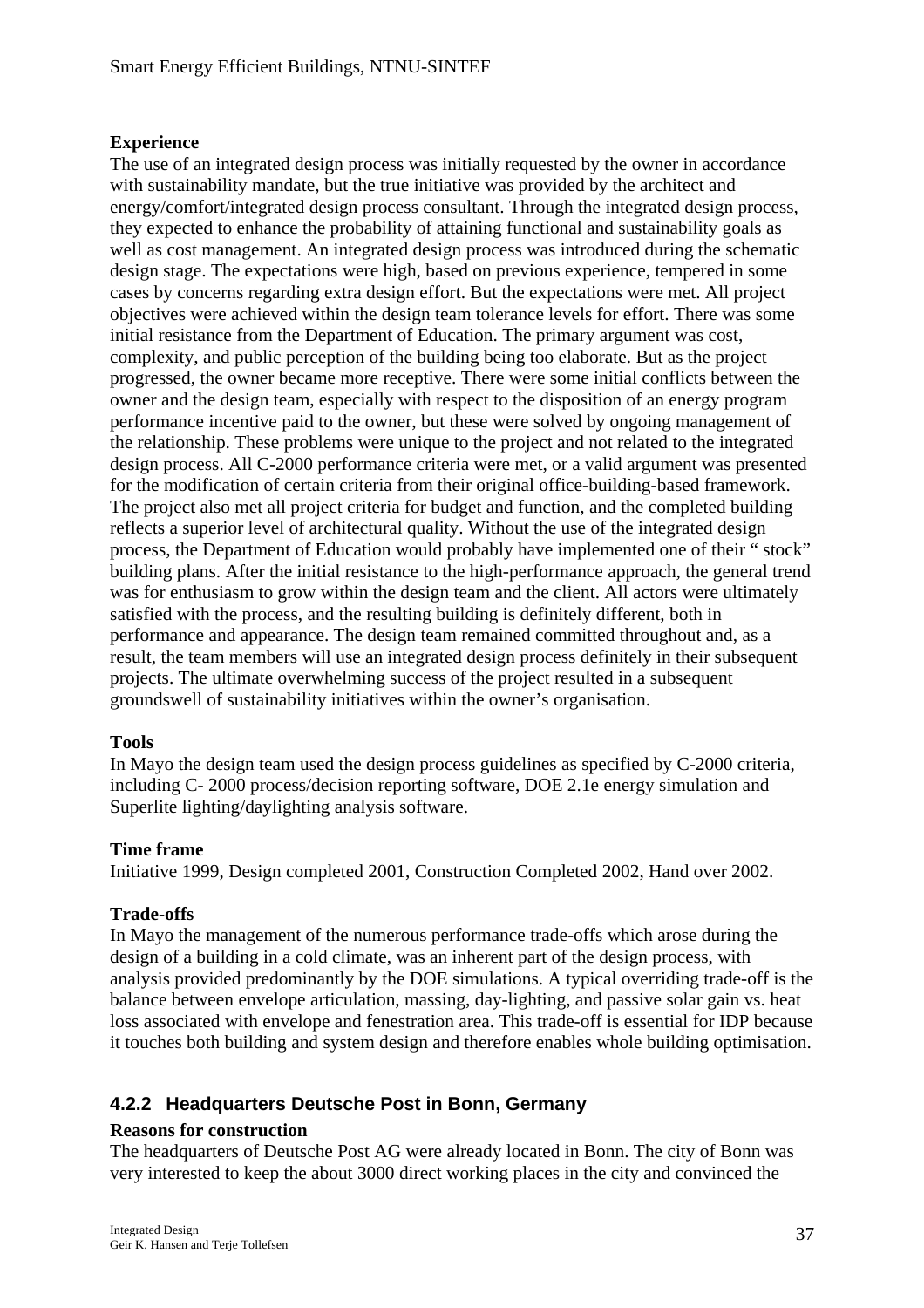Deutsche Post to stay in Bonn. Therefore a high rise building with more than 40 stories was possible. On the other hand public pressure was very high to build a low energy building, which already reaches future planned low energy standards. Therefore the client required a representative building with a human-determined working environment, individual control and access, operable windows in a high rise building and an energy saving of 25% below the existing code.



Sketches by Helmut Jahn (Murphy/Jahn Architects - Chicago)

#### **Contracting**

The client retained project management and a concept controller to control the decisions of the complex organisation. The project management was helpful in engaging additional external experts.

#### **Design process set-up**

The project is a result of an international competition. The initiative for an integrated design process was taken by the architect and the energy consultant. The architect (and design team) had successful previous experience. The participants of the competition remained. In fact, the integrated design process started with a kick off workshop at the beginning of the competition. The design process of the competition was followed by the formal process of the project. Additional designers were introduced and had to become familiar with the effects like double use, reduced safety buffers, clear demands and expectations. The building would have become different without following the integrated design process (a standard central ventilation system, taking up an additional floor, would have been the result). Without these savings the screen facade would have been in danger to be cancelled for cost reasons.

#### **Actor relations**

Arthur Andersen got the project management. The architect was Murphy/Jahn architects based in Chicago. Since 5 years Mr. Jahn co-operates with some mainly Germany based engineering companies in the field of structure, energy concept and HVAC-planning. This team was already entering the international, open competition. The structural engineer has been the design partner of Murphy/Jahn for several years. The climate engineer is a consulting company working for integrated energy concepts in building design for ten years. The building physicist is responsible for the thermal and acoustical building protection envelope and the room acoustics: a sensitive approach in this project with open concrete ceilings. The traditional HVAC engineer transforms the concept into pipes and ducts. The lighting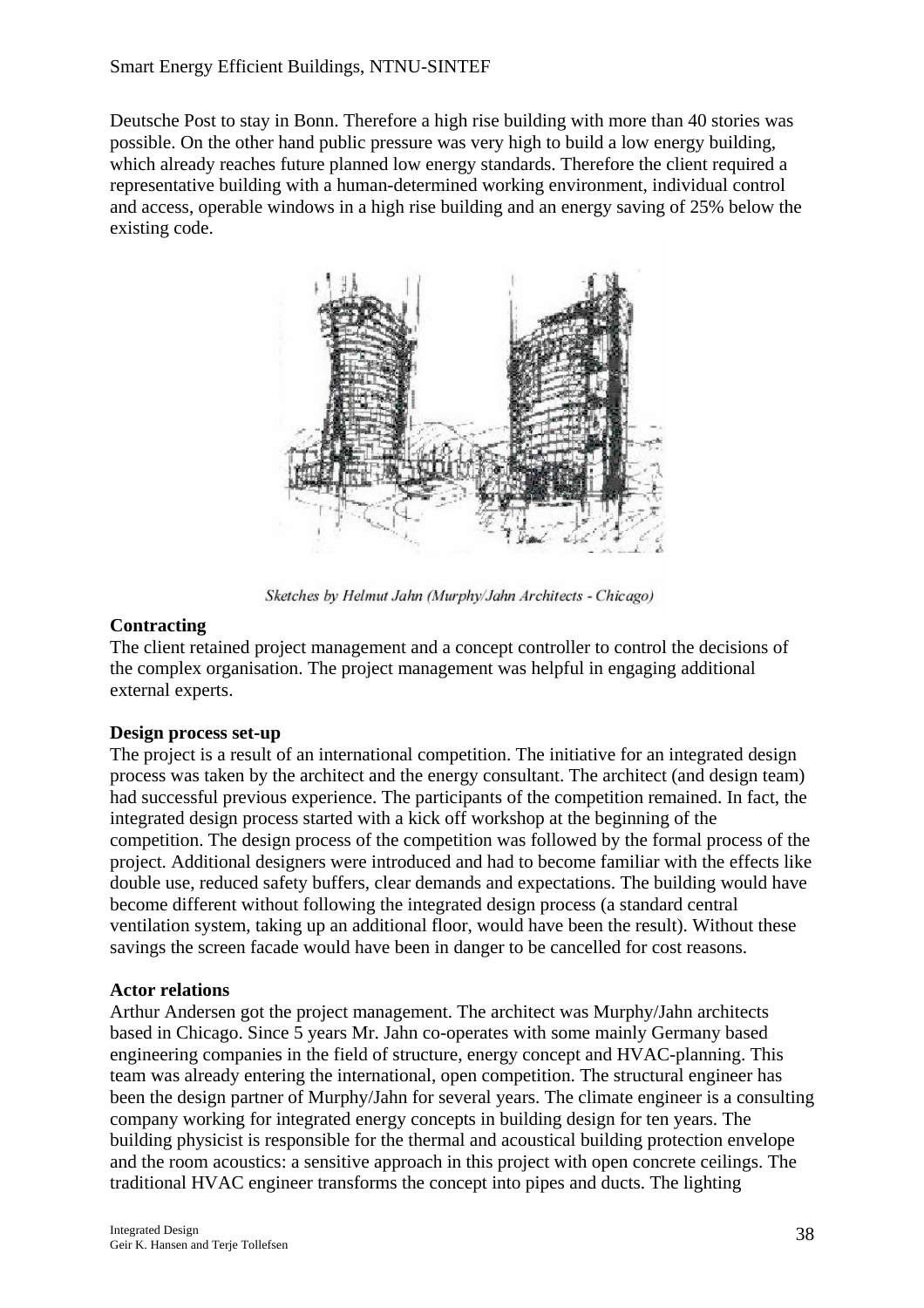consultant developed his proposals into light fixtures in close relation to Mr. Jahn and developed the lighting layout together with the architects. Because of the innovative ventilation and comfort concept, the client engaged an additional consultant, the concept controller, for a check of the proposed and evaluated concept. From weather data analysis, via simulation with Trnsys, Fluent and Radiance to component and 1:1 test, all different kinds of tools have been used during the integrated design process.



#### **Experiences**

In Bonn the team was motivated to develop a new type of high rise building, based on their earlier experiences in other common projects with integrated design. The architect and the energy consultants took the initiative. The integrated design process was already introduced in the competition. The reaction of the actors was mostly openminded. If actors opposed they used objections like deviations to standard working methods, internal irritations and a more time consuming process. In those cases discussion and clear decisions are necessary. The actors expected that integrated design would bring a synergy effect and as a result a low energy and high comfort building. These expectations have been mainly fulfilled with strong input of some participants, supported by the project management and the client. Developing a building for a known end user instead of an anonymous user, is always a better situation, because this end-user can decide to go new ways and to take some risks, an investor would not take risks for an unknown client. With a strong architect and an open-minded client the signals were positive in the beginning and were verified during the design process.

Intensive exchanges in the early planning phases have led to irritations with the client and project management. After explaining the backgrounds this problem has been solved.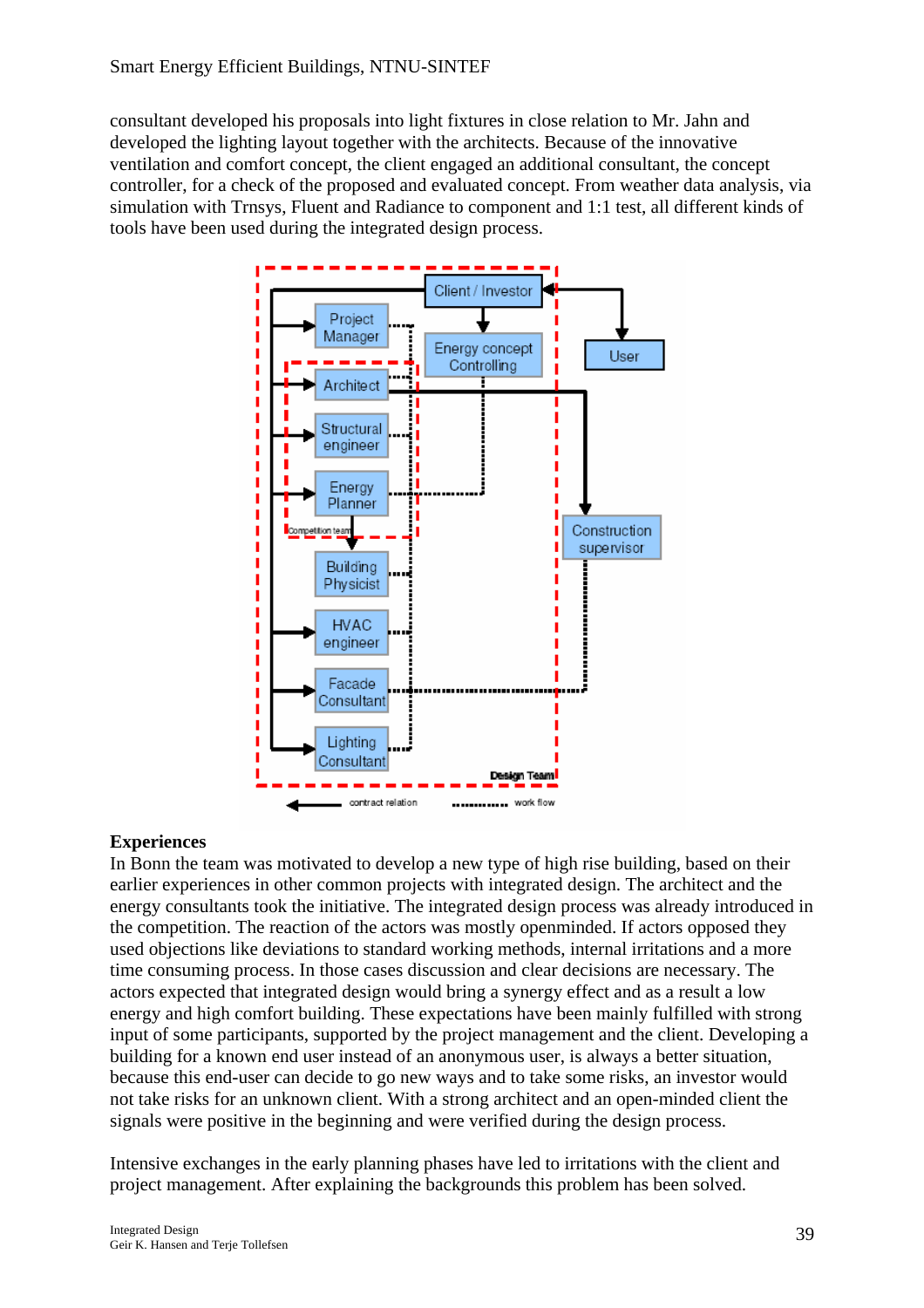However, the result has been: longer discussions about additional planning costs and a low acceptance of integrated design. With strong support of the architect, and by convincing the project management it resulted into a finally good process. These kinds of problems are related to the integrated design process. Not the experimental character but this planning philosophy needs additional explaining.

The specific achievements of the integrated design process in this project are a final concept with the integration of the ventilation concept already in the building form. This could only be achieved by an integrated design process. In addition, the compensation of higher investments in the building facade, which are partially compensated by savings in the technical equipment, could only be argued in an integrated design process. Parts of the concept components were not available before this project started, but were developed and finally installed. The basic concept, developed in the design team (mostly in the competition) determined strongly the building form and effectiveness.

The client is satisfied with the process and the building performances of low energy use and high comfort. The team has learned about the potentials of the integrated design process. In spite of the additional time needed the team members definitely will use the integrated design process in further projects.

#### **Time frame**

Initiative 1999, Design completed 2001, Construction Completed 2002, Hand over 2002.

### **4.3 Overview of findings**

#### **4.3.1 Introduction findings**

Considering the various demonstration projects some important experiences related to the Integrated Design Process (IDP) appear. A detailed description is given in the booklet *The integrated Design Process in practice. Demonstration Projects Evaluated.*, chapter 4 and 5. In this chapter, these findings are summarised in a more general way. The author says that this chapter is not meant to be a complete set of points of attention regarding the IDP. The findings are limited to the evaluation of the five demonstration projects. Extensive information on IDP can be found in both the "Integrated Design Process Guidelines" and the "Navigator" developed within Task 23. The design processes in the five projects show a rich variety, due to differences in the design task, the composition of the design teams and the specific context for each of the projects. For instance:

- there were differences in the function of the building (one school, two offices, one community centre and one bank building);
- the size of the buildings varied from 1.000 m2 floor area up to 66.000 m2;
- two of the projects started as a design competition;
- there was a deviation in the level of the client's expertise;
- some teams were familiar with IDP, for others it was their first experience.

#### **4.3.2 General findings**

The demonstration projects proved that an Integrated Design Process is considered to be very beneficial and can be managed successfully if integration aspects are dealt with in an explicit way. The products developed by IEA SHC Task 23 turned out to be very effective. The first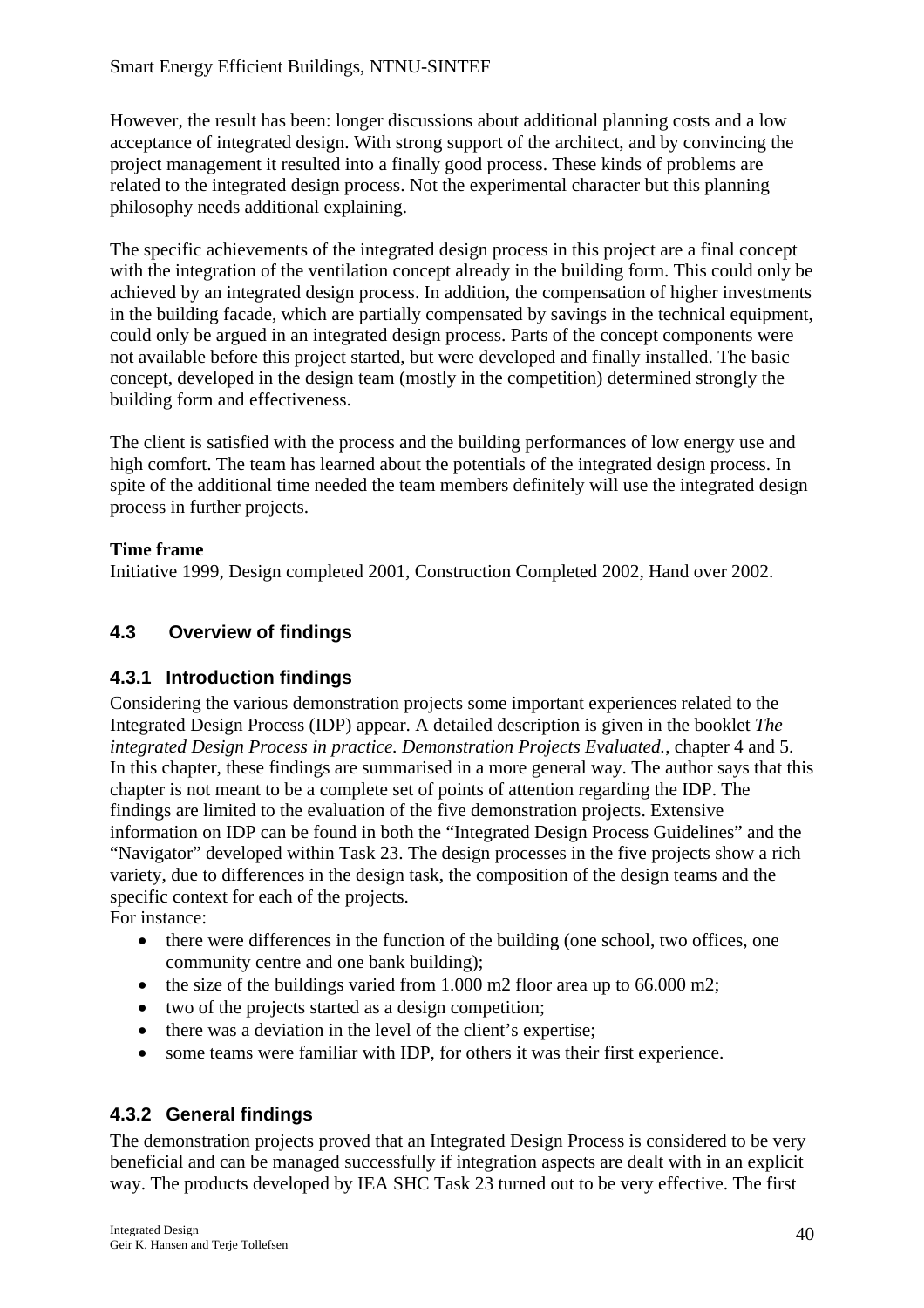stages of the design process may be a little more time consuming and costly, but inefficiencies in the following part of the design process will be avoided and the overall cost performance ratio of the building improves.

The demonstration projects in their diversity showed that the Integrated Design Process is a general approach for various design tasks in different contexts. This means that an IDP can be applied in a wide range of projects. It is important to understand that IDP is not a rigid approach but should be adapted to the specific circumstances of a project, in fact a rigid attitude is in conflict with the basics of integrated design. Crucial for a successful IDP is:

• an adequate composition and structure of the design team

- competent and motivated team members
- a clear design task
- a process structure that stimulates integration
- good project management

These points may seem trivial statements but they are not. The fact that we are dealing with an IDP and not with a traditional design process makes the difference. It means that the IDP opposes special requirements for the team, the description of the design task and the design process that are not obvious.

### **4.3.3 Findings regarding the design team**

- In many cases the initiative for IDP is not taken by the client but by the architect or a consultant. Attention should by paid to the fact that the client has to understand the essence of IDP. The client has to be motivated and involved to use this approach and he should provide the conditions in terms of structure of the team and the process.
- A proper selection of the members of the design team is elementary (an incompetent member can frustrate the entire process). Discuss IDP with them in advance and assure that they are motivated and have an open attitude.
- If the team is not familiar with IDP it is recommended to add an IDP-facilitator to the team. The facilitator's role can also effectively be combined with a consultancy role, like consultancy in the field of energy, comfort or sustainability.
- Changes to the team should be limited to those who are absolutely necessary. If changes are unavoidable, take good care of the new team member integrating well.
- It is important to have at least one or two inspiring core members in a team.
- The roles of the team members should be well defined; not in terms of separation but in terms of a mutual responsibility for an optimal end product.
- The client's representative should have a clear mandate, so decisions can be made without the risk that they are overruled.
- The fee structure of the team members and budget allocation of building cost should not block but stimulate integration. Shifting budgets from HVAC-systems to shading devices and low energy appliances, in order to avoid a cooling system must by inherently stimulated in the budget structure as well as in the fee structure.
- Ouality of communication is of great importance for a successful IDP. Based on enthusiasm and an open attitude the actors in the team should learn to communicate actually beyond the borders of their own discipline; a common language will be developed.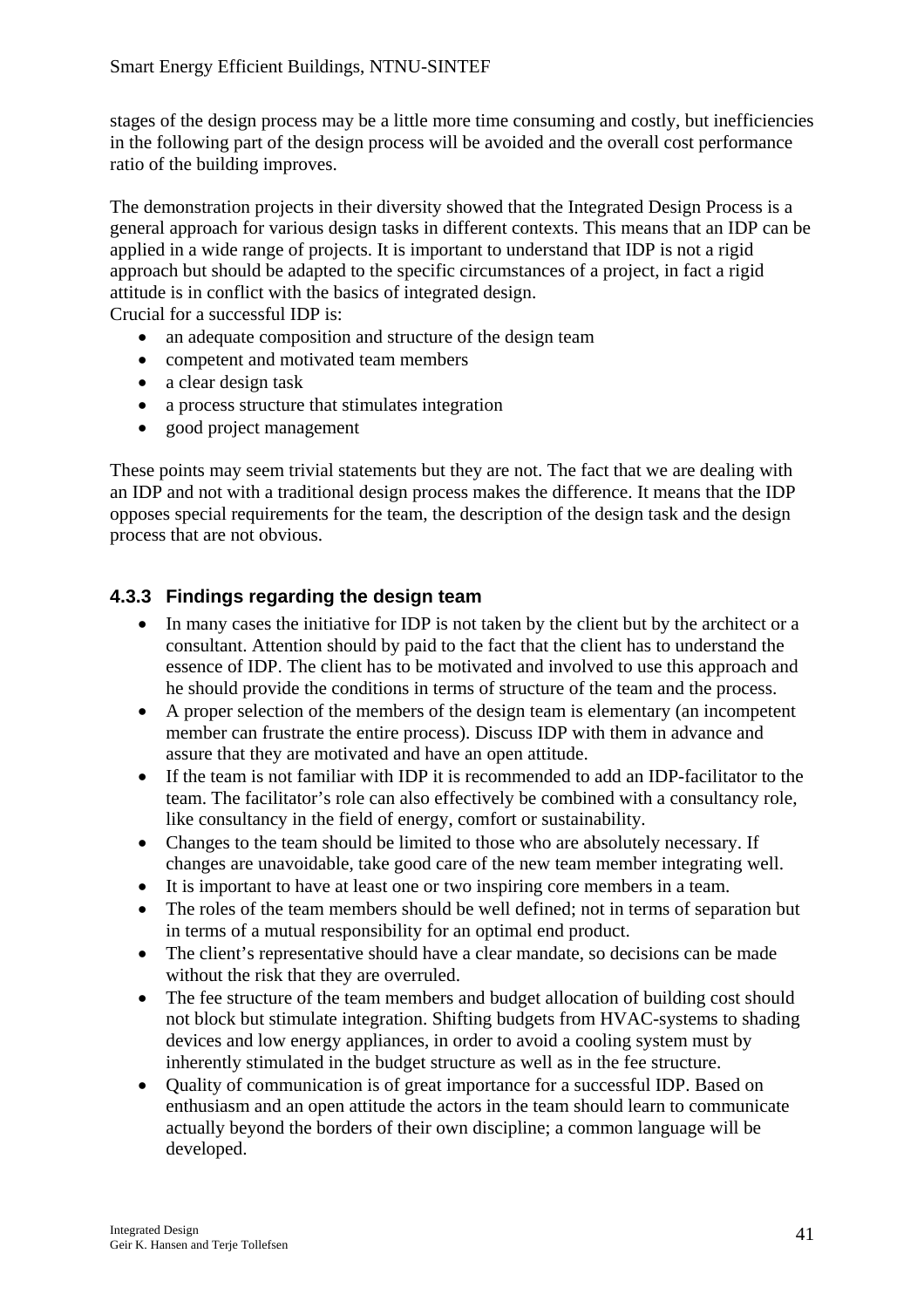#### **4.3.4 Findings regarding process**

- The Integrated Design Process typically consists of a number of design loops resulting in products that are milestones functioning as decision documents at transition moments in the design process from one phase to the next.
- Multidisciplinary work sessions are Central activities within a design loop, in order to generate, discuss and judge design options.
- Integration is a very important issue in the first stages of the design process. In the final design phase the process has a more conventional character. In case innovative technologies are part of the design, integration remains a strong issue up to the construction phase and exploitation.
- The design task should be clearly described but not in an unnecessary level of detail. It must be possible to discuss modifications that lead to a more optimal building. These discussions on the design task should be well located in the process in order to manage them effectively.
- After establishing the team, a Kick-off Workshop proved to be an effective way to make a sound start with the design process. A Kick-off Workshop can establish a clear understanding of the client's needs, a common view on IDP and at the same time it stimulates enthusiasm and makes expectations clear about the role of the different actors in the team.
- It is important to prepare the Kick-off workshop properly because it should be an inspiring event.
- A common understanding of the client's needs and expectations, is a necessary condition for an IDP and can even be considered as a preliminary design loop. Understanding the design task not only means studying the brief (program of requirements) but also discussing it together with the client and assimilating and commenting the client' s expectations.
- Integration should be managed just like the conventional aspects such as activities, time, and cost. Special attention is needed for the exchange of information and the quality of communication.
- The MCDM 23 method turned out to be a powerful and effective means of evaluating and discussing whole building performance.
- Energy simulation tools like ENERGY 10 proved to be useful in judging energy concepts and measures in the early design stages, and it supported the communication between the members of the design team.

# **5 Integrated design and SmartBuild**

#### **5.1 General**

The overall aim of the planned Program *Smart Energy Efficient Buildings* is to develop new knowledge, integrated solutions, and technologies that will make it possible to cover our building-related energy needs with substantially less harmful environmental emissions, while still satisfying the whole range of end-user needs such as comfort, aesthetics, costs, operability, reliability and functionality. The knowledge, technologies, and products developed in the Program will serve as a basis to strengthen education, research, economic growth, and sustainable development of Norwegian industry, community and individuals.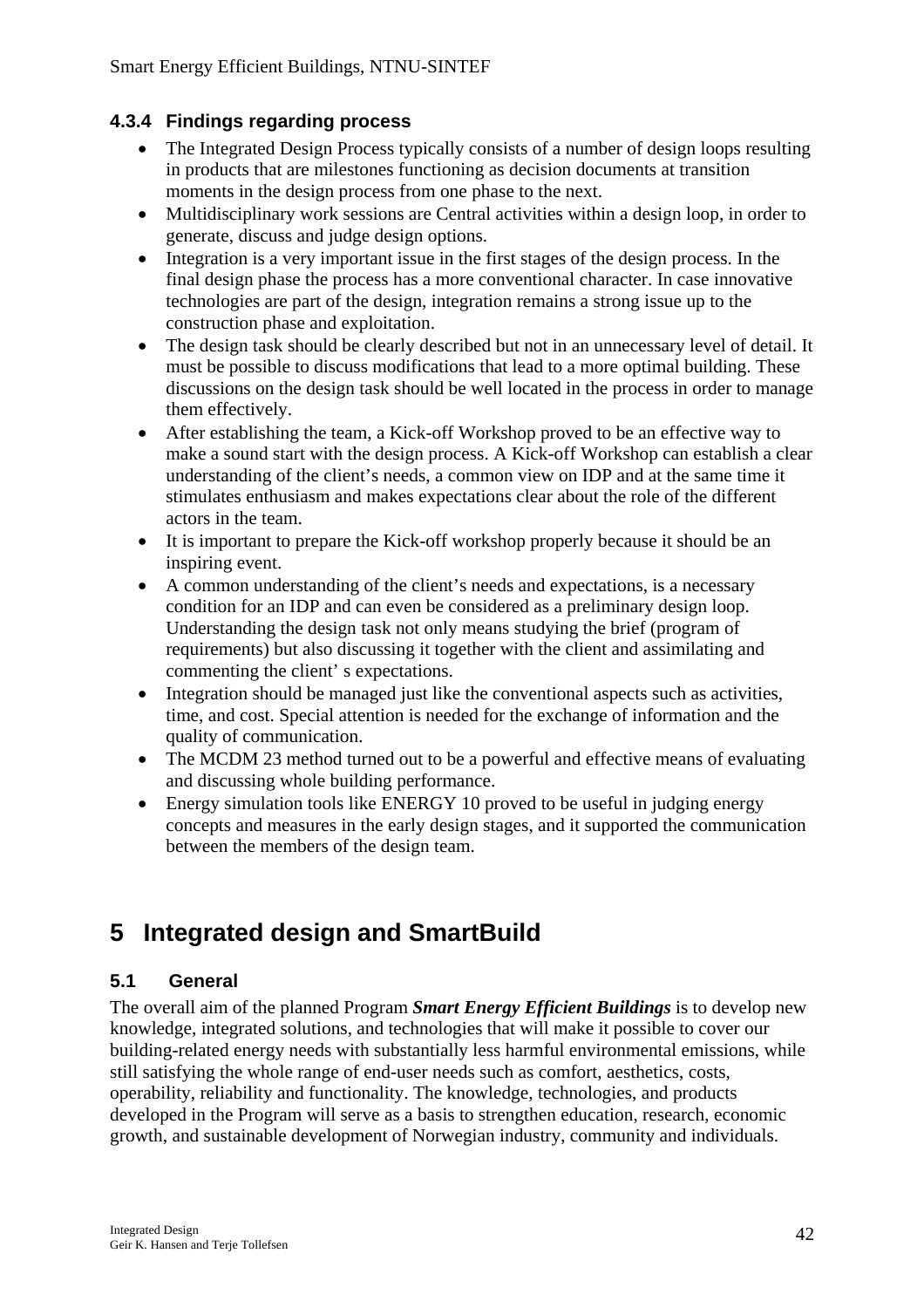The main area that needs further research is how to integrate the different tools and methods into the design process. Also, many of the methods and tools that exist, are quite complicated and time consuming. However, in a constantly more complex building process, there is a need to make simplifications and straight forward guidelines on how to cover the most important aspects in an effective way.

Also, the motivation for including environmental aspects and integrated design for the different actors and stakeholders in the building project, needs to be elaborated. This may be done in collaboration with task 1.1 user needs and task 1.4 Implementation strategies.

The end-product may be a framework that may be used in building projects (or in educating the actors in the building process), describing procedures for when to do what, by whom and how.

The road to this end-product involves testing out different tools, methods and theories in actual building projects. Also, it would be useful to involve one or several companies that are interesting in developing and implementing a strategy for integrated design for smart-energy efficient buildings.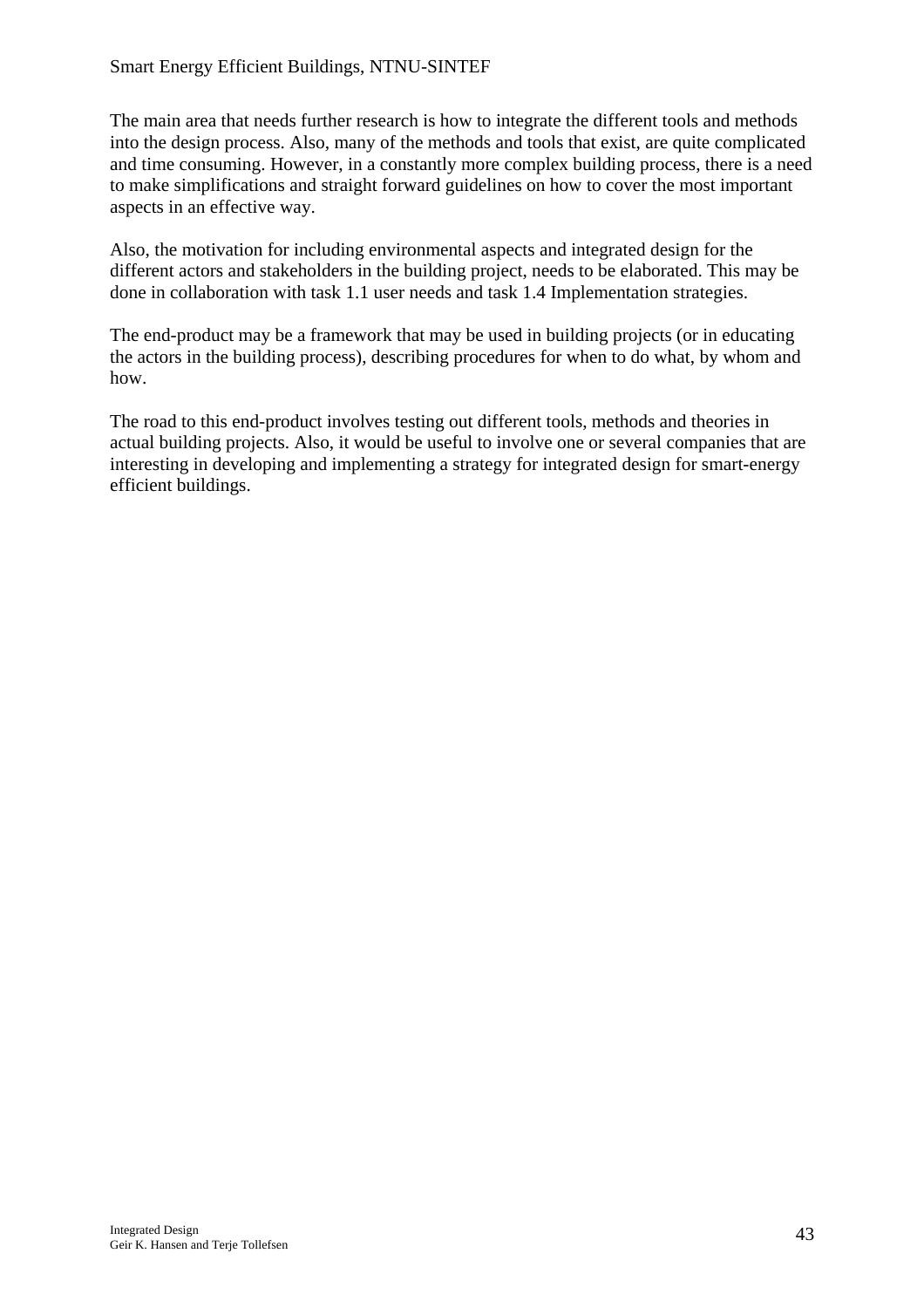# **6 Literature, central R&D institutions, and industry**

#### **6.1 Literature related to the IEA Task 23 project:**

- *"Examples of Integrated Design. Five Low Energy Buildings Created Through Integrated Design".* Editor Gerelle van Chruchten, Damen Consultants, Arnhem, The Netherlands.

- *"Solar Low Energy Buildings and the Integrated Design Process. An Introduction"*. Author Nils Larsson Canmet Energy Technology, Ottawa, Canada and co-author Bart Poel, EBMconsult , Arnheim, The Netherlands. fall 2002

- *"The integrated Design Process in Practice. Demonstration Projects Evaluated.".* Editors: Bart Poel, Gerelle van Chruchten, Damen Consultants, Arnhem, The Netherlands. june 2002

**(For more information in IDP-Tools and methods, see www.iea-shc.org/task23) .** 

#### **6.2 Literature related to the Smart Build project:**

See own reference list in the project description Smart Energy Efficient Buildings August 2002.

#### **6.3 Other literature**

Bech-Danielsen, Claus. (1998): *Økologien tager form. Byøkologi, æstetik og arkitektur.* ISBN87 7241 8729, København 1998.

Prepared within the thermie programme of the European commission. *A Green Vitruvius.* ISBN No. 1-873936-94-X, London 1999.

Fiskaa, Helge og Skjeggedal, Terje (2000) : *Planlegging og bærekraftig utvikling.* ISBN 82-519-1605-4, Trondheim 2000.

Samset, Knut (2001): *Prosjektvurdering i tidligfasen. Fokus på konseptet.* ISBN 82-519-1679-8, Trondheim 2001.

Svensk Byggtjenst/Eva Dalman: *Bo01 Staden. Byggnaderna. Planen.Processen.Hållbarheten.* ISBN 91-7332-970-3. Malmø/Stockholm 2001

Statsbygg og Oslo kommune. *Fra Sykehus til sunne hus. Byøkologisk program for Pilestredet Park.* Oslo 1998. (inklusive ref. liste med statlige føringer).

Statsbygg: *Miljøoppfølgingsprogram (MOP) for Pilestredet Park*. Oslo 1999.

Oslo kommune m.fl.: *Bærekraft i Bjørvika. Overordnet Miljøoppfølgingsprogram.* Oslo 2002.

Pearson, David (1997): *Det grønne hus. Sådan skabes et sundt, harmonisk og økologisk fungerende hjem.* ISBN 87 7394 2251, Spania 1992.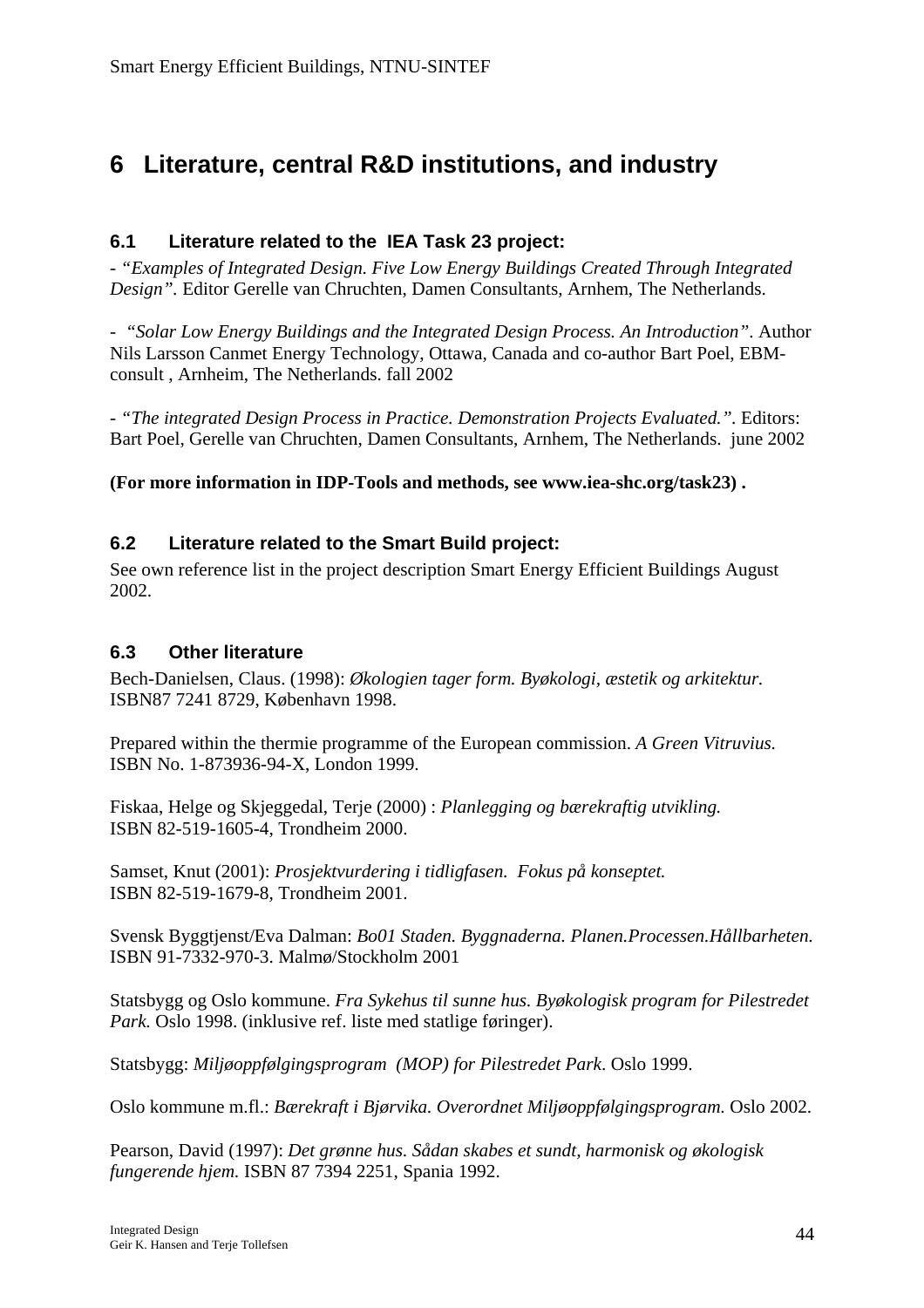Zeiher, Laura C. (1996): *The ecology of architecture. A Complete Guide to Creating the Environmentally Conscious Building.* ISBN 0-8230-1596-3, United States 1996.

Jensen, Per Anker (2002): Byggeri*. Fra vision til ny virkelighed.* ISBN 87-88925-501, København 2002.

Butters, Chris og Østmo, Finn. (2000): *Bygg for en ny tid. Mot en miljøvennlig arkitektur – 127 norske eksempler.* ISBN 82-7078-048-0, Oslo 2000.

Printed on behalf of the Scottish Executive. (1999): *The development of a policy on architecture for Scotland.* ISBN 0 7480 8912 8, Scotland 1999.

Brand, Cornelius. (1994): *Ökologish bauen – gesund wohnen. Konsepte, materialien, beispiele.* ISBN3-7667-1123-7, München 1994.

Schmitz-Günther, Thomas (1998): *Lebensräume. Der grosse Ratgeber für ökologiches Bauen und Wohnen.* ISBN 3-89508-042-X, Köln 1998.

Lexau, Siri Skjold. *Mind the Gap. Mellomposisjoner i samtidsarkitekturen*.ISBN 82-7950- 019-07. Oslo 2000.

Miljøstiftelsen för byggsektorn, Sverige (2000): *Miljömanualen för byggsektorn.* ISBN , Stockholm 2000.

Bokalders, Varis og Block, Maria (1997): *Bygg ekologi 1. Att bygga sunda hus.* ISBN 91-7332-805-7, Stockholm 1997.

Bokalders, Varis og Block, Maria (1997): *Bygg ekologi 2. Att hushålla med resurser.* ISBN 91-7332-806-5, Stockholm 1997.

Bokalders, Varis og Block, Maria (1997): *Bygg ekologi 3. Att sluta kretslopp.* ISBN 91-7332-807-3, Stockholm 1997.

Bokalders, Varis og Block, Maria (1997): *Bygg ekologi 4. Att anpassa till platsen.* ISBN 91-7332-808-1, Stockholm 1997.

Berge, Bjørn (1983): *Syke hus*. ISBN 82 –7223-031-3. Regnbueforlaget 1983. Miljøverndepartemetet m.fl.: *Virkemidler for bedre arealutnyttelse i byer og tettsteder. Sluttrapport.* ISBN 82-457-0313-3. Oslo 2001.

Hans Cappelen: *Byggherren og kontraktene. Kontraktsinngåelser for bygg og anlegg*. ISBN 82-91807-03-7. Oslo 2001.

#### **6.4 Sources**

- http:// [www.iea-shc.org/task 23](http://www.iea-shc.org/task23) (IEA Task 23)
- http://iisbe.org (Green Building Challenge 2002)
- http://www.rmi/org (Rocky Mountain Institute)
- [http://www.leicesterpartnership.org.uk](http://www.leicesterpartnership.org.uk/) (Leicester City Council)